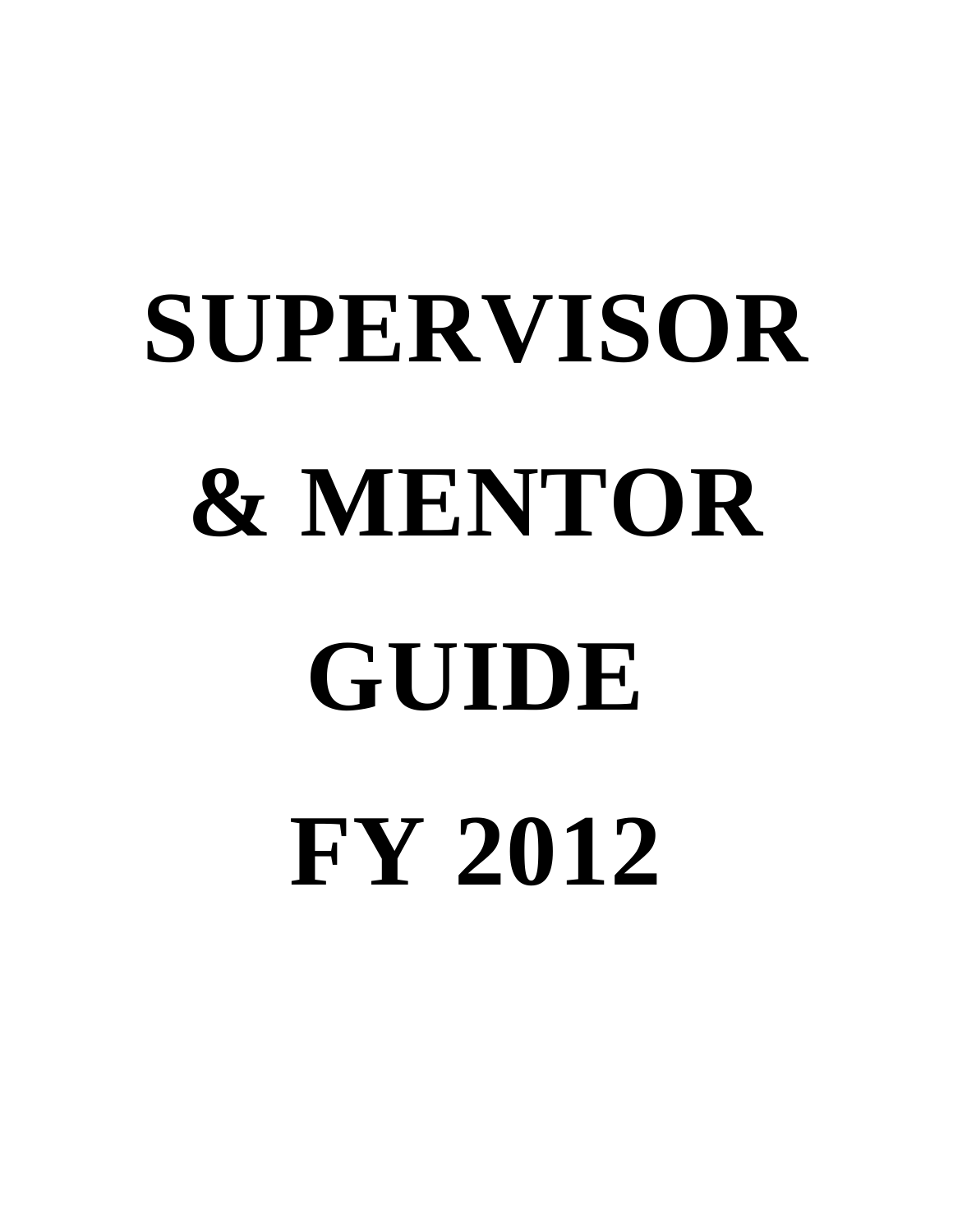# **TABLE OF CONTENTS**

| Case Transfer/Bridge Initial Meeting/Family Team Meeting ShadowPage 33 |  |
|------------------------------------------------------------------------|--|
|                                                                        |  |
|                                                                        |  |
|                                                                        |  |
|                                                                        |  |
|                                                                        |  |
|                                                                        |  |
|                                                                        |  |
|                                                                        |  |
|                                                                        |  |

|--|--|--|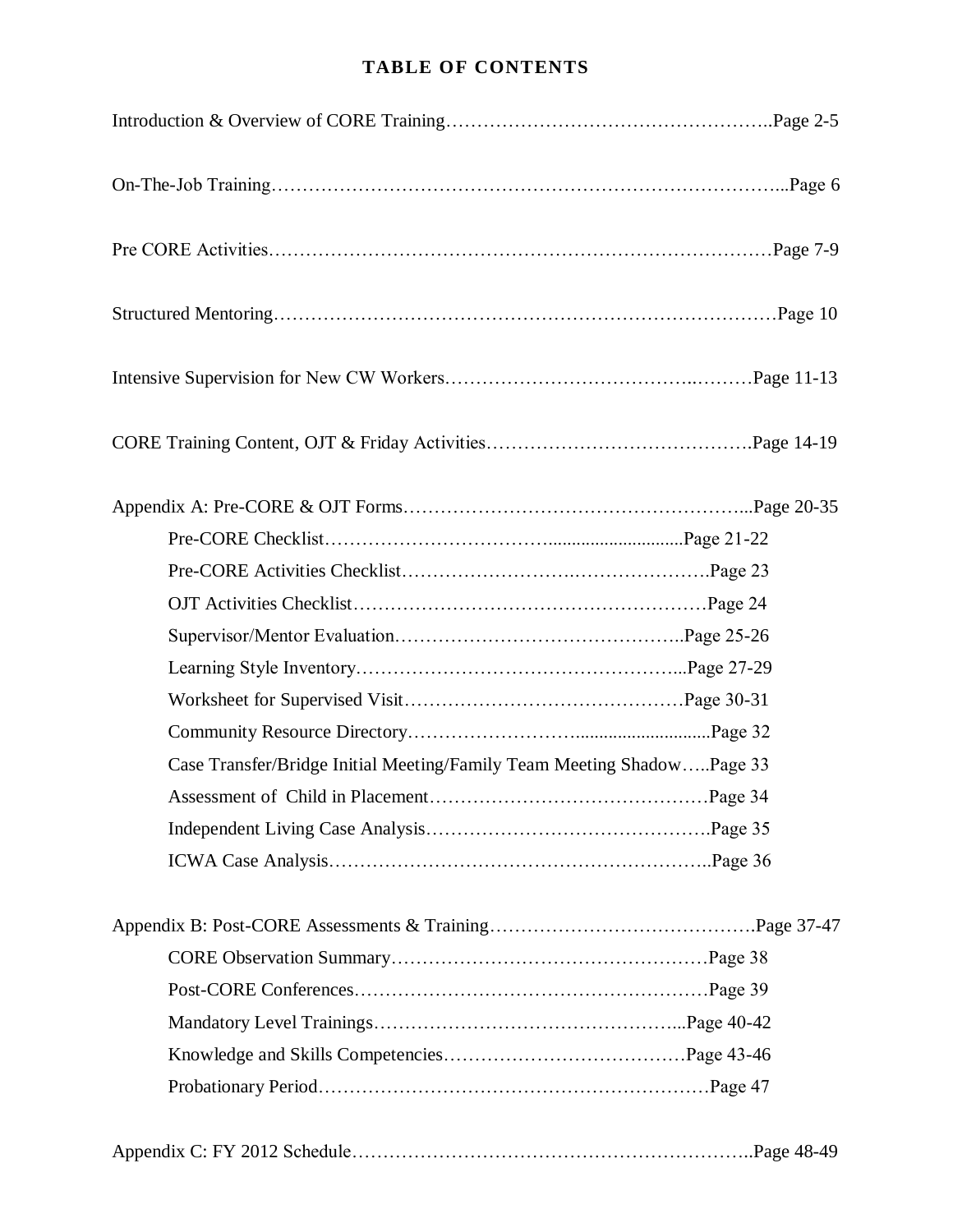# **INTRODUCTION TO THE CHILD WELFARE NEW WORKER DEVELOPMENT PLAN**

Due to numerous changes in the structure and content of training, the New Worker Development Plan which includes CW CORE training will be continued in FY 2012 with several changes. The Child Welfare New Worker Development Plan's expected outcome is to have "full performance workers" at the end of 36 months. The plan includes:

- 5 weeks of CORE Training;
- Mandatory specialized workshops;
- On-the-Job training;
- Structured mentoring; and
- Intensive supervision.

This "*Guide for Supervisors and Mentors*" will explain the New Worker Development Plan concept, outline what you can expect from the CW Training Section, and detail what is expected from you and your worker.

The New Worker Development Plan attempts to ensure a uniform level of competency among all child welfare workers, regardless of their level of education or field of study. A common knowledge of laws, policies, and practice standards gives workers a more consistent philosophical framework within practice. Increased knowledge also promotes a more comprehensive approach to child welfare services throughout the agency. CORE Training reflects a commitment to train workers in the full range of child welfare skills in order to focus on the needs of clients, regardless of the process.

The benefit of allowing workers to complete basic or "CORE" training prior to being assigned a caseload can also be its greatest limitation because the workers do not have any actual casework experience to which they can relate the training. Because of this lack of field experience, the training content is designed to present information within the context of working an actual case from initial contact with a family to achievement of permanency goals. The training section, with assistance from a workgroup of workers and supervisors, has re-designed the Pre-CORE and OJT activities to compliment the training in the most effective manner.

**REMINDER:** Policy covered in CORE is only current as of that date. It is the participants' responsibility to ensure their reference is with current policy.

(Note: Policy changes are ongoing and we can only ensure that the policy covered during CORE is current as of their date.)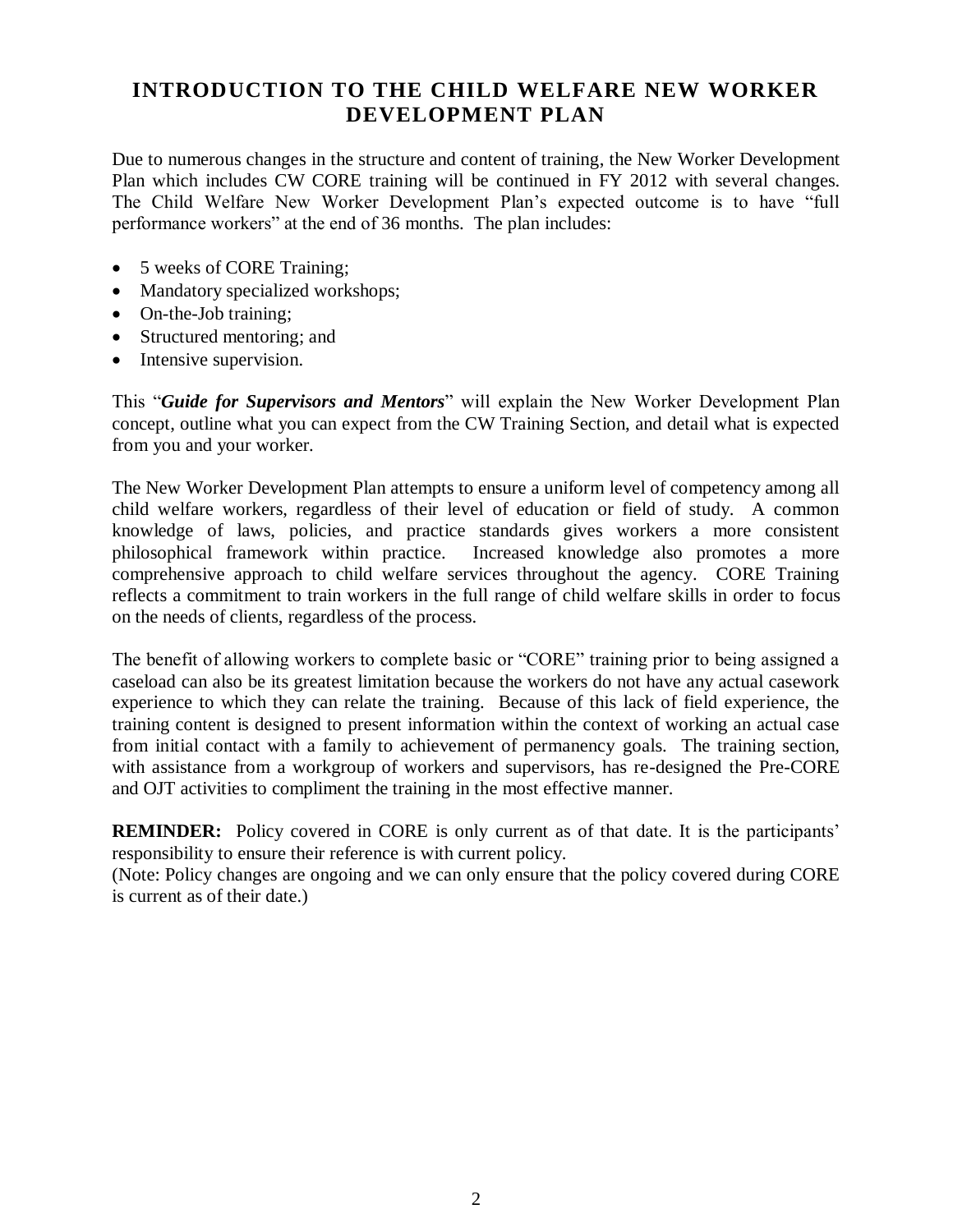# **OVERVIEW OF CORE TRAINING**

- **Length:** Five weeks with a combination of classroom, KIDS, and structured on-the-job activities.
- **Location**: The training site is located at the OU/DHS Training Center at 617 W. Rock Creek Road, Norman, OK 73069. The telephone number is 405-573-9191.
- **Frequency:** TWELVE CORE Training sessions are offered in FY 12 in Norman. (See FY 12 schedule on Page 57).
- **Lodging:** To reduce the out-of-pocket expenses for new workers, lodging costs are direct billed to the Agency. **Specific lodging information is included in the workshop announcement. Lodging will be secured for eligible participants by the Training Unit.**

**Mileage & Per-diem**: Mileage for all participants and per-diem for those in travel status are filed on the participants' regular travel claim and are paid from the Field Operations budget. Mileage may be claimed from the hotel to the training site but mileage is NOT claimed for personal travel including lunch and dinner. Lunch is provided to participants Monday through Thursday. Participants need to subtract  $\frac{1}{4}$  of the day's per-diem from their mileage claim for each lunch provided. **Mileage should be claimed from duty station or home, whichever is closer**.

**Caseloads: UNDER NO CIRCUMSTANCES WILL THE WORKER BE ASSIGNED A CASELOAD.** When the participant comes with a caseload, we have found they are constantly called out of the room to answer calls from the county office, or they arrive late for training because they have been working on cases. New workers will not be assigned caseload responsibilities prior to completion of CORE Training. **It will be brought to the attention of the County Director regarding any CORE Training participant who is carrying cases.**

- **Timing**: Each County has the option of when to start the new employee in CORE Training. However, per policy, the new employee must begin training no later than six weeks after the participant's start date.
- **Sequencing:** New workers must begin CORE Training in Week 1 and continue straight through Week 5.

**Enrollment:** At the time the county receives a report date for a new CW Specialist, only the CW Supervisor or County Director will e-mail **Debbie Hannah** with the new worker's name, county, hire date, and if the new worker will need lodging. CORE Training enrollment is not done on the KIDS System. As per policy, the new worker must attend CORE no later than six weeks after their hire date.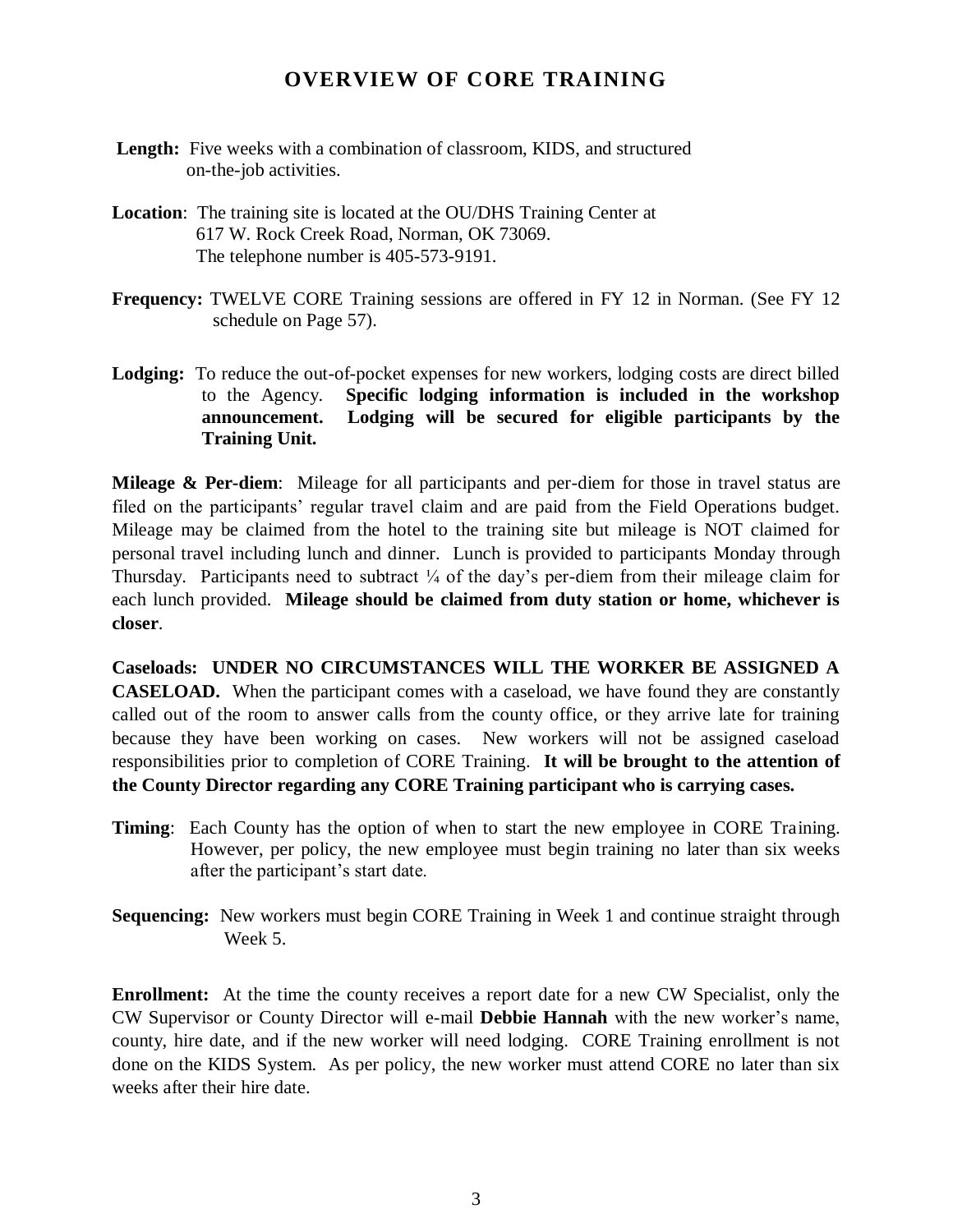**Classroom Training:** CORE Training consists of four weeks of classroom training that will cover foundation level knowledge and skill competencies and CW policy. Content will be presented by a combination of DHS staff from Children and Family Services Division and contracted trainers.

**CORE Training Hours**: The classroom training will be four days a week. The training starts at 9:00 A.M. on Monday through Thursday and concludes at 4:30 P.M. Monday through Wednesday. Training will end at 3:30 P.M. on Thursday. **Please note the participants will need to return to their county offices on Fridays when offices are open and in accordance with their regularly scheduled work hours. In addition, each participant will have specific activities to complete with their supervisor and/or mentor for each Friday return from CORE training. These activities are detailed in this Guide beginning on page 14.**

**Timeliness:** Full participation in the CORE Training is critical to the development of new workers. It is our goal to develop professional behavior in new workers. If the new worker is late for class or late returning from breaks on a regular basis, it will be discussed with the new worker and the supervisor will be contacted. The new worker will be expected to correct the problem.

**Attendance:** Attendance each day of CORE Training is extremely important. Successful completion of the CORE Training is the new worker's only job responsibility; therefore, absences should be minimal. It is important for the participants to be present for all sessions. Non-emergency appointments should be made when the worker returns to the county office.

**Approval of Leave**: Annual leave should not be approved during CORE Training. If a participant must miss training, the absence must be reported to the CORE Liaison by the participant's supervisor. The CORE Liaison will report all absences to the participant's supervisor by E-mail. CORE Training is the new employee's job and when the participant is late or absent, the county office should file the appropriate type and amount of leave. (Many participants do not understand they are on duty when in training, and when they are absent leave must be charged.) **Any worker with planned leave will be required to wait until the next available CW CORE Training Session.** 

**Inclement Weather:** Under no circumstance should participants feel they are forced to travel in inclement weather if they feel uncomfortable or unsafe in doing so. If participants choose not to attend due to inclement weather, they are expected to contact their supervisor to discuss plans to return to the county office or take appropriate leave. If they have questions, they need to call the CORE Liaison.

**Make-up Days:** The decision to make up days due to emergencies or inclement weather will be made on an individual basis. The decision will be based on the amount of time missed, the content missed, and the participant's progress. Many modules are more than one day and the content builds on each day. In these situations, a participant who misses the first day may be asked to wait for the next session.

**Americans with Disabilities Act (ADA)**: If you have any special needs, please notify the Training Unit as soon as possible with your request.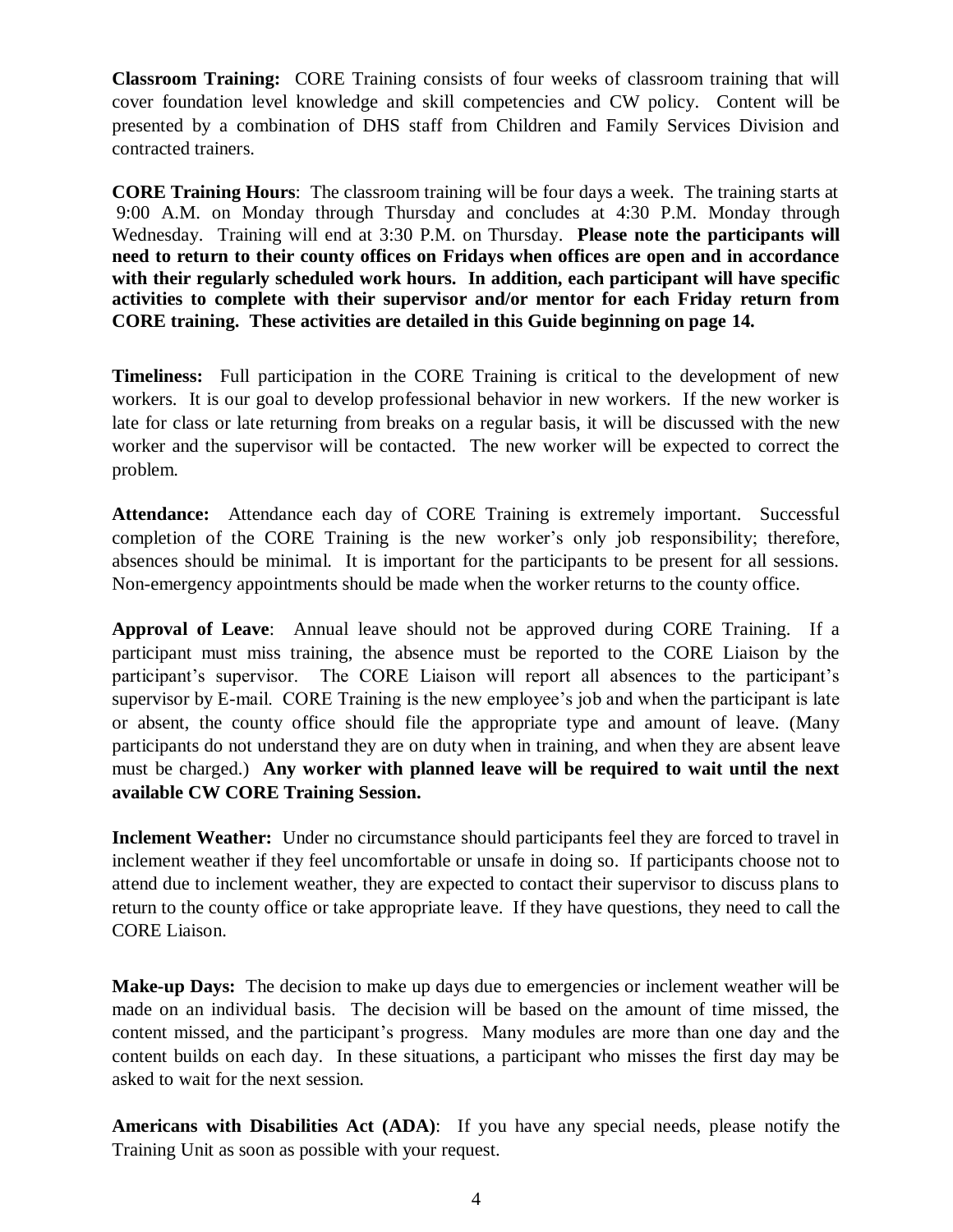**Training Observation Summary**: A CORE Liaison from the CW Training Section is assigned to each new worker. Input for the end of the CORE Training evaluation will be obtained from the trainers, the on-site coordinator and the liaison's personal observations of the worker. The information will include group participation, attitude, and relevance of questions, commitment to Child Welfare, attendance, and punctuality and the identified strengths and needs of the worker. The CORE liaison will be responsible for maintaining all classroom and OJT training records, materials and participant evaluations and will submit them to the Supervisor at the end of training.

**PLEASE ADVISE YOUR WORKER THAT THIS REPORT WILL BE SENT AND INFORMATION CAN BE USED IN DETERMINING RECOMMENDATIONS ON PERMANENT STATUS. ALWAYS DISCUSS THE REPORTS CONTENTS WITH THE WORKER.**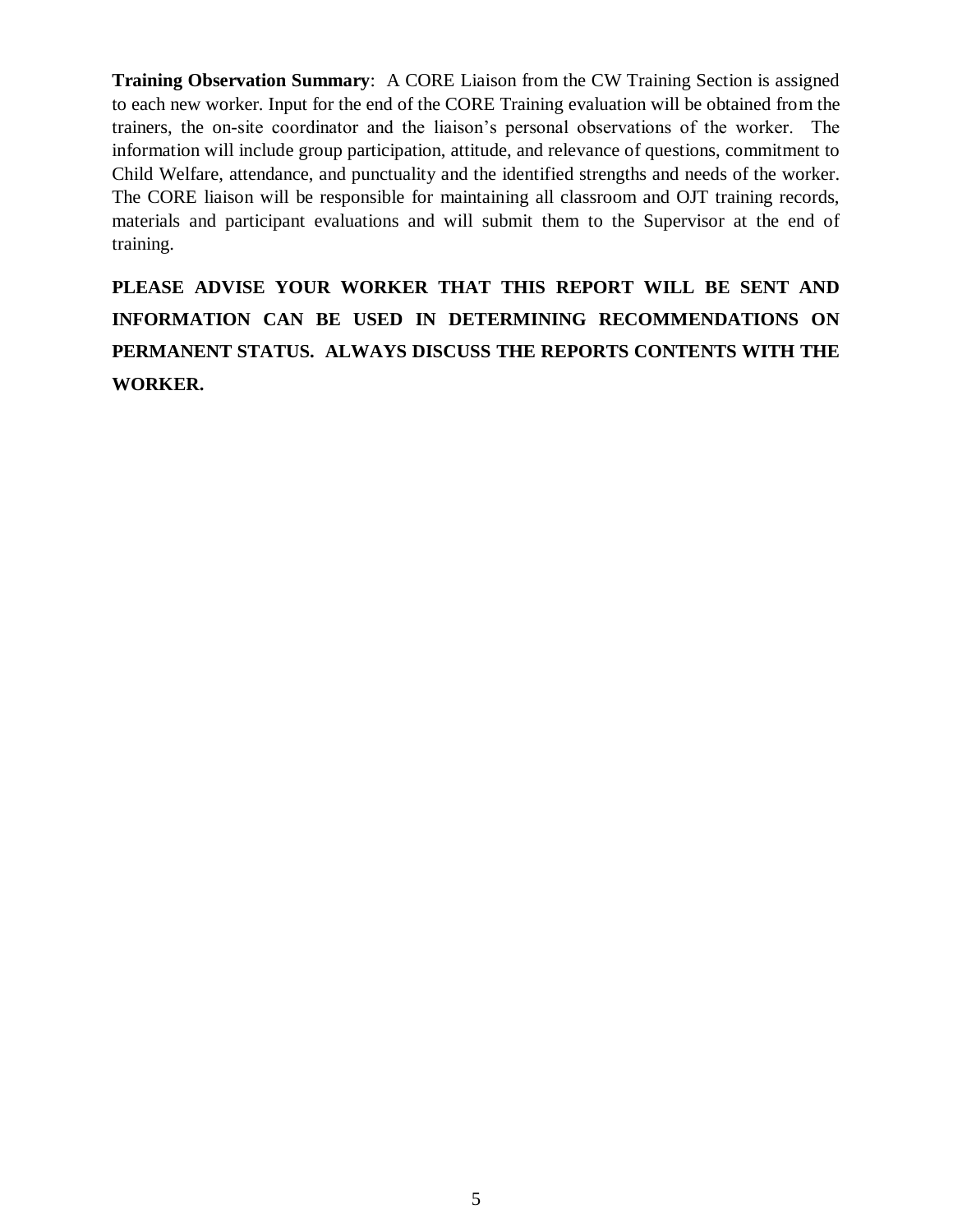# **ON-THE-JOB TRAINING**

On-The-Job training activities are part of the transfer of learning process and the new workers must be allowed time and support in completing these activities. In order for classroom training to have an effect on practice, participants must use their newly acquired skills in the work setting in the performance of OJT activities. Supervisors MUST insure that new workers have an opportunity to do all the assigned OJT activities.

#### **OJT activities have been divided into activities before and during CORE Training. The following is a list of resources the new worker should review prior to CORE Training**:

- The following sections of the *Oklahoma Department of Human Services Child Welfare Practice Model Guide*:
	- *Pages 5-8 on the Model flowchart, Intake and Screening;*
	- *Pages 17-22 on Assessment of Safety, 24-25 on Risk vs. Safety;*
	- *Pages 31-34 on Safety Planning;*
	- *Pages 45-49 on Family Visitation.*
- A selection of articles from ACTION for Child Protection related to aspects of Child Welfare Services:
	- *Child Safety and Substantiation of Child Maltreatment;*
	- *Immediate Evaluation of the Safety Plan;*
	- *Impending Danger and the Cultural Context;*
	- *When Living Conditions Seriously Endanger a Child's Physical Health;*
	- *In-Home Services as Safety Management;*
	- *Going Home: Conditions for Return;*
	- *Using Child Safety as the Basis for Case Closing.*
- DHS publication *Domestic Violence*
- *Bridges Out Of Poverty*
- *Video: Coping with Fetal Alcohol Syndrome in Foster and Adoptive Children*
- *Video: Prenatal Drug Exposure*
- *Video: Ethics in Child Welfare*

## **The new worker must take an Assessment of Pre-CORE Readings on LMS on the OKDHS Infonet prior to the first day of Pre-CORE KIDS training.**

The reading materials (and when possible, links to videos on-line) will be sent via e-mail to all enrolled participants, however all counties should have many of these materials available in their office. Therefore, new workers can begin work on their pre-CORE Training activities as soon as possible.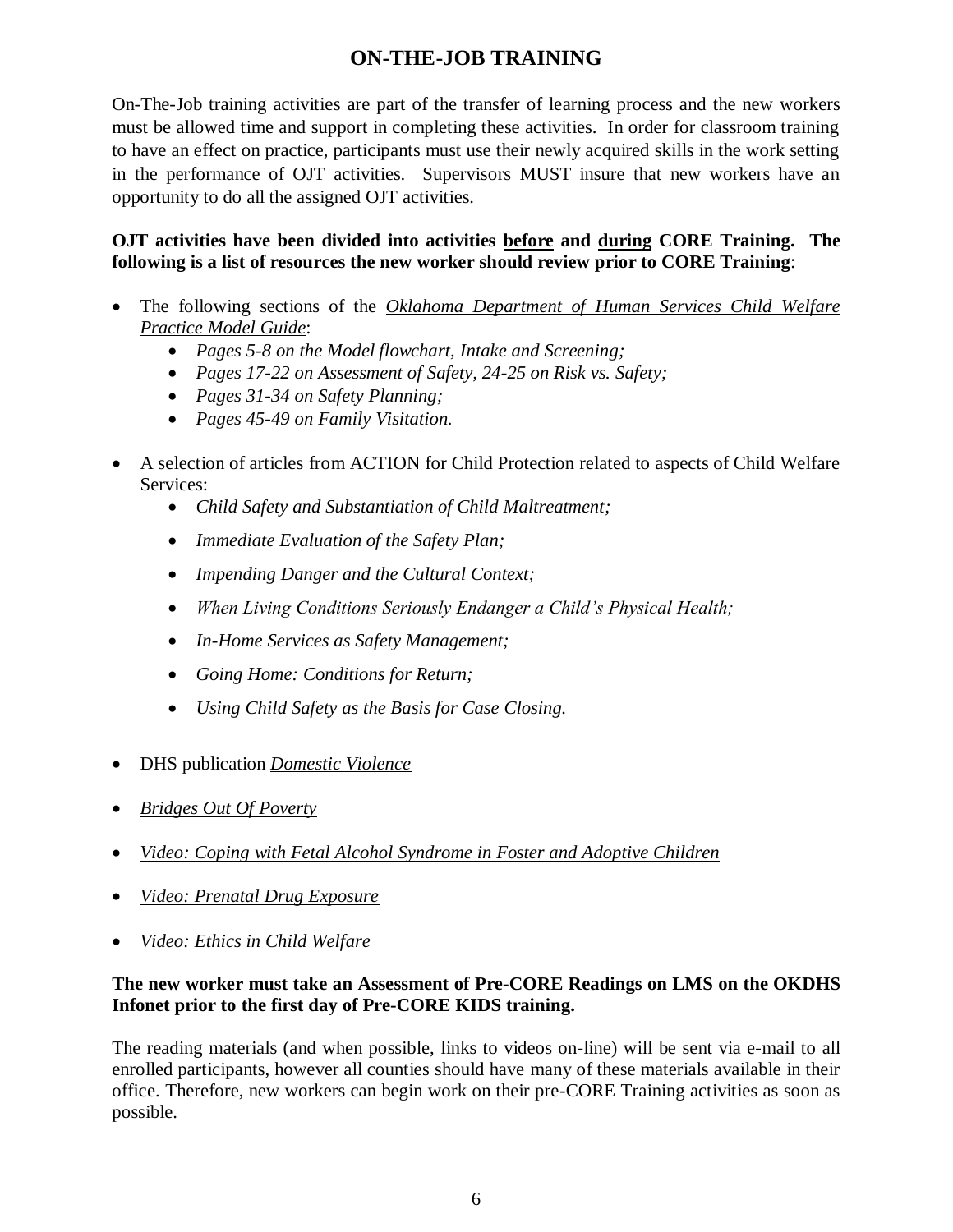# **Pre-CORE Activities include:**

**These activities are not to be confused with the OJT Activities done** *during* **week three of CORE Training. These activities are different but share some of the same shadow forms.** 

- 1. Log into LMS and complete the following:
	- The pre-CORE Readings test;
	- The training module on Federal Funding.
- 2. Complete the Module 1 and 2 Policy Searches. The worker will print and bring these with them the first day of CORE to utilize throughout the training.
- 3. The supervisor assigns or helps to assign each worker, regardless of that worker's unit assignment (CPS, PP, Comp, etc), to a CPS mentor for pre-CORE activities. The purpose of pre-CORE activities is to familiarize the worker as much as possible with the CPS process and the beginning processes of a child welfare case.
	- Accompany or "shadow" the mentor on a CPS investigation or assessment, observing as many interviews on that single referral as possible, including victim(s), sibling(s), PRFC(s) and collaterals. The new worker can also provide needed assistance to the assigned mentor; examples could include calling collaterals, picking up legal forms, etc.
	- The worker utilizes information from all of the observed interviews to complete the *Assessment of Child Safety (AOCS)* form based on their observations (completing the AOCS as if they are the assigned worker). The worker meets with their supervisor to discuss the investigations/assessments, including safety plans if applicable.
	- **Instructions to Supervisors/Mentors:** When the new worker returns, assist the worker in processing the information. The worker should complete an Assessment of Child Safety on each investigation or assessment observed and bring with them the first day of CORE.
- 4. Attend MDT (Multidisciplinary Team) meeting, and if possible observe staffing on a case the new worker has shadowed.
- 5. If a court-ordered removal occurs on the mentor's case (or any other CPS case in the county prior to the worker coming to CORE), the new worker will shadow the worker assigned to the case through the removal process. This includes:
	- Observing Tribal cooperation, if applicable;
	- Observing the process of completing and submitting the Affidavit(s);
	- Attending Emergency Custody (Show Cause) Hearing(s);
	- If possible, assisting the assigned worker with initial placement processes (including Diligent Search as applicable);
	- If possible, attending Adjudicatory Hearing(s).
- **6.** Prior to attending any Emergency Custody or Adjudicatory Hearing(s), the new worker and supervisor should meet to review the process and expectations of a worker at those hearings.
- 7. If possible, observe at least one case transfer meeting (held at the time of transfer from CPS to PP or FCS), preferably after observing the initial investigation and court processes. See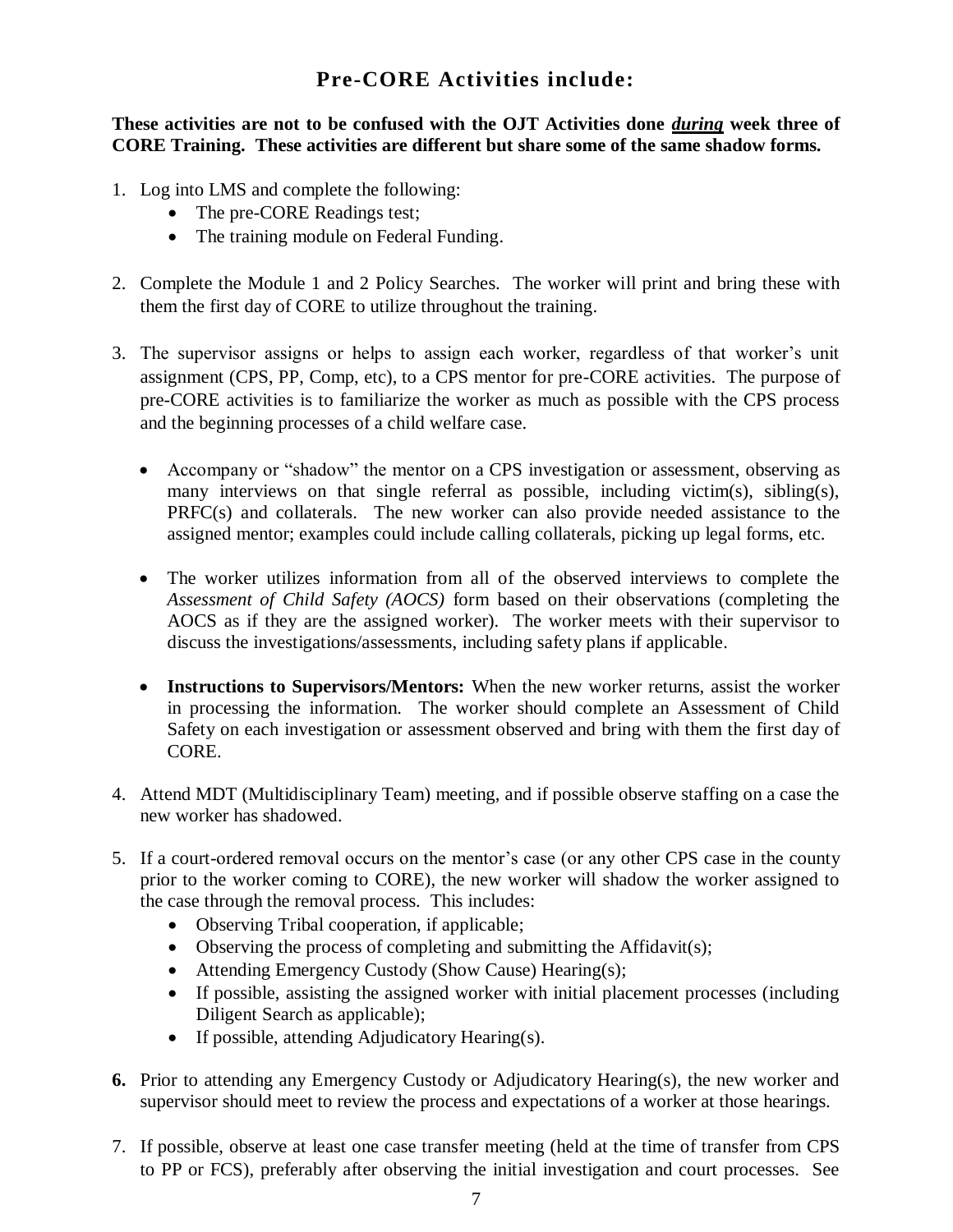*Case Transfer/Initial Meeting/FTM Shadow Form* on page 33.

- 8. Help supervise/observe a parent/child visitation held in the early part of a case (as soon after initial removal as possible). See *Worksheet for Supervised Visit* on pages 30-31.
- 9. If the mentor recommends or makes referrals to service providers during the course of an investigation or assessment, the new worker documents the service provider on the *Community Resource Directory* form on page 32. The new worker will not turn in the Resource Directory the first day of CORE, but will continue to utilize and add to it during Friday and OJT activities.
- 10. Complete with their supervisor the *Learning Style Characteristics Inventory* on pages 28-29 (see also information and instruction on page 27).
- 11. Take the On-line Introduction to KIDS navigation training prior to attending CORE. Introduction to KIDS is a one-hour, interactive on-line training designed to help new workers become familiar with navigating the KIDS system. This on-line training is a compliment to the two-day classroom training (CW 5762). Completing this course on-line is a Pre-CORE requirement.
- 12. Get set up with an password for IMS prior to attending the pre-CORE training.
- 13. Once all activities are completed, the supervisor and mentor:
	- Ensures the worker has completed the pre-CORE activities checklist on page 23 to turn in on the first day of CORE;
	- Provides the worker written feedback, date, and sign the *Supervisor/Mentor Evaluation Form* on pages 25-26.
- 14. Attend Pre-CORE Training (CW 5762). Day one of this training will include an overview of CORE training , Oklahoma's Practice Model, an overview of indicators of non-accidental injury from a medical perspective, as well as a comprehensive pre-test over content to be covered during CORE. Day two will focus on the function of the database system and will cover CPS/Intake screens on the KIDS database system, as well as a basic overview of IMS. While content will be covered in a limited capacity, for the purposes of the actual training, functional navigation of the system will be stressed as opposed to policy and content. Individuals who have taken this course have had less difficulty during the KIDS portions of CORE training. Completing this course is now a Pre-CORE Requirement. **The supervisor should assist the worker in making lodging arrangements for this training if mileage requirements are met.**

| SCIEGUIC IVI I IC-COINE IMPS CRASS IVI F I $12.$ |                      |  |  |
|--------------------------------------------------|----------------------|--|--|
| June 29-30, 2011                                 | January 4-5, 2012    |  |  |
| July 6-7, 2011                                   | February 8-9, 2012   |  |  |
| August 10-11, 2011                               | February 22-23, 2012 |  |  |
| September 14-15, 2011                            | March 28-29, 2012    |  |  |
| September 28-29, 2011                            | May 9-10, 2012       |  |  |
| November 9-10, 2011                              | May 30-31, 2012      |  |  |

**Schedule for Pre-CORE KIDS Class for FY 12:**

**In order for the new worker to be successful in CORE Training the worker must be able to perform the following computer skills:**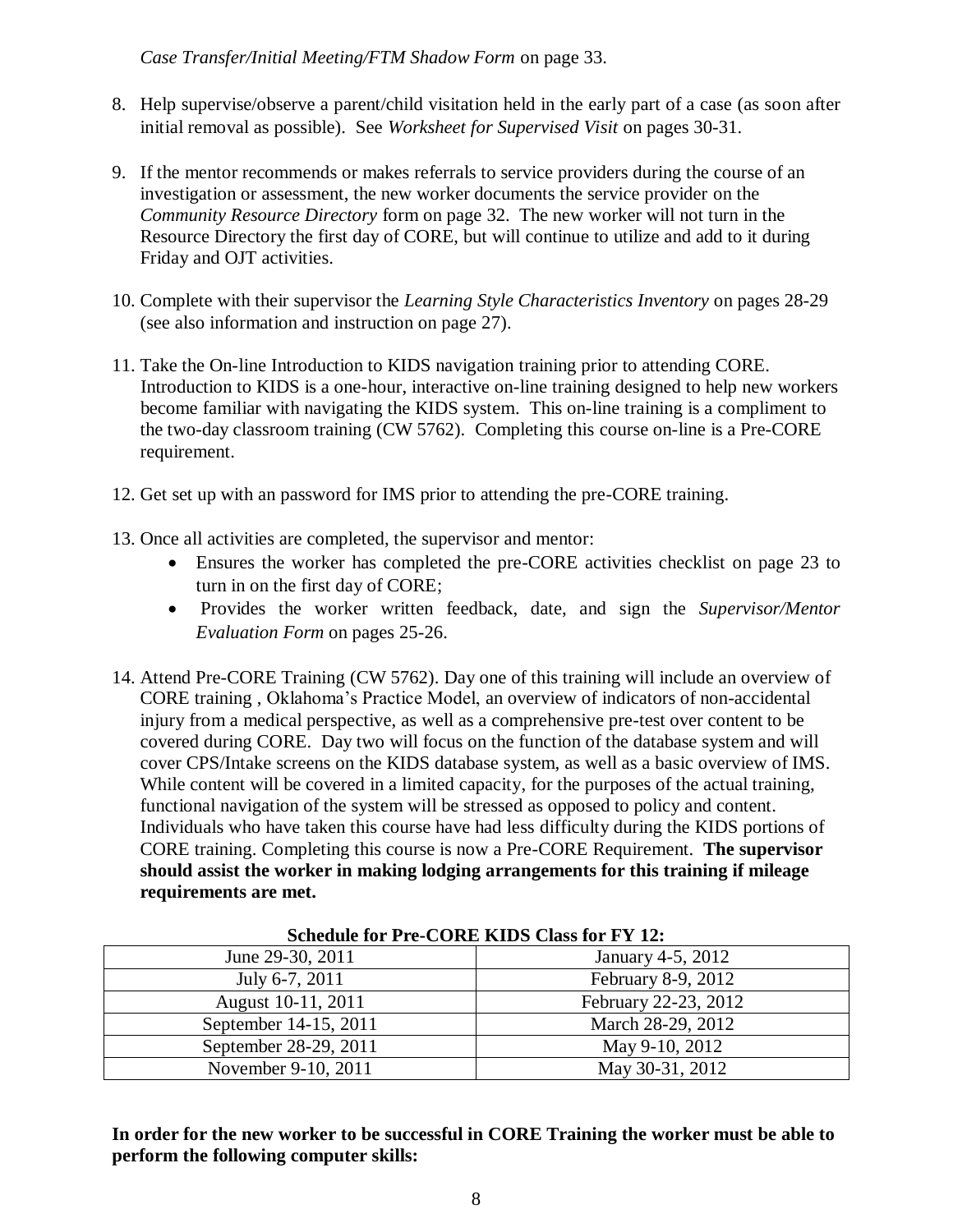- Sign on to the Computer;
- Open and operate in KIDS;
- Open and operate in IMS;
- Use the Taskbars;
- Open and operate in Explorer;
- Locate DHS Policy in Explorer;
- Locate and use forms and templates in Explorer;
- Utilize Basic Word functions:

 Cut and Paste Save As Spell-check Print

.

If the new worker does not have the needed computer skills, a request must be made through the County Director for the Information Systems Services Coordinator (ISSC) to assist the new worker.

# **Following are the minimal requirements for shadowing**:

- **Less than two weeks in the office - CW Training Section must be notified of any individual who will be attending CORE with less than two weeks in the County Office**. These situations must be staffed on a case-by-case basis and a decision will be made if it is in the best interest of the individual to attend CORE or wait until the next session. If the decision is for the individual to attend, the Checklist Form must be as complete as possible and signed by the Supervisor and County Director. The participant must also minimally have completed the Pre-CORE Reading Test as well as the Introduction to KIDS training, both on the LMS system.
- **Two to Four weeks in the office** Complete all pre-CORE policy searches, tests and trainings. Observe mentor complete at least one CPS investigation or assessment and fill out an AOCS. Observe as many other activities as possible.
- **Over Four weeks** Complete all pre-CORE policy searches, tests and trainings. Observe mentor complete at least two CPS investigations or assessments and fill out the AOCS. Observe as many other activities as possible, including court, visitation and MDT activities.

*If the minimum Pre-CORE Activities listed above are not completed and given to the DHS Coordinator on the first day of CORE Training, along with the Supervisor/Mentor Evaluation form, the individual will be asked to return to the County Office.*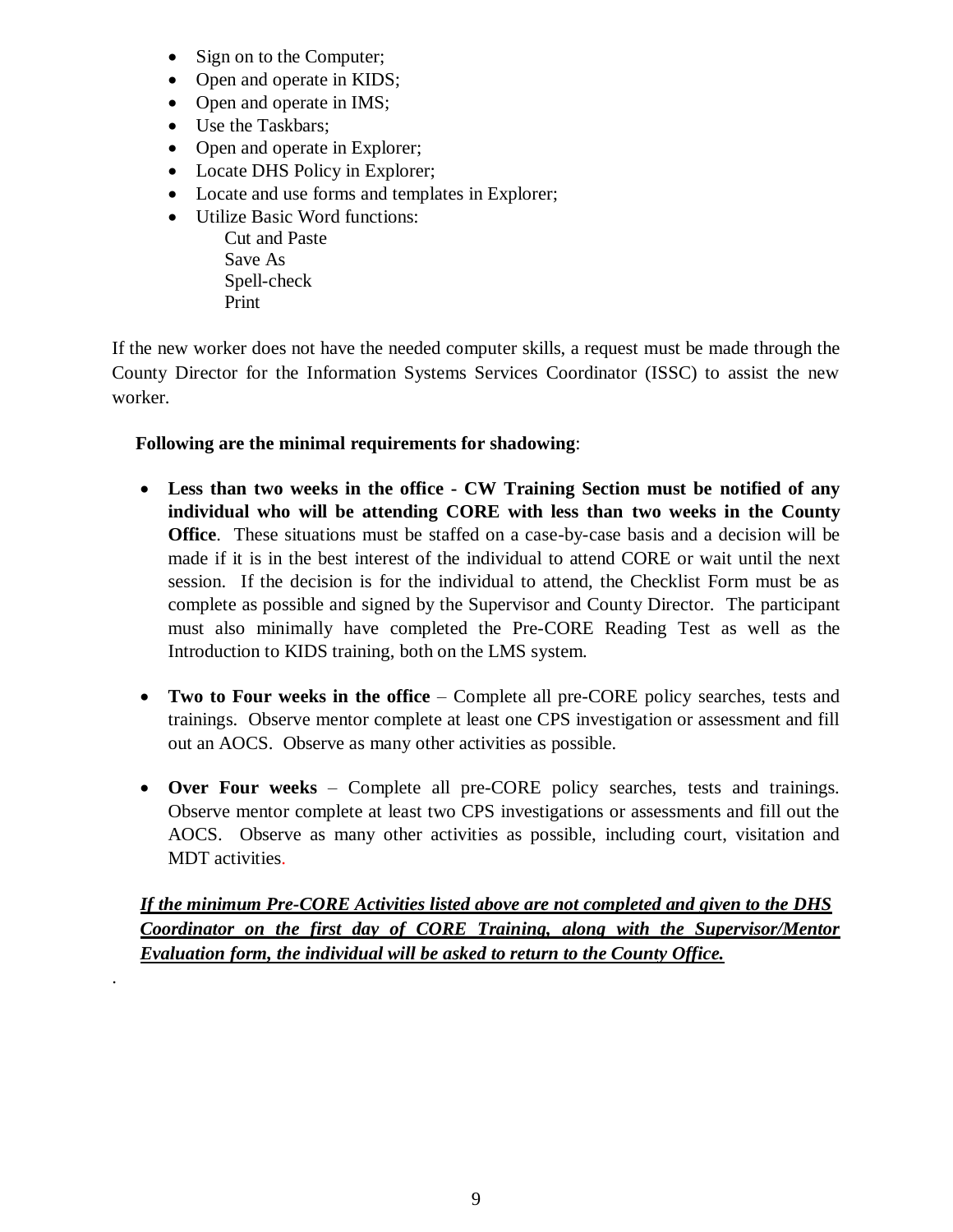# **STRUCTURED MENTORING**

**Mentor Relationship:** Working with a skilled mentor is the most effective method for a new worker to transfer learning from the classroom to the job. A mentoring relationship is essential in giving the new worker the opportunity to take concepts, knowledge, and skills obtained in the classroom setting and integrate them into safe and closely supervised real-life situations which cannot be replicated in training.

**Mentor Assignment:** A CPS mentor is assigned to each new worker at the beginning of employment and continues in that role until the beginning of CORE. A Permanency Planning mentor is assigned to the new worker for OJT activities. If needed to complete all activities, more than one mentor may be assigned; however, it is encouraged to have the worker shadow a single assigned mentor as much as possible. The Supervisor selects the most appropriate mentor available, based on the skills of the mentor and the specific job duties to be assigned to the new worker upon graduation. Ideally, the mentor should be a worker from within the same group. If there is no qualified worker available, a mentor may be assigned from outside the new worker's group. A Supervisor may serve as a mentor only if the Supervisor is able to fulfill all of the mentoring responsibilities.

**Mentor Qualifications:** A mentor must be an experienced (one year or more) CW staff member with unquestionable ethics and outstanding social work skills who can expose the new worker to the overall picture of the CW program. The mentor must have a good grasp of both the intent and the spirit of CW policy and be able to articulate the philosophy and mission of Child Welfare in the daily work routine. The mentor must be well respected by other CW staff and other children and family service professionals in the community.

**Mentor Responsibilities:** The new worker will initially accompany the mentor on various work assignments including investigations, foster care placements, parent/child visits and court appearances. As the worker progresses through training, the mentor will observe the new worker conducting interviews, supervising visits, making foster home placements, etc. The mentor(s) will provide feedback of their observations, both pre-CORE and during OJT week, of the new worker on the *Supervisor/Mentor Evaluation Form* on pages 25 and 26.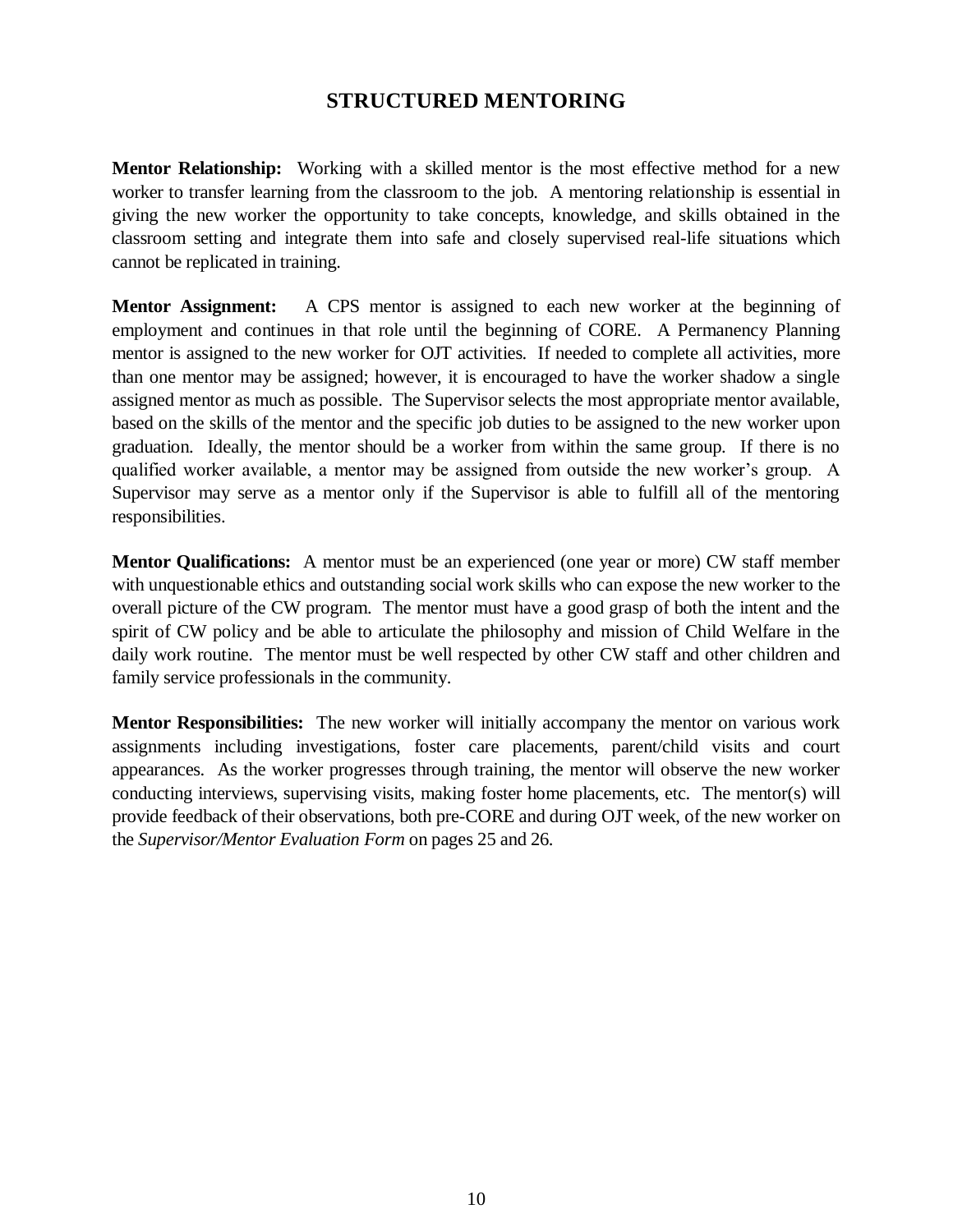# **INTENSIVE SUPERVISION FOR NEW CW WORKERS**

New workers need a supportive environment that allows adequate time to acquire knowledge and skills and to practice them in a closely supervised setting. In order for the Child Welfare New Worker Development Plan to be successful, supervisors must provide the intensive supervision of new workers throughout the CORE Training and for 6 months thereafter.

#### **BEFORE CORE**

- Do not assign the new worker a caseload.
- Review the Pre-Core and New Worker Development information with your new worker.
- Complete all activities on the Pre-CORE Checklist included in this guide on pages 21-22.
- Assign a mentor to the new worker, recognizing that the mentor will have a great influence on the attitude and philosophy the worker will develop. Make sure the mentor is familiar with his/her responsibilities.
- Allow the new worker to shadow the mentor or other experienced workers on a variety of job assignments listed in the pre-CORE activities.
- Discuss with employee the Probationary Period (see page 47), role of CORE Training in the probationary period, and the Training Observation Summary (see page 38).
- Complete the *Supervisor/Mentor Evaluation Form* on pages 25 and 26.
- Lodging arrangements, if necessary, are automatically made by the Training Section (Participant must travel in excess of 60 miles one-way from their workstation to the training site to be eligible for overnight lodging. Participant must travel in excess of **120** miles to be eligible for overnight lodging on Sunday night before CORE on Monday).

#### **DURING CORE**

- The worker receives Friday and OJT assignments during the classroom training weeks. Monitor the completion of all Friday and OJT activities.
- Discuss the Friday OJT activities with the worker, complete the comments section and sign required documentation forms, including the Supervisor/Mentor Evaluation.
- Assure that the worker turns in the completed Friday and OJT Activity assignment sheets and Supervisor/Mentor Evaluation form with signatures to the OUHSC Coordinator the following week.
- Assist the worker in filing for mileage and per-diem, if appropriate, on the regular monthly mileage claim. **NOTE ON THE CLAIM THAT THE LODGING EXPENSES HAVE BEEN DIRECT BILLED TO THE UNIVERSITY OF OKLAHOMA**.Use the CORE Training workshop announcement to document travel.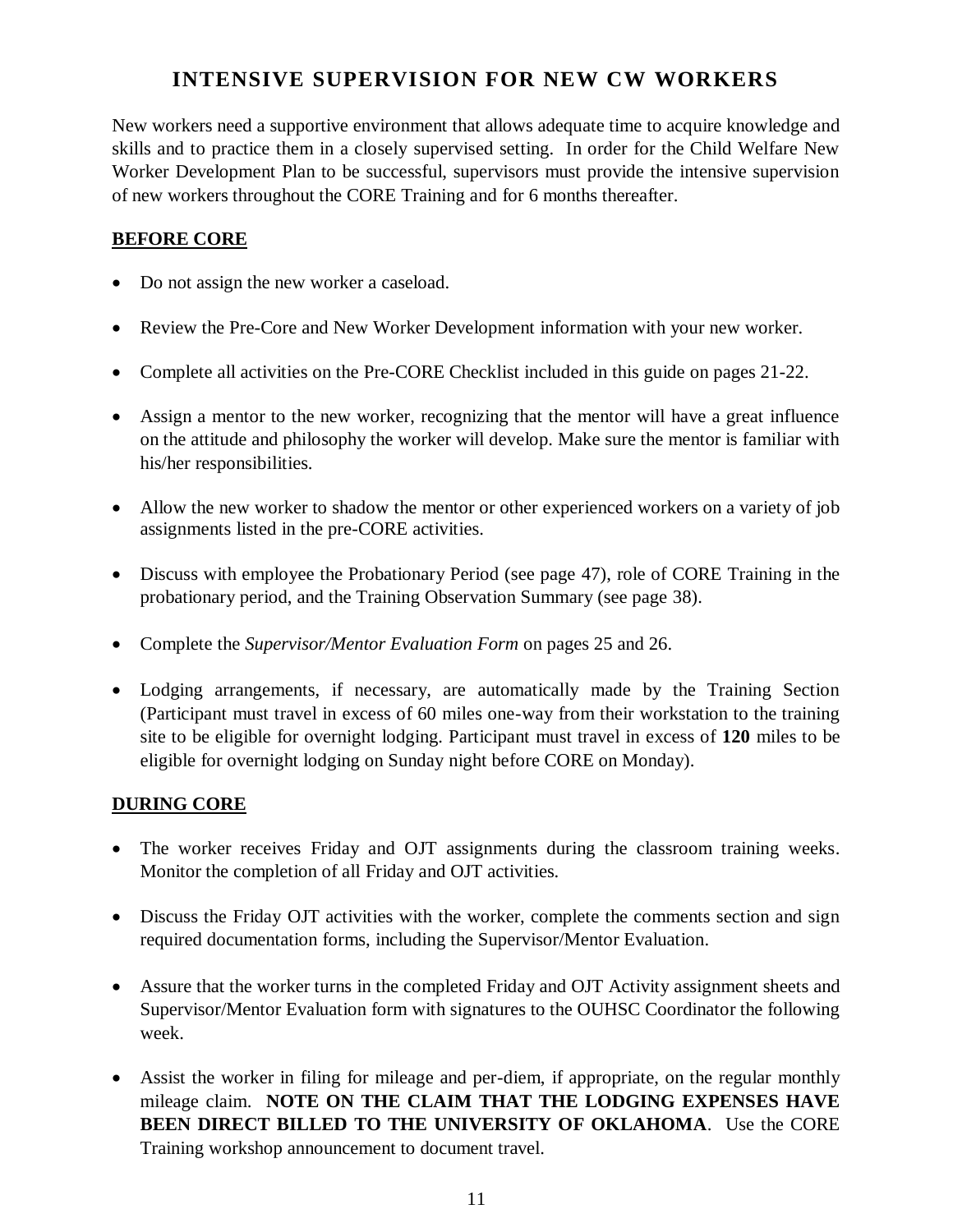# **AFTER CORE**

- Assign only 1/3 of a caseload when the worker returns from CORE.
- Assign another 1/3 of a caseload one month post-CORE and the remaining 1/3 caseload 2 months after CORE.
- Review with the worker his/her mandatory training schedule for next 12 months and put it on the calendar.
- Assure that the worker is able to attend all mandatory 12 month training. If for any reason the worker cannot attend a scheduled mandatory class, the supervisor must e-mail CHILD WELFARE TRAINING (listed on Outlook) with permission for the worker to be canceled from the workshop and rescheduled.
- Have regularly scheduled conferences every week.
- Help the worker feel a sense of belonging to the unit.
- Provide direction, structure and stability.
- Clearly state expectations for performance.
- Provide detailed instructions for assignments.
- Provide frequent feedback for positive performance.
- Do not allow worker to perform new activities if they have not shadowed an experienced worker on a similar activity before, i.e., supervise visits, and testify in court.
- Debrief with worker after any new activities are completed.
- Assist the worker with application of the practice standards; specifically ask the worker to discuss how their work with children and families reflects Oklahoma's standards for practice.
- Accept worker's feelings of confusion and inadequacy as normal.
- Review all written work closely and provide written and verbal feedback.
- Be constructive help worker identify mistakes.
- Point out good judgment.
- Refer worker back to information obtained in CORE.
- Expect and allow mistakes.
- Reinforce knowledge. Help the worker draw on knowledge they have gained and apply it to specific cases.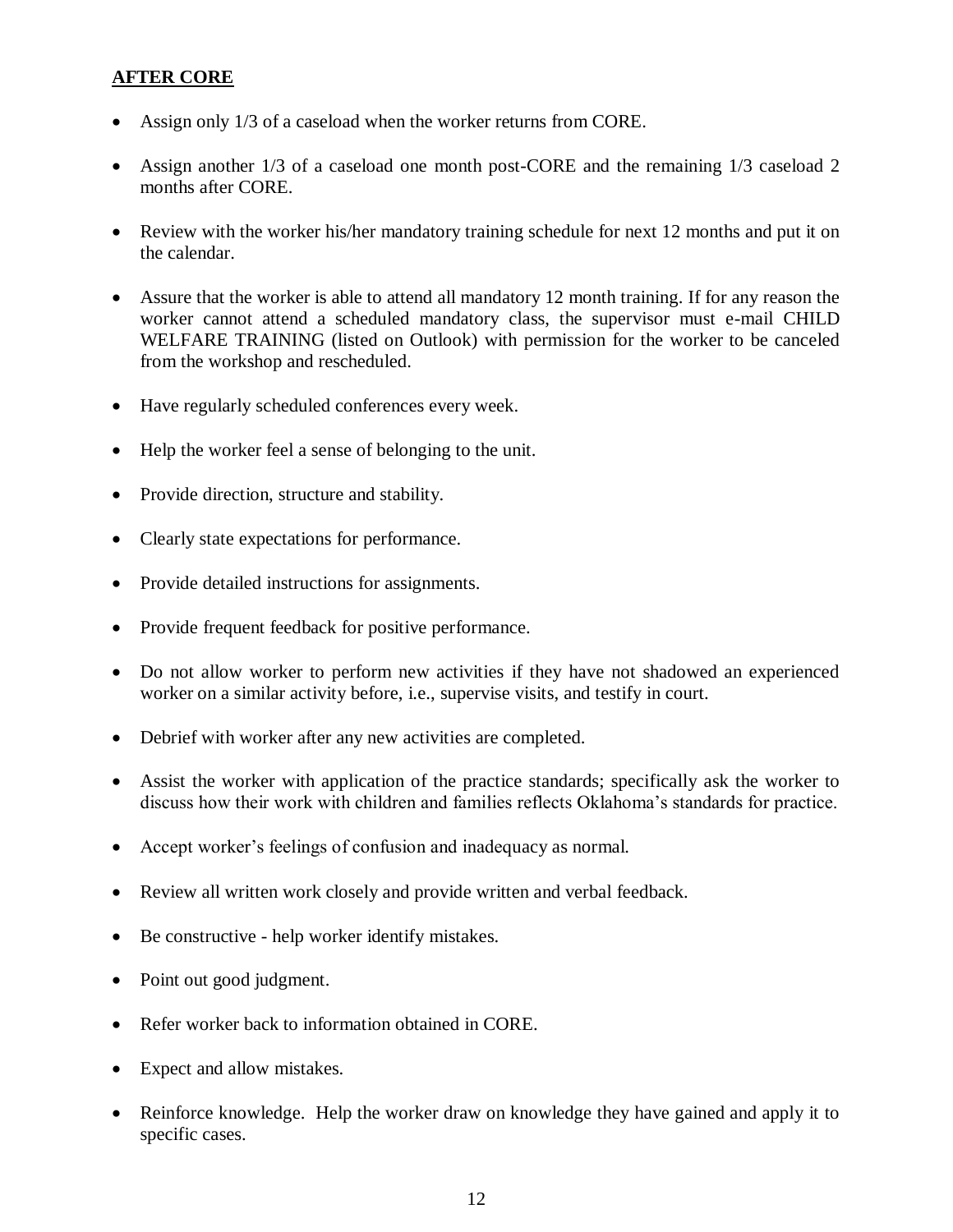# **ALWAYS**

#### **CONTACT THE CW TRAINING SECTION IF YOU NEED ASSISTANCE**.

• Provide feedback, comments and suggestions to the State Office. Child Welfare Training Section regarding any and all aspects of the CW New Worker Development Plan. We are constantly striving to improve the training program, and your input is essential.

 DHS Manager-Norman DHS Liaison-Norman DHS Liaison-Norman 405-325-9596 405-325-8279 405-325-9928

Donna Girdner Mark Carson Gerald Peters

 Jamie Savage Julie Sanders Debbie Hannah DHS Liaison-Norman CORE Coordinator CORE Assistant 405-325-9921 405-325-9069 405-325-9403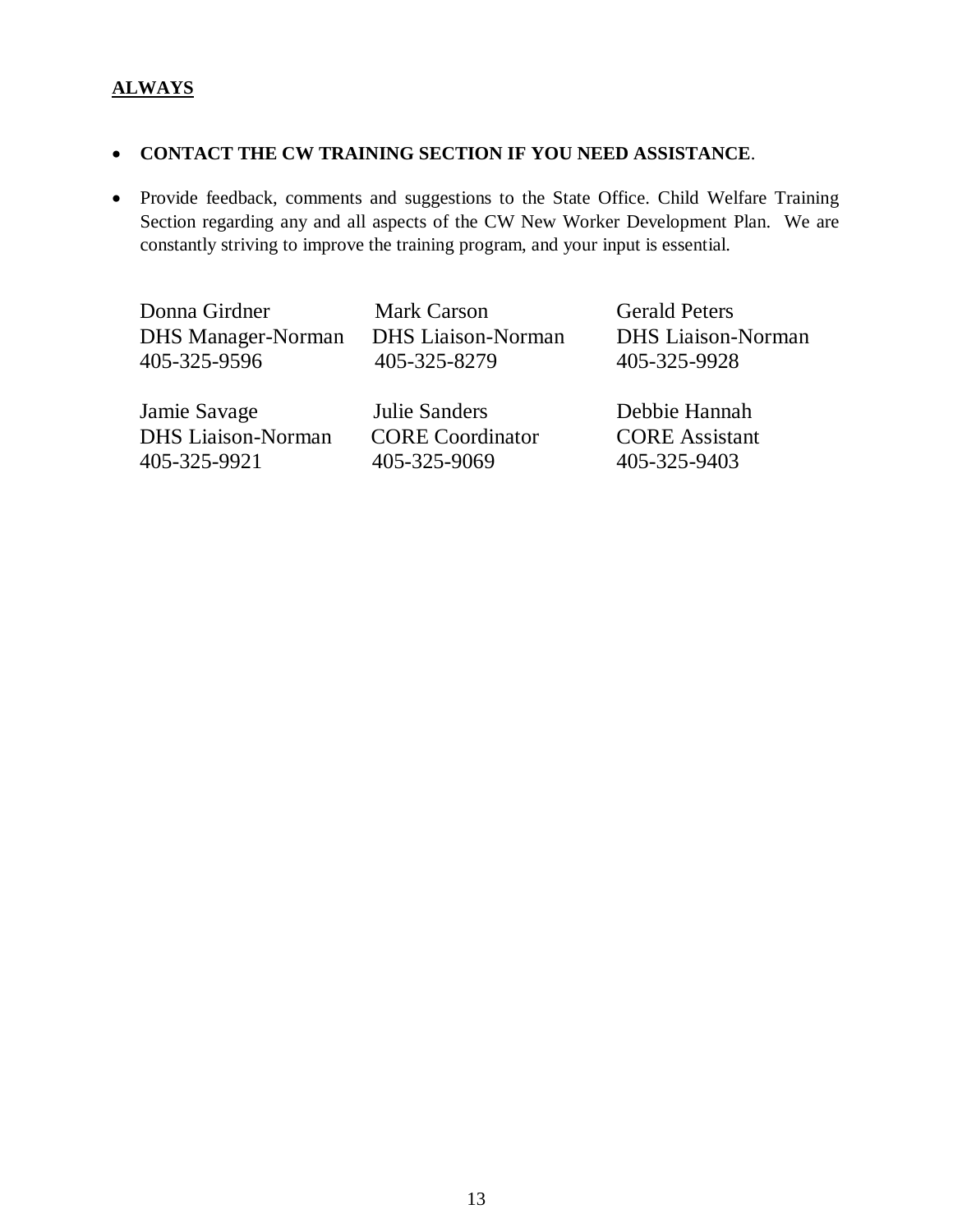# **Week 1**

# **Module 1: Days 1- 4**

- Discussion of personal values, beliefs, and biases that influence our work with families.
- Understanding the importance of good engagement skills; discussion and activities designed to enhance individual engagement skills.
- How to effectively engage clients through genuineness, respect, and empathy.
- Avoiding the misuse of power through the casework method.
- Discussion of cultural considerations that impact our engagement of clients.
- Considering the process of change and workers tasks in helping families through the process.
- Awareness of content and process issues in interviews.
- Understanding and overcoming resistance in casework interviews.
- Preparing for client interviews; interview stages; interview styles; interview questions and strategies; opportunities to practice.
- Child interviews special considerations; assessing developmental level; continuum of questions; use of interview guides; interviewer preparation, behavior, and demeanor.
- How to recognize suspicious or potentially dangerous situations.
- Tips for recognizing and reacting to violent behavior in people you come in contact with.
- Safety in the field and the workplace.
- Recognizing the signs of a meth lab and the potential dangers associated with these locations.
- Principles of effective report writing for child welfare professionals.

# **Friday Activities (complete as many as possible, #1 is mandatory):**

- **1.** Staff the Reynolds case with the supervisor, use the *Staffing Notes* form to discuss:
	- Referral acceptance, prioritization and assignment'
	- Preparation for initial contact with the family, including review of relevant CW history;
	- Any possible cultural factors and how to discover those.
- 2. Observe a forensic interview (or discuss the process with a forensic interviewer), find out county protocol for when to utilize a forensic interviewer.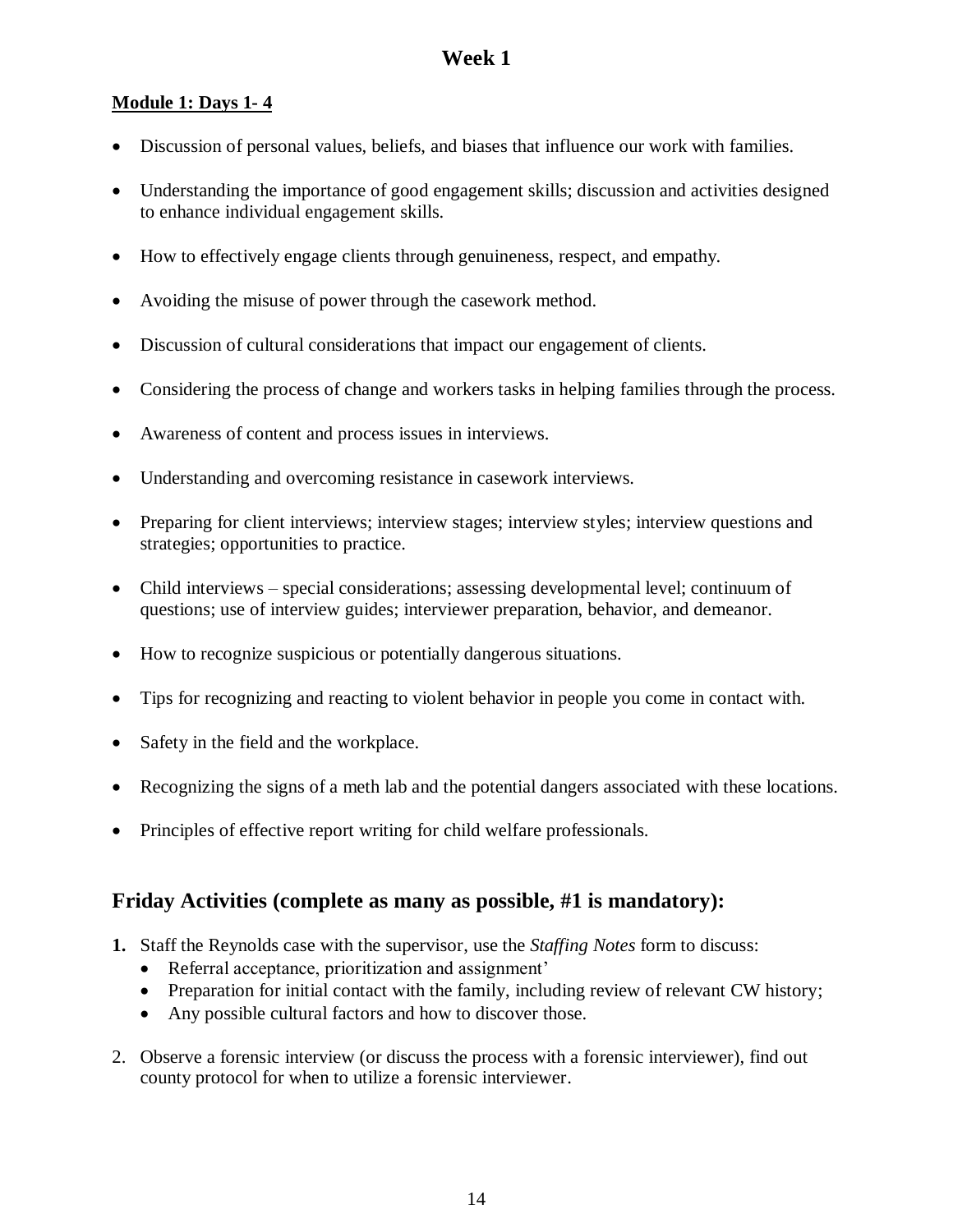# **Module 2: Day 1 - 4**

- Completing search and demographics, adding collaterals.
- Difference between CPS assessments and investigations.
- Discuss upgrade of Reynolds case from Assessment to Investigation (guiding policies)
- Legal base of CW and categories and definitions of maltreatment (for abandonment, physical abuse, education neglect, medical neglect, mental injury, neglect, and sexual abuse).
- Oklahoma Statutes Title 10 as the legal authority for Child Protective Services.
- Physical, emotional, and behavioral indicators of abuse, neglect, and sexual abuse in child victims and their families.
- Child abuse and neglect as presenting symptoms of family dysfunction and individual, family, and environmental contributors to abuse, neglect, and sexual abuse.
- General protocol for investigation/assessment through the process of the Reynolds referral.
- Completion of initial child interviews on the Reynolds case.
- Completion of all interviews, documenting in KIDS screens.
- Discussion of safety planning and alternatives to custody.
- Completion of the Assessment of Child Safety and documenting on KIDS.
- Document removal, findings and Report to D.A.
- Courtroom etiquette, discussion of Emergency Custody and Adjudicatory Hearing..

# **Friday Activities (complete as many as possible, #1 is mandatory):**

- **1.** Staff the Reynolds case with the supervisor, use the *Staffing Notes* form to discuss:
	- Noted safety threats and why removal was necessary
	- Review DA summary completed by the worker
	- Heinous and shocking, law enforcement response
	- Discuss joint response with Tribal child welfare
- 2. Discuss with supervisor or resource worker what foster homes placements might be available for the Reynolds children, if shelter is available in the county. If not, what are the options?
- 3. Discuss services that could possibly help the family at this stage, what providers can offer, add information to the *Community Resource Directory*.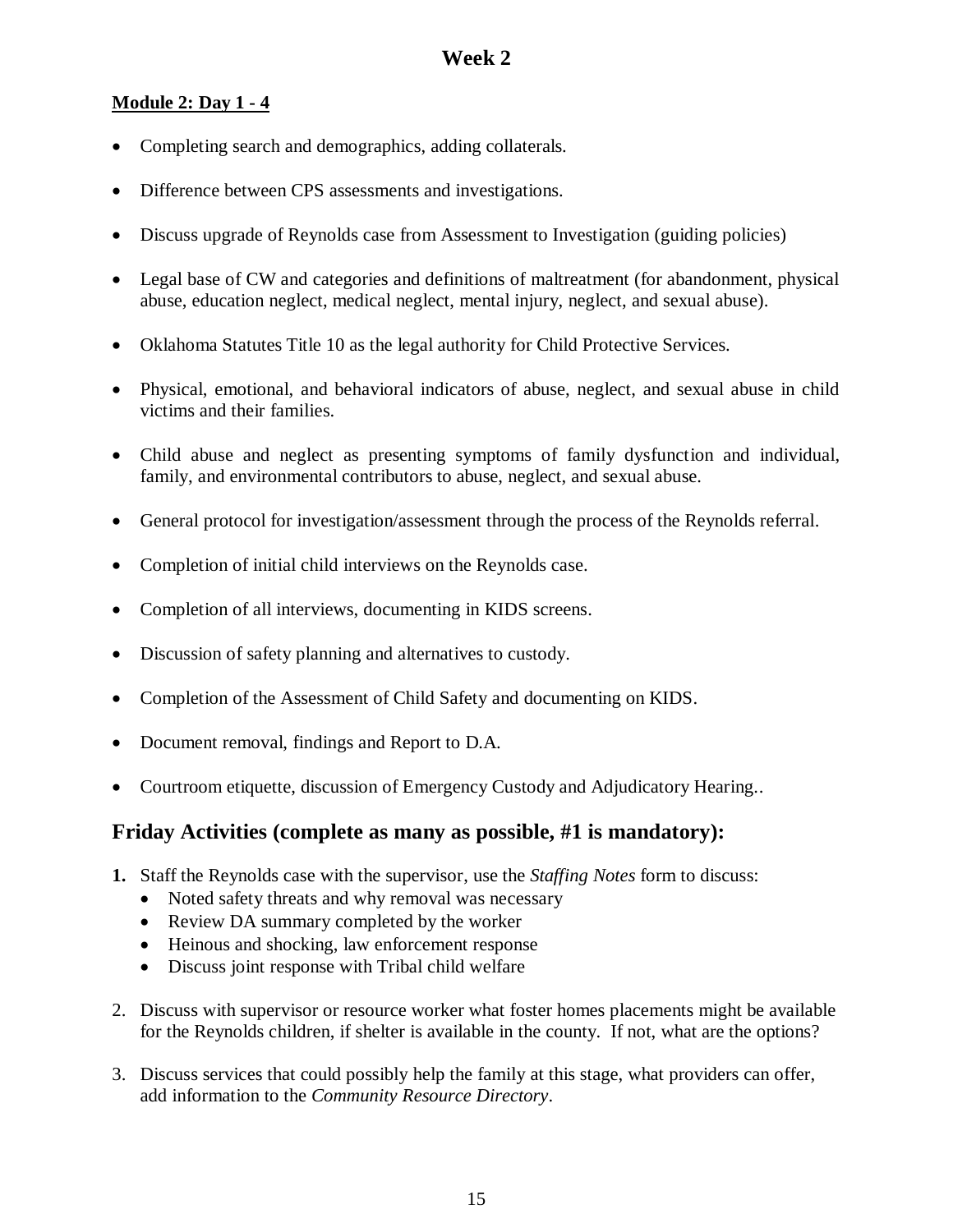# **Week 3**

# **ON THE JOB ACTIVITIES during Training**

#### *This will not always be WEEK 3 due to Holidays*

OJT activities during CORE Training are the responsibility of the new worker's immediate supervisor, who will follow a structured process in this guide for the assignment and review of all OJT activities. The supervisor will meet with the new worker on the first day of OJT week, review all OJT activities and assist the worker in developing a plan to complete the activities. If needed, arrangements will be made for the new worker to go out with individuals in other units. A complete set of instructions for the supervisor and new worker follows. The supervisor will sign-off on the successful completion of all activities, make comments on the participant's work, and complete the *Supervisor/Mentor Evaluation Form*. The signed assignment sheets and completed evaluation are returned to the OUHSC coordinator the following week. Written assignments will be reviewed by the supervisor with feedback provided to the worker. The supervisor should collect all OJT assignments and maintain them in the worker's training file. FEEDBACK IS ESSENTIAL ON EACH WRITTEN ASSIGNMENT, otherwise, participants feel their time and efforts were wasted. **The Supervisors' role in the completion of the OJT activities is included in the End of CORE Observation Summary.**

## **OJT Activities**

**Instructions to Supervisors: Upon the worker's return for OJT training, assign the new worker a mentor who has Permanency Planning responsibility. Have the mentor choose a case that is ongoing, court involved, and if possible, can schedule a worker visit with children in placement during OJT week. Help the new worker complete the following activities:**

- 1. Review a Family Functional Assessment and Individualized Service Plan on a case suggested by your supervisor, discuss with your mentor and/or supervisor:
	- What were the identified safety threats?
	- Why was removal necessary?
	- What behaviors or conditions in the home need to change in order to make the child safe?
	- How will each of the services help the family?
- 2. Visit the service providers working with the family on the case reviewed in #1 above. Discuss with the service providers the following (and add the providers to the *Community Resource Directory*):
	- What services does the provider offer?
	- What are their specific treatment goals with the family whose case you reviewed?
	- How are the providers tracking the parents' progress?
- 3. Shadow a worker on a visit to a child in foster care from the reviewed case. If this cannot be completed, shadow a worker on a worker visit to a child in foster care on another case.
	- If this is not the case the new worker has already reviewed in activity #1, have the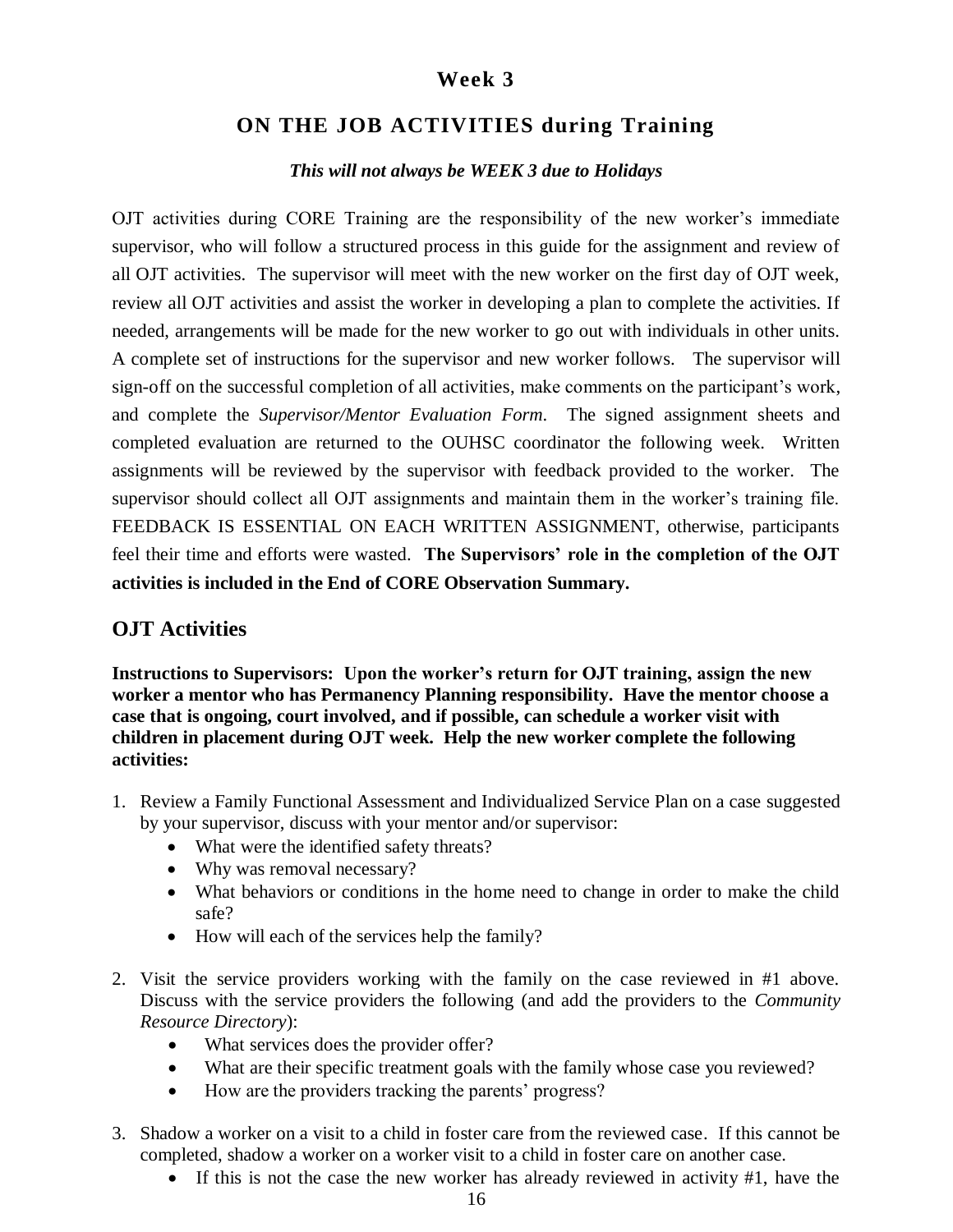new worker review the Family Functional and ISP for this case.

- Have the worker read the last few monthly contacts with the child(ren) being visited.
- When you return to the office individually complete the Face to Face Contact Guide (04MP007E) and any required addendums based on your observations.
- Discuss the cases with your mentor or Supervisor and ask any questions that came to mind regarding the home visit(s).
- Complete *Assessment of Child in Placement* Form on page 34.
- 4. Shadow a worker on a visit to parents (preferably from the same case), following the directions from Activity #3 above (but do not fill out the *Assessment of Child in Placement*).
- 5. If possible, observe a Bridge Initial Meeting and/or Family Team Meeting; see *Case Transfer/Initial Meeting/FTM Shadow Form* on page 33.
- 6. Complete at least one Independent Living and at least one Indian Child Welfare Act (ICWA) case analysis activity. See *Independent Living Case Analysis Form* on page 35 and *Indian Child Welfare Act (ICWA) Case Analysis Form* on page 36.
- 7. If schedule allows, attend a Dispositional Hearing.
- 8. Attend a Court Review and/or Permanency Hearing.
- 9. Complete the Understanding Substance Abuse for Child Welfare Professionals Test on the LMS system, print the certificate and bring with the participant upon return to CORE training. **The participant must submit their certificate of completion to a CORE coordinator in order to successfully complete CORE training.**

# **Instructions to Supervisors/Mentors**

- Assist the new worker in locating an experienced PP worker to shadow;
- Review case information with the worker for each activity and answer any questions the worker may have;
- Ensure the worker understands the purpose for each reviewed form and shadowed activity;
- Review the worker's Contact Guides and *Assessment of Child in Placement* Forms. Provide feedback regarding observations and information collected during the visits to children and parents;
- Ensure the worker has completed the *OJT Checklist* to submit upon return to training;
- Both the supervisor and mentor will provide the worker written feedback, date, and sign the *Supervisor/Mentor Evaluation Form* on pages 25 and 26. Attach a copy to all required OJT homework documentation; the new worker gives all forms to the CORE coordinator upon return to training.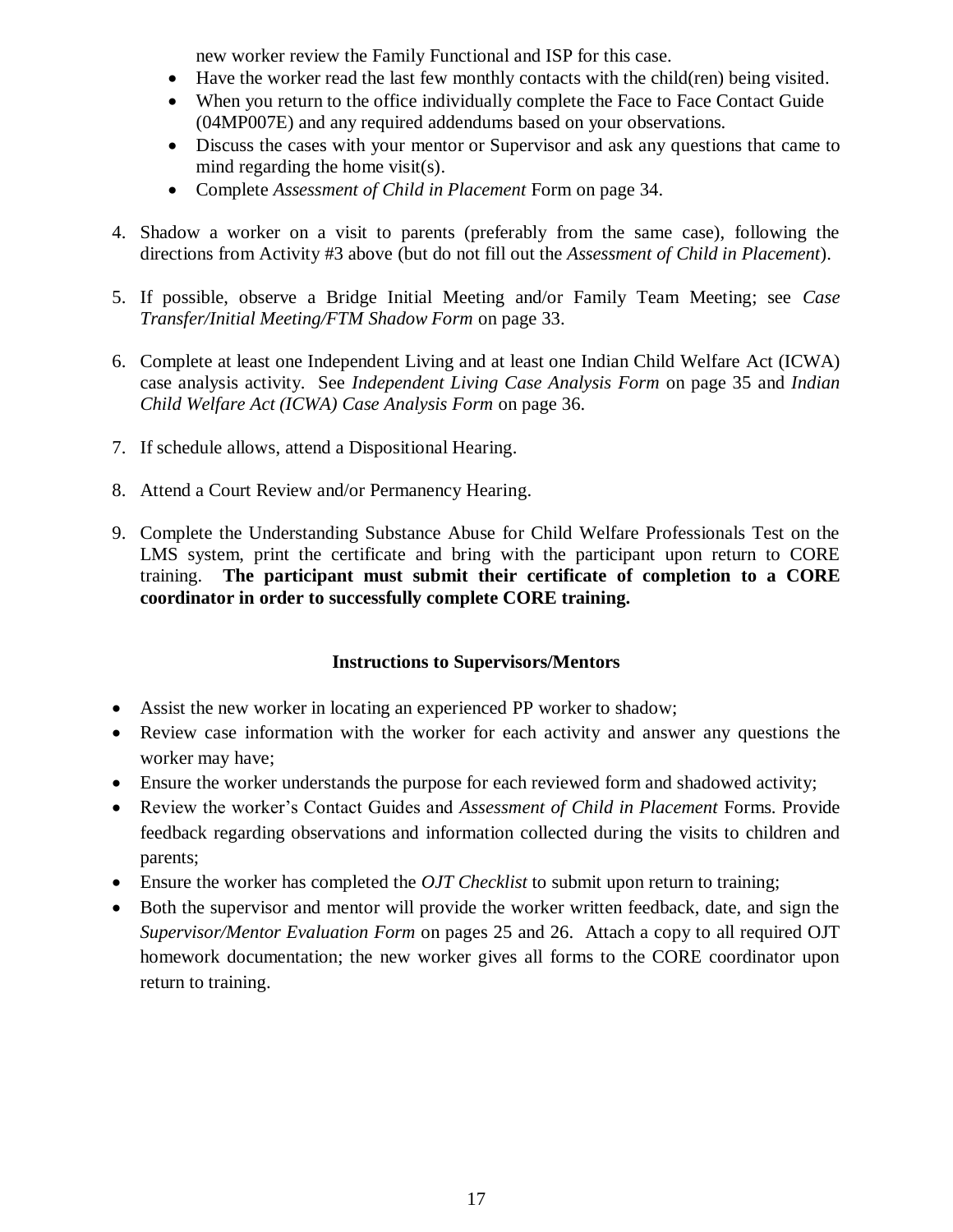# **Week 4 – Back to CORE**

# **Module 3: Day 1 -4**

- Initial foster care placements for the Reynolds children: requirements, policies, etc.
- Diligent search and finding appropriate kinship placements.
- Bridge: Definition and Initial Meeting.
- Initial Kinship Placement Procedure.
- Multi-Ethnic Placement Act—impact it has on placements.
- Analysis of child development and attachments, effects of removal on children through the eyes of the Reynolds children.
- Concepts of separation and placement; connection of loss and grief to the CW process.
- Survival behaviors in children and the emotional issue underlying survival behaviors.
- CW worker's role in working with foster parents.
- The effect of multiple transitions as a result of out of home placements.
- Process of the Case Transfer Meeting.
- Placement types and considerations, CW responsibilities for children in out of home care.
- Data entry of demographic information, work flow of case documentation in KIDS including Placement Provider Information Report, Child's ISP and Change of Placement.
- Responding to inquiries from placement providers, service agencies and court personnel utilizing policy.

# **Friday Activities (complete as many as possible, #1 is mandatory):**

- **1.** Staff the Reynolds case with the supervisor, use the *Staffing Notes* form to discuss:
	- Needed services for the children, find out what is available in the county, interview providers and add information to the *Community Resource Directory*;
	- Visitation planning in the case scenario How would visitation be arranged? At what location? Frequency, supervision, etc;
	- Discuss Reasonable and Active Efforts How does this work in court when ICWA only applies to some of the children?
- 2. Determine if CASA is involved in the county, discuss relationship between CW and CASA, and if possible, meet with the director or one of the volunteers to discuss their role.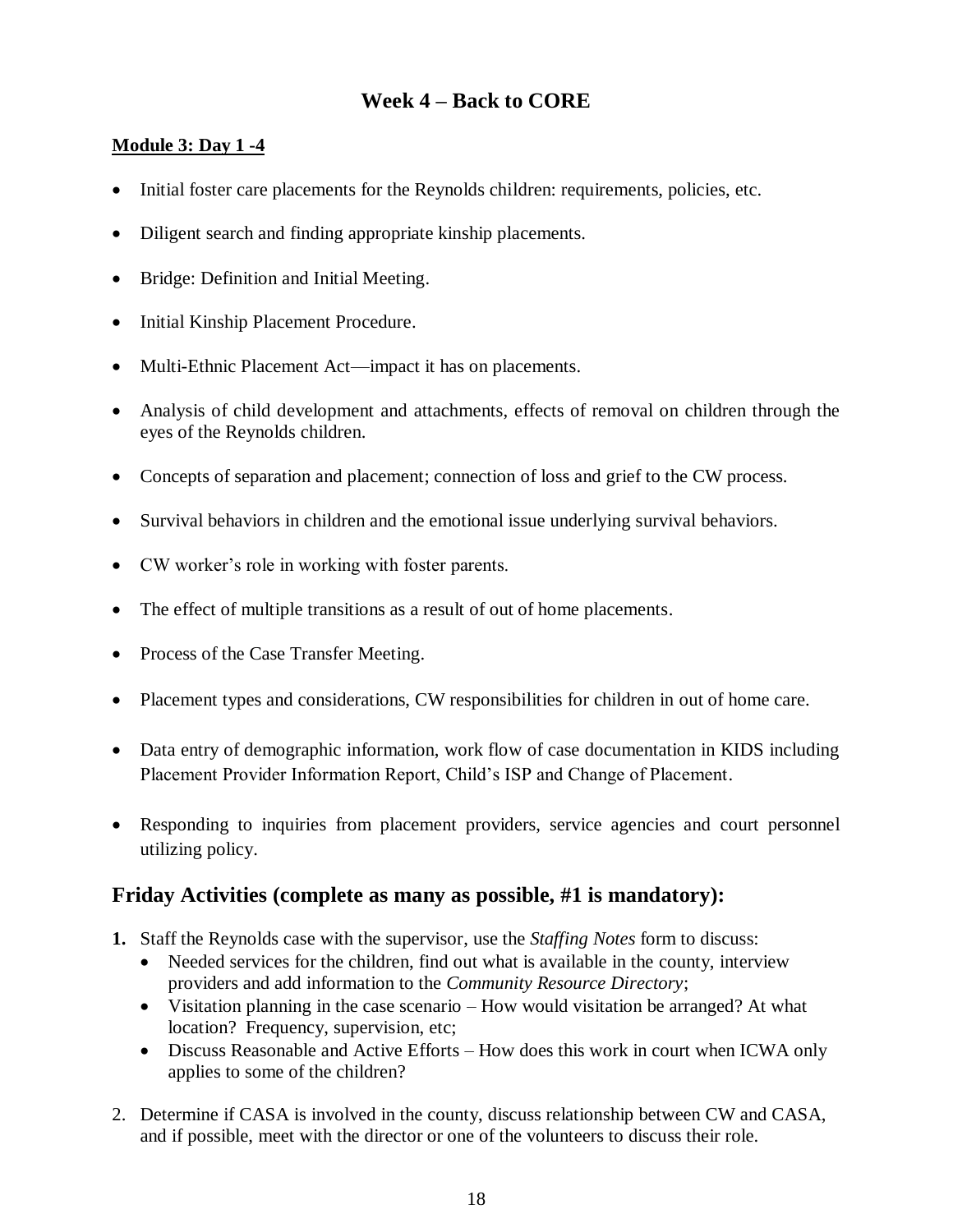# **Week 5**

# **Module 4: Days 1 - 4**

- Purpose and documentation of worker contacts with children and families.
- Documentation of worker contacts utilizing the Contact Guide, documenting in KIDS.
- Issues of sibling separation regarding the Reynolds children.
- Purpose of child's visitation with family members, maintaining connections and documentation in KIDS.
- Utilizing the Family Team Meeting process to engage families and empower family members into constructive and collaborative casework relationships that promote thorough family assessments, service plans and service provision.
- Effective Family Functional Assessment and introduction to behavioral service planning as the foundation of casework intervention.
- Safety assessment in Permanency Planning.
- Basics of the Family Functional Assessment and Individualized Service Plan and how to enter on KIDS.
- Compiling gathered information into an effectively written Progress Report for court.
- Process of collaborative work with the Reynolds family, service providers and placements towards successful family reunification.
- Process of providing assessment and services for Independent Living regarding Kalyee Reynolds (16 years of age).
- Alternate permanency plans when reunification is no longer feasible, initiation of Concurrent Planning activities.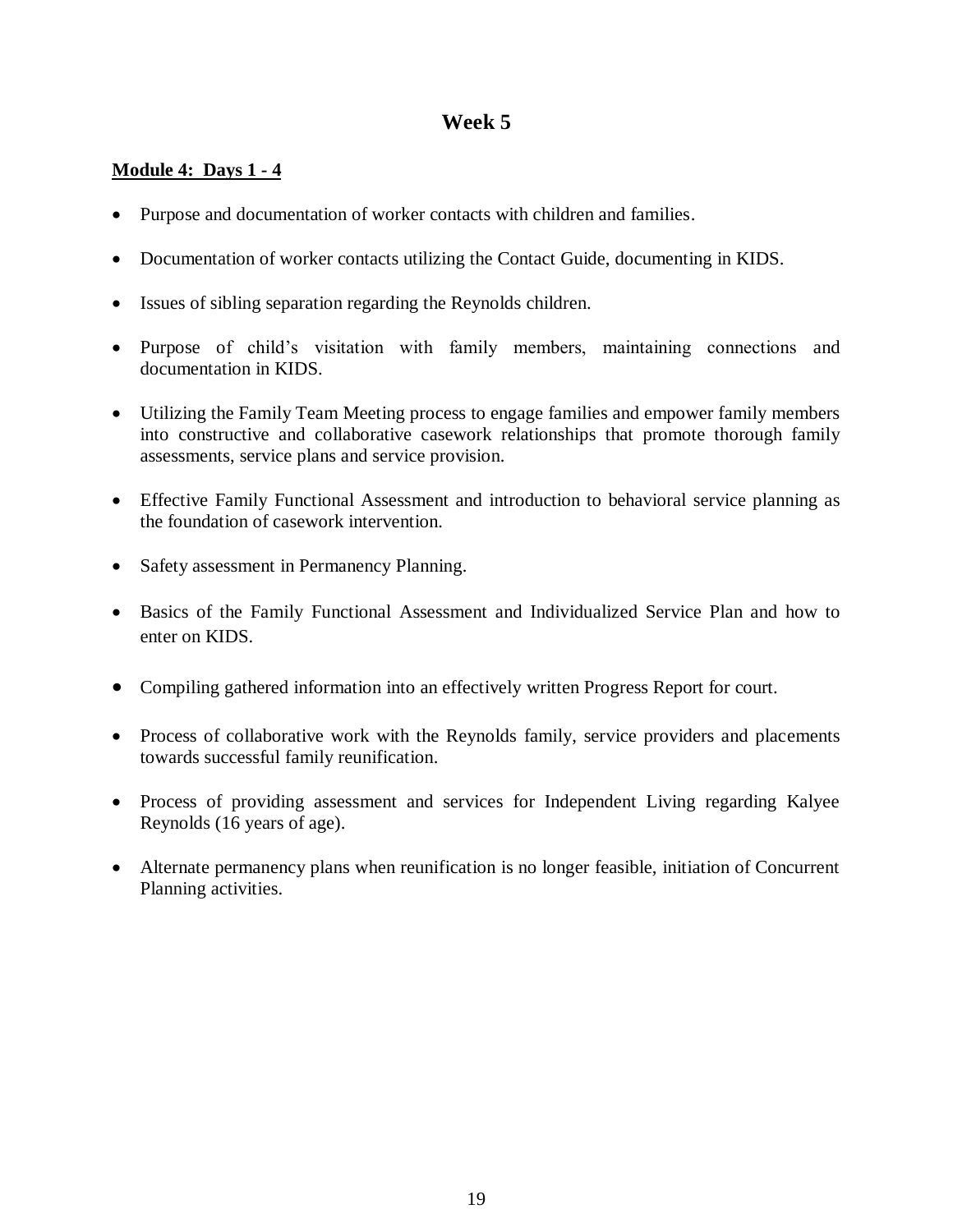# **Appendix A: Pre-CORE and OJT Forms**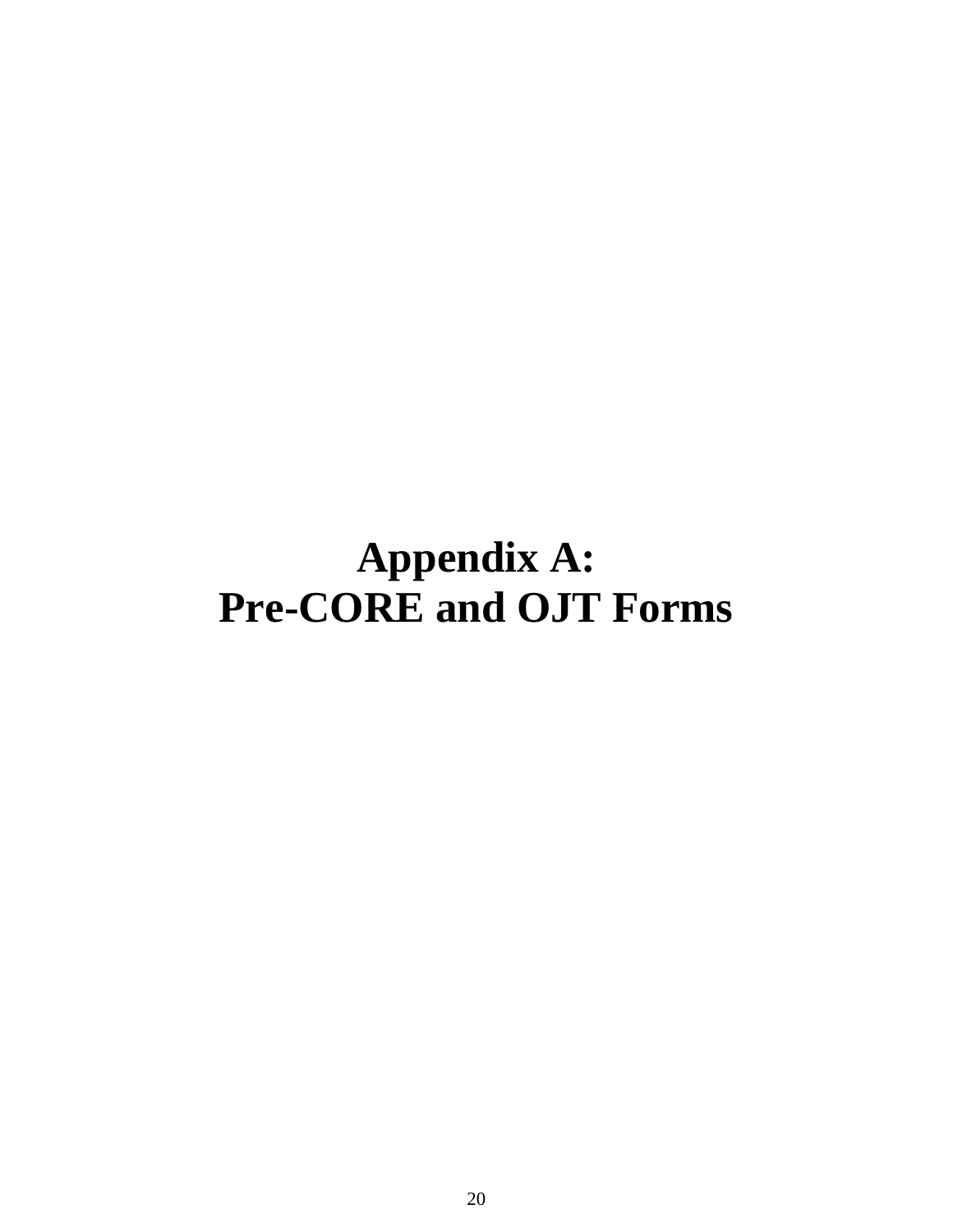| Workers Name          | <b>SSN</b>   |
|-----------------------|--------------|
| Entered on Duty Date: | Core:        |
| <b>Start Date:</b>    | Finish Date: |

# **Pre-Core Training Checklist for Child Welfare Staff**

The following items should be discussed with new staff. Items will either need to be given to the new worker or information or documents obtained from the employee. Keep in mind that these items do not just constitute good discussion topics, but are necessary items according to policy. You should begin immediately after the new person reports for duty. When the item has been discussed and understood by the new worker, both the worker and Supervisor should initial the item in the blocks provided. The County Director and CW Supervisor should both sign the form at the bottom of the last page.

| Show, Provide or Explain to the New Worker: |                                                             | s<br>Worker'<br>nitial | S<br>Supervisor<br>Initials |
|---------------------------------------------|-------------------------------------------------------------|------------------------|-----------------------------|
|                                             | Desk Assignment w/key (if locking)                          |                        |                             |
| 2.                                          | Locking File Cabinet w/key                                  |                        |                             |
| 3.                                          | Telephone Usage                                             |                        |                             |
| 4.                                          | <b>Office Parking Location</b>                              |                        |                             |
| 5.                                          | <b>Restroom Location</b>                                    |                        |                             |
| 6.                                          | Location of Office Emergency Evacuation Plan                |                        |                             |
| 7.                                          | Designated Smoking Area                                     |                        |                             |
| 8.                                          | <b>Location of Office Supplies</b>                          |                        |                             |
| 9.                                          | Location of copy machines                                   |                        |                             |
| 10.                                         | Local Street Map for Area                                   |                        |                             |
| -11.                                        | Assist Worker in making lodging reservations if needed      |                        |                             |
| 12.                                         | Review the Meth. OFO Update (12-12-00)                      |                        |                             |
| 13.                                         | Completed on-line LMS HIPPA Privacy and Security Trainings  |                        |                             |
| $\vert$ 14.                                 | Completed Bridge Resource Family Orientation Training (LMS) |                        |                             |

|    | <b>Prior to attending CORE Training</b><br>assign the following: | s<br>Initial<br>Worker | ∽<br>Supervisor'<br>Initials |
|----|------------------------------------------------------------------|------------------------|------------------------------|
| 1. | Read specified sections of the OKDHS Child Welfare Practice      |                        |                              |
|    | Model Guide                                                      |                        |                              |
| 2. | Read the selected articles from ACTION for Child Protection      |                        |                              |
| 3. | Read Domestic Violence                                           |                        |                              |
| 4. | Read Bridges Out Of Poverty                                      |                        |                              |
| 5. | Review the video: Prenatal Drug Exposure                         |                        |                              |
| 6. | Review the video: Coping with Fetal Alcohol Syndrome in Foster   |                        |                              |
|    | and Adoptive Children                                            |                        |                              |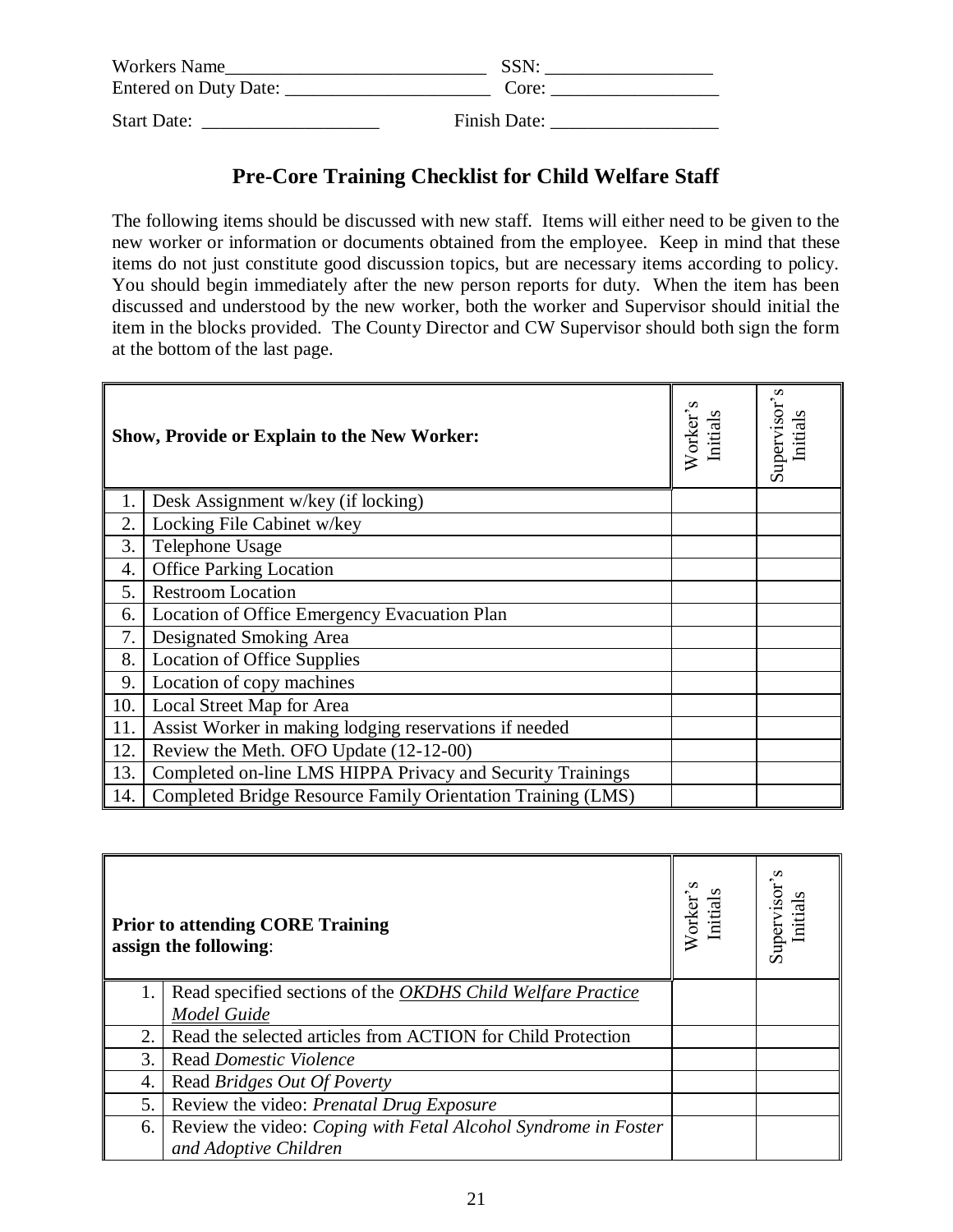| 7.               | Review the video: Ethics in Child Welfare                                                                                                                                                                                                                                     |  |
|------------------|-------------------------------------------------------------------------------------------------------------------------------------------------------------------------------------------------------------------------------------------------------------------------------|--|
| 8.               | Complete the Pre-CORE Reading test on LMS                                                                                                                                                                                                                                     |  |
| 9.               | Complete the LMS training on AFCARS                                                                                                                                                                                                                                           |  |
| 10.              | Complete Module 1 and 2 Policy Searches                                                                                                                                                                                                                                       |  |
|                  | Show the new worker the following skills and allow them to practice:                                                                                                                                                                                                          |  |
| 1.               | How to sign on to a computer $\&$ get into KIDS                                                                                                                                                                                                                               |  |
| 2.               | How to use the Taskbars                                                                                                                                                                                                                                                       |  |
| 3.               | How to open and operate Explorer                                                                                                                                                                                                                                              |  |
| 4.               | How to locate DHS Policy in Explorer                                                                                                                                                                                                                                          |  |
| 5.               | How to locate $\&$ use forms $\&$ templates in Explorer                                                                                                                                                                                                                       |  |
| 6.               | Performs basic Word functions of cut & paste, save as, spell check<br>and printing                                                                                                                                                                                            |  |
| 7.               | How to sign onto computer $\&$ get into IMS using worker's own<br>User ID and Password                                                                                                                                                                                        |  |
| 8.               | Complete the Introduction to KIDS on-line training.                                                                                                                                                                                                                           |  |
|                  | Assign the following activities:                                                                                                                                                                                                                                              |  |
| 1.               | The new worker should go with their mentor or other qualified<br>workers on as many shadow experiences as possible and complete<br>any required documentation for each activity. The new worker's<br>supervisor and mentor complete the Supervisor/Mentor Evaluation<br>form. |  |
| 2.               | Read cases that may eventually be assigned to the new worker.                                                                                                                                                                                                                 |  |
| 3.               | Visit key community resources and start a directory of resources.                                                                                                                                                                                                             |  |
| $\overline{4}$ . | The new worker attends court and observes as much as possible.                                                                                                                                                                                                                |  |

# **Expectations of CORE training have been explained to the new worker.**

\_\_\_\_\_\_\_\_\_\_\_\_\_\_\_\_\_\_\_\_\_\_\_\_\_\_\_\_\_\_\_\_\_\_\_ \_\_\_\_\_\_\_\_\_\_\_\_\_\_\_\_\_\_\_\_\_\_\_\_\_\_\_\_\_\_\_\_\_\_\_ COUNTY DIRECTOR/DATE SUPERVISOR/DATE

**This checklist should be maintained in the local personnel file and the new worker must bring a copy on the first day of their CORE training.**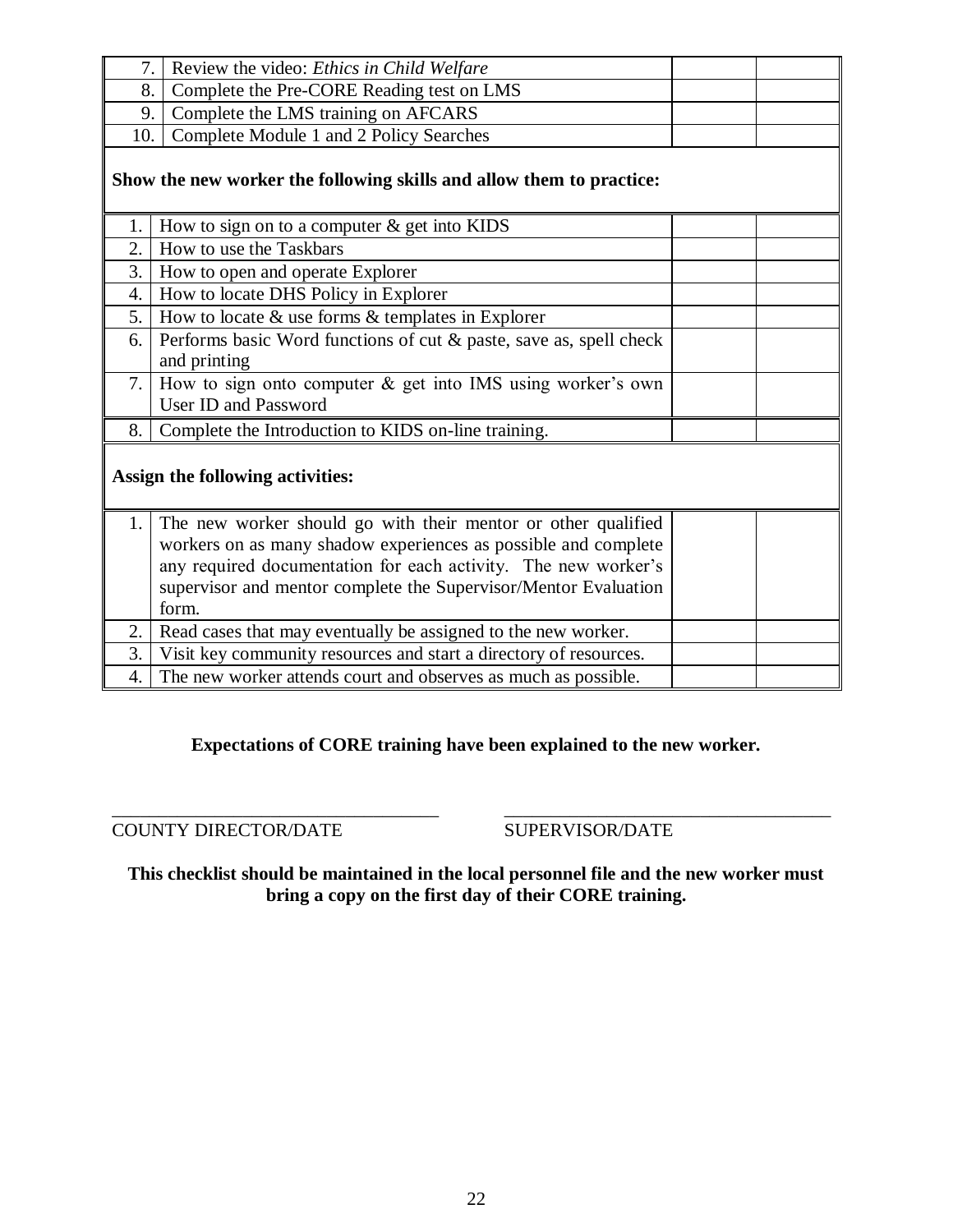# **Pre-CORE Activities Checklist (To be completed and submitted the first day of CORE training)**

|            | <b>Task</b>                                                                  | <b>Completed</b><br>(Y/N) |
|------------|------------------------------------------------------------------------------|---------------------------|
| 1.         | <b>Assigned a CPS Mentor</b>                                                 |                           |
| 2.         | <b>Shadowed a CPS Investigation/Assessment, including</b>                    |                           |
|            | observation of as many interviews as possible                                |                           |
| 3.         | <b>Completed an Assessment of Child Safety, discussed with</b><br>supervisor |                           |
| 4.         | <b>Attended an MDT meeting</b>                                               |                           |
| 5.         | Shadowed a CPS worker during and/or immediately                              |                           |
|            | following the process of a court-ordered removal                             |                           |
| 6.         | <b>Attended Emergency Custody Hearing</b>                                    |                           |
| 7.         | <b>Attending an Adjudicatory Hearing</b>                                     |                           |
| 8.         | <b>Observed a Case Transfer Meeting</b>                                      |                           |
| 9.         | Observed a Parent/Child visitation held early in the life                    |                           |
|            | of a case                                                                    |                           |
| <b>10.</b> | <b>Initiated the Community Resource Directory</b>                            |                           |
| 11.        | <b>Completed the Learning Style Characteristics Inventory</b>                |                           |
| 12.        | Supervisor and mentor completed the                                          |                           |
|            | Supervisor/Mentor Evaluation form, discussed with the                        |                           |
|            | participant                                                                  |                           |

*Participants should complete as many of the above activities as possible. This completed checklist must be completed and signed by the supervisor and participant.*

\_\_\_\_\_\_\_\_\_\_\_\_\_\_\_\_\_\_\_\_\_\_\_\_\_\_\_\_\_\_\_\_\_\_\_ \_\_\_\_\_\_\_\_\_\_\_\_\_\_\_\_\_\_\_\_\_\_\_\_\_\_\_\_\_\_\_\_\_\_\_ SUPERVISOR/DATE PARTICIPANT/DATE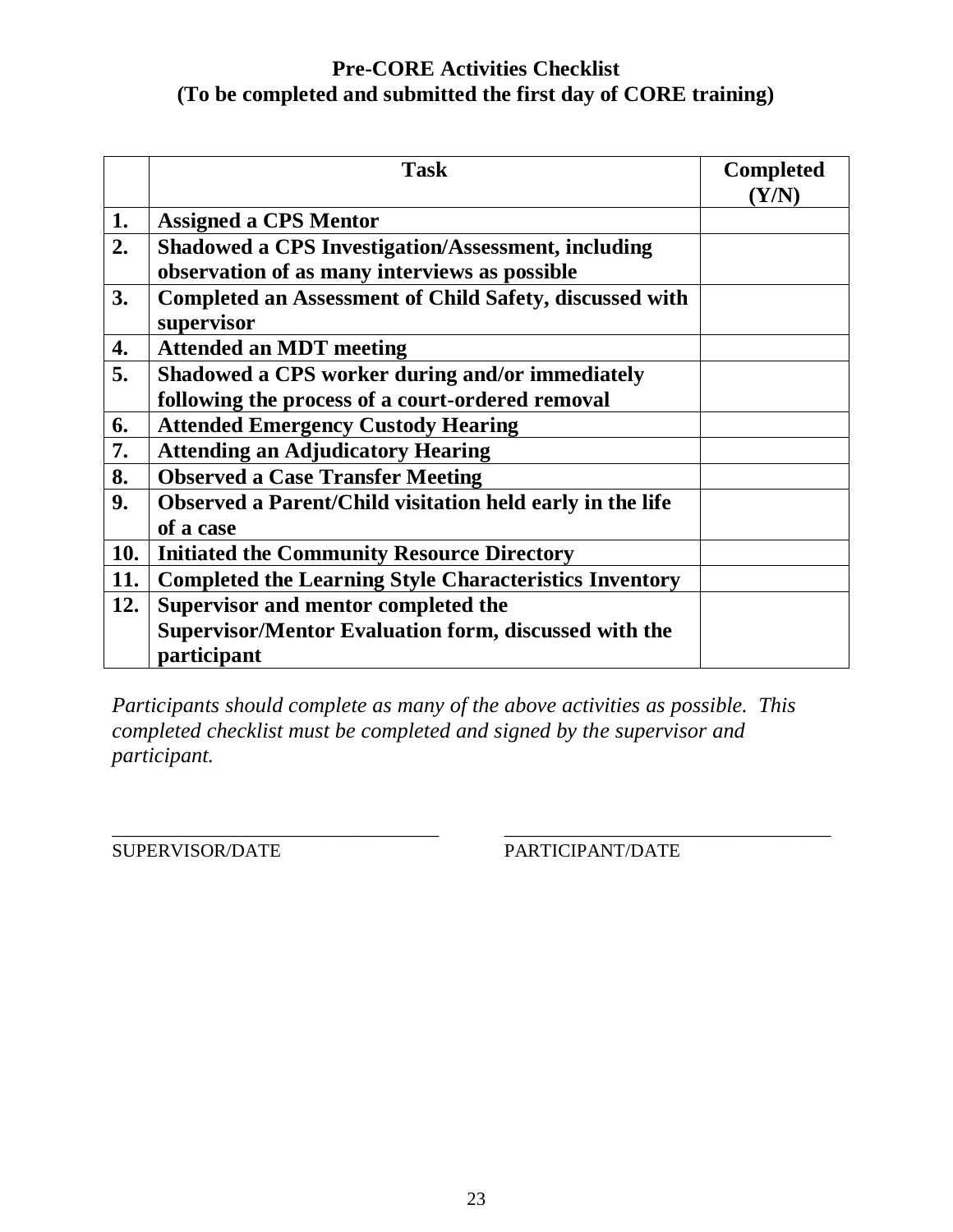# **OJT Week Activities Checklist (To be completed and submitted upon return to CORE training)**

|                  | <b>Task</b>                                                   | <b>Completed</b><br>(Y/N) |
|------------------|---------------------------------------------------------------|---------------------------|
| 1.               | <b>Assigned a PP Mentor</b>                                   |                           |
| 2.               | <b>Reviewed a Family Functional Assessment and</b>            |                           |
|                  | <b>Individualized Service Plan on an ongoing Permanency</b>   |                           |
|                  | case, discussed with supervisor and/or mentor                 |                           |
| 3.               | Visited with service providers working with the family on     |                           |
|                  | the case from activity #2 above, added information to the     |                           |
|                  | <b>Resource Directory</b>                                     |                           |
| $\overline{4}$ . | Shadowed a worker on a visit to a child in foster care on     |                           |
|                  | the case reviewed (or another ongoing case), completed        |                           |
|                  | <b>Face-to-Face Contact Guide and Assessment of Child in</b>  |                           |
|                  | <b>Placement</b>                                              |                           |
| 5.               | Shadowed a worker on a visit to a parent(s) on the case       |                           |
|                  | reviewed (or another ongoing case), completed Face-to-        |                           |
|                  | <b>Face Contact Guide</b>                                     |                           |
| 6.               | <b>Observed a Bridge Initial Meeting and/or a Family Team</b> |                           |
|                  | <b>Meeting</b>                                                |                           |
| 7.               | <b>Completed at least one Independent Living Case</b>         |                           |
|                  | <b>Analysis</b>                                               |                           |
| 8.               | <b>Completed at least one ICWA Case Analysis</b>              |                           |
| 9.               | <b>Attended Dispositional Hearing</b>                         |                           |
| 10.              | <b>Attended a Court Review and/or Permanency Hearing</b>      |                           |
| 11.              | <b>Completed the Understanding Substance Abuse for</b>        |                           |
|                  | Child Welfare Professionals Test on the LMS system,           |                           |
|                  | certificate printed                                           |                           |

*Participants should complete as many of the above activities as possible. This completed checklist must be completed and signed by the supervisor and participant.*

\_\_\_\_\_\_\_\_\_\_\_\_\_\_\_\_\_\_\_\_\_\_\_\_\_\_\_\_\_\_\_\_\_\_\_ \_\_\_\_\_\_\_\_\_\_\_\_\_\_\_\_\_\_\_\_\_\_\_\_\_\_\_\_\_\_\_\_\_\_\_ SUPERVISOR/DATE PARTICIPANT/DATE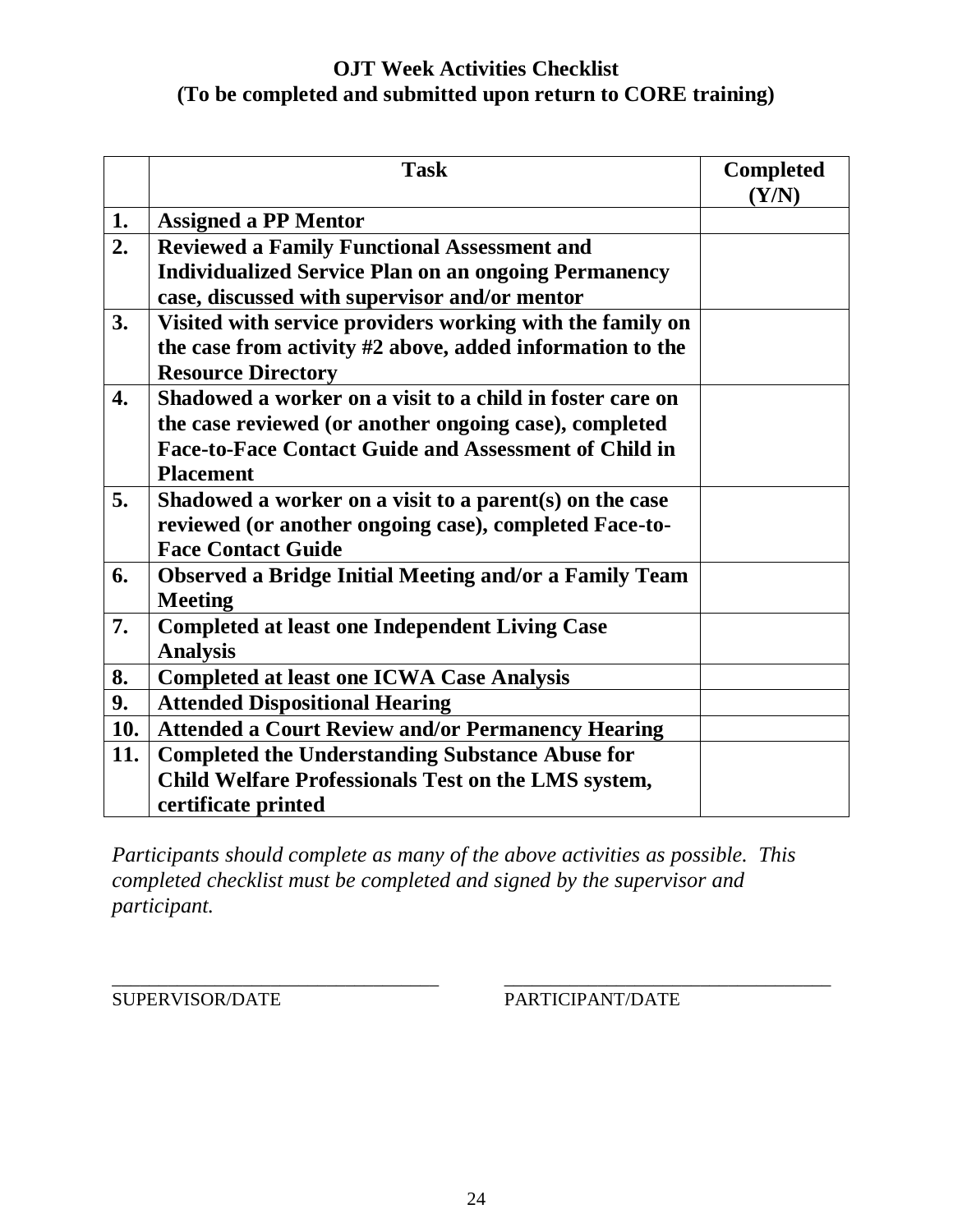### **Supervisor and Mentor Evaluation Form To be filled out after completion of pre-CORE and OJT activities. Submitted the first day of CORE and after return from OJT week.**

#### **Based on review of the worker's pre-CORE and OJT documentation, as well as direct observation by the worker's mentor, fill out the following:**

#### **Supervisor Evaluation**

(Rate the new worker's observed skills and conduct according to the following: Area Needing Improvement (ANI), Adequate, and Excellent):

| <b>Behaviors</b>                                                                                                                                                               | <b>ANI</b> | <b>Adequate Excellent</b> |  |
|--------------------------------------------------------------------------------------------------------------------------------------------------------------------------------|------------|---------------------------|--|
| Consistently observes assigned work hours and utilizes leave<br>appropriately                                                                                                  |            |                           |  |
| Exhibits compliance with dress code and professional                                                                                                                           |            |                           |  |
| appearance<br>Beginning knowledge of KIDS and basic computer skills<br>Completes assignments timely and effectively<br>Demonstrates respect for families, co-workers and other |            |                           |  |
| professionals<br>Basic understanding of CW mission and Practice Standards                                                                                                      |            |                           |  |

\_\_\_\_\_\_\_\_\_\_\_\_\_\_\_\_\_\_\_\_\_\_\_\_\_\_\_\_\_\_\_\_\_\_\_\_\_\_\_\_\_\_\_\_\_\_\_\_\_\_\_\_\_\_\_\_\_\_\_\_\_\_\_\_\_\_\_\_\_\_\_\_\_\_\_\_\_\_

\_\_\_\_\_\_\_\_\_\_\_\_\_\_\_\_\_\_\_\_\_\_\_\_\_\_\_\_\_\_\_\_\_\_\_\_\_\_\_\_\_\_\_\_\_\_\_\_\_\_\_\_\_\_\_\_\_\_\_\_\_\_\_\_\_\_\_\_\_\_\_\_\_\_\_\_\_\_ \_\_\_\_\_\_\_\_\_\_\_\_\_\_\_\_\_\_\_\_\_\_\_\_\_\_\_\_\_\_\_\_\_\_\_\_\_\_\_\_\_\_\_\_\_\_\_\_\_\_\_\_\_\_\_\_\_\_\_\_\_\_\_\_\_\_\_\_\_\_\_\_\_\_\_\_\_\_

\_\_\_\_\_\_\_\_\_\_\_\_\_\_\_\_\_\_\_\_\_\_\_\_\_\_\_\_\_\_\_\_\_\_\_\_\_\_\_\_\_\_\_\_\_\_\_\_\_\_\_\_\_\_\_\_\_\_\_\_\_\_\_\_\_\_\_\_\_\_\_\_\_\_\_\_\_\_

\_\_\_\_\_\_\_\_\_\_\_\_\_\_\_\_\_\_\_\_\_\_\_\_\_\_\_\_\_\_\_\_\_\_\_\_\_\_\_\_\_\_\_\_\_\_\_\_\_\_\_\_\_\_\_\_\_\_\_\_\_\_\_\_\_\_\_\_\_\_\_\_\_\_\_\_\_\_

\_\_\_\_\_\_\_\_\_\_\_\_\_\_\_\_\_\_\_\_\_\_\_\_\_\_\_\_\_\_\_\_\_\_\_\_\_\_\_\_\_\_\_\_\_\_\_\_\_\_\_\_\_\_\_\_\_\_\_\_\_\_\_\_\_\_\_\_\_\_\_\_\_\_\_\_\_\_

\_\_\_\_\_\_\_\_\_\_\_\_\_\_\_\_\_\_\_\_\_\_\_\_\_\_\_\_\_\_\_\_\_\_\_\_\_\_\_\_\_\_\_\_\_\_\_\_\_\_\_\_\_\_\_\_\_\_\_\_\_\_\_\_\_\_\_\_\_\_\_\_\_\_\_\_\_\_

\_\_\_\_\_\_\_\_\_\_\_\_\_\_\_\_\_\_\_\_\_\_\_\_\_\_\_\_\_\_\_\_\_\_\_\_\_\_\_\_\_\_\_\_\_\_\_\_\_\_\_\_\_\_\_\_\_\_\_\_\_\_\_\_\_\_\_\_\_\_\_\_\_\_\_\_\_\_ \_\_\_\_\_\_\_\_\_\_\_\_\_\_\_\_\_\_\_\_\_\_\_\_\_\_\_\_\_\_\_\_\_\_\_\_\_\_\_\_\_\_\_\_\_\_\_\_\_\_\_\_\_\_\_\_\_\_\_\_\_\_\_\_\_\_\_\_\_\_\_\_\_\_\_\_\_\_ \_\_\_\_\_\_\_\_\_\_\_\_\_\_\_\_\_\_\_\_\_\_\_\_\_\_\_\_\_\_\_\_\_\_\_\_\_\_\_\_\_\_\_\_\_\_\_\_\_\_\_\_\_\_\_\_\_\_\_\_\_\_\_\_\_\_\_\_\_\_\_\_\_\_\_\_\_\_ \_\_\_\_\_\_\_\_\_\_\_\_\_\_\_\_\_\_\_\_\_\_\_\_\_\_\_\_\_\_\_\_\_\_\_\_\_\_\_\_\_\_\_\_\_\_\_\_\_\_\_\_\_\_\_\_\_\_\_\_\_\_\_\_\_\_\_\_\_\_\_\_\_\_\_\_\_\_

 $\mathcal{L}_\text{max}$  , and the set of the set of the set of the set of the set of the set of the set of the set of the set of the set of the set of the set of the set of the set of the set of the set of the set of the set of the \_\_\_\_\_\_\_\_\_\_\_\_\_\_\_\_\_\_\_\_\_\_\_\_\_\_\_\_\_\_\_\_\_\_\_\_\_\_\_\_\_\_\_\_\_\_\_\_\_\_\_\_\_\_\_\_\_\_\_\_\_\_\_\_\_\_\_\_\_\_\_\_\_\_\_\_\_\_

\_\_\_\_\_\_\_\_\_\_\_\_\_\_\_\_\_\_\_\_\_\_\_\_\_\_\_\_\_\_\_\_\_\_\_\_\_\_\_\_\_\_\_\_\_\_\_\_\_\_\_\_\_\_\_\_\_\_\_\_\_\_\_\_\_\_\_\_\_\_\_\_\_\_\_\_\_\_

 $\mathcal{L}_\mathcal{L} = \{ \mathcal{L}_\mathcal{L} = \{ \mathcal{L}_\mathcal{L} = \{ \mathcal{L}_\mathcal{L} = \{ \mathcal{L}_\mathcal{L} = \{ \mathcal{L}_\mathcal{L} = \{ \mathcal{L}_\mathcal{L} = \{ \mathcal{L}_\mathcal{L} = \{ \mathcal{L}_\mathcal{L} = \{ \mathcal{L}_\mathcal{L} = \{ \mathcal{L}_\mathcal{L} = \{ \mathcal{L}_\mathcal{L} = \{ \mathcal{L}_\mathcal{L} = \{ \mathcal{L}_\mathcal{L} = \{ \mathcal{L}_\mathcal{$ 

1. Comments on Areas Needing Improvement (mandatory).

2. List areas of strength noted for the new worker.

3. List areas the new worker should seek to develop while in training.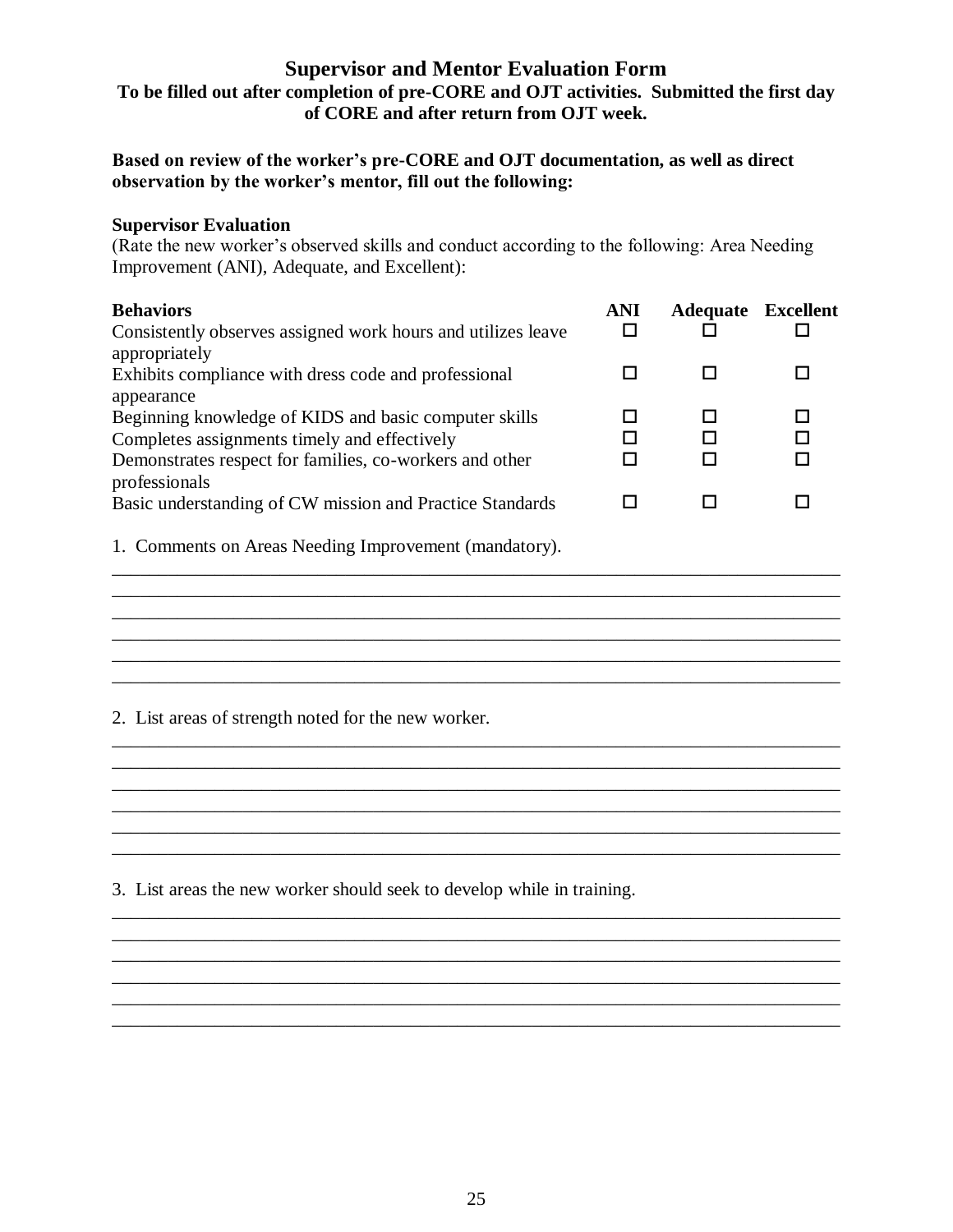#### **Mentor Evaluation**

(Rate the new worker's observed skills and conduct according to the following: Area Needing Improvement (ANI), Adequate, and Excellent):

| <b>Behaviors</b><br>Displays respect for children, families and foster parents<br>Interacts with other stakeholders (court participants, law<br>enforcement, service providers, etc) in a professional manner |   | <b>Adequate Excellent</b><br>П<br>П | П  |
|---------------------------------------------------------------------------------------------------------------------------------------------------------------------------------------------------------------|---|-------------------------------------|----|
| Shadowing documentation accurately and completely reflects<br>interactions and discussions during field visits                                                                                                | п | П                                   | П  |
| Demonstrates a basic understanding for CW role in assisting<br>children and families                                                                                                                          | П | П                                   | LΙ |
| 1. Comments on Areas Needing Improvement (mandatory).                                                                                                                                                         |   |                                     |    |
|                                                                                                                                                                                                               |   |                                     |    |
|                                                                                                                                                                                                               |   |                                     |    |
|                                                                                                                                                                                                               |   |                                     |    |
| 2. List areas of strength noted for the new worker.                                                                                                                                                           |   |                                     |    |
|                                                                                                                                                                                                               |   |                                     |    |
|                                                                                                                                                                                                               |   |                                     |    |
|                                                                                                                                                                                                               |   |                                     |    |
|                                                                                                                                                                                                               |   |                                     |    |
| 3. List areas the new worker should seek to develop while in training.                                                                                                                                        |   |                                     |    |
|                                                                                                                                                                                                               |   |                                     |    |
|                                                                                                                                                                                                               |   |                                     |    |
|                                                                                                                                                                                                               |   |                                     |    |
|                                                                                                                                                                                                               |   |                                     |    |
|                                                                                                                                                                                                               |   |                                     |    |
| SUPERVISOR/DATE<br><b>MENTOR/DATE</b>                                                                                                                                                                         |   |                                     |    |

**This evaluation should be maintained in the local personnel file and the new worker must hand in a copy of the evaluation completed pre-CORE on the first day of training. The new worker hands in a copy of the evaluation completed during OJT week upon return to training after OJT.**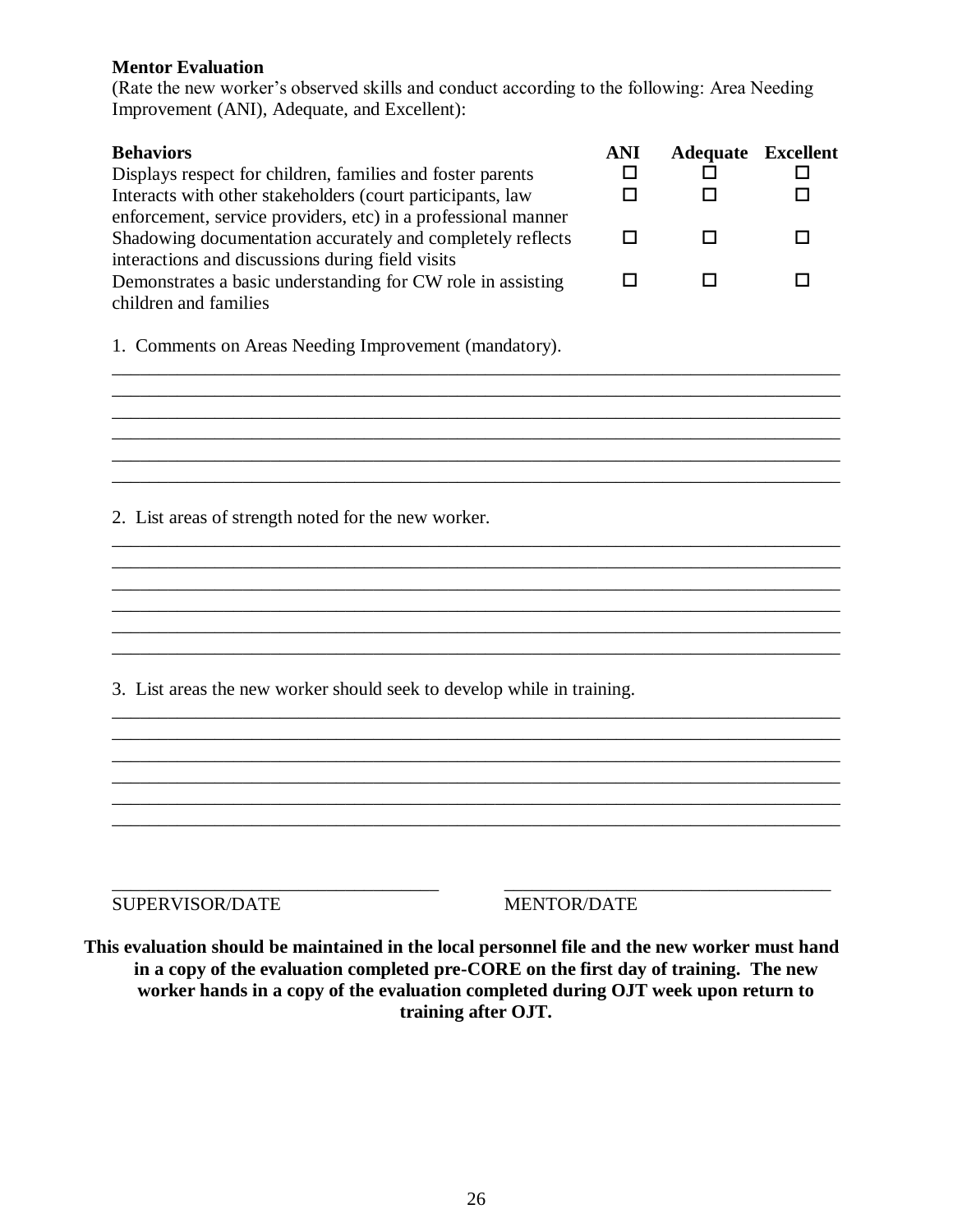# Learning Style Characteristics Exercise

New worker and supervisor: Read the following information and follow the instructions for completion of this assignment.

Adult learners absorb information in specific and unique ways. Adults build knowledge through a variety of life experiences and educational encounters. They require a mixture of teaching techniques to tap into their specific learning style. Adults with kinetic-tactile, auditory, or visual learning modes learn differently, so training (as well as supervisory instruction) need to incorporate delivery of each of these styles.

## **Adult Learning Styles:**

- **Kinetic-Tactile Learner:** Learns by doing, hands-on learning, stays in motion, likes physical rewards, enjoys doing activities, outgoing nature, emotionally expressive, dresses for comfort, sensitive to or distracted by environment, when spelling feels if it's right, bored by A/V presentations, poor handwriting, physically expressive when angry, right brain, memorizes by doing.
- **Auditory Learner:** Learns by listening, talks to self aloud, easily distracted by noise, whispers to self while reading, enjoys listening, likes learning tapes, remembers by hearing, uses auditory repetition for memorizing, talks when bored, enjoys listening to music, verbally expressive when angry, left brain, articulate speaker, good impersonator, can repeat tone and pitch.
- **Visual Learner:** Learns by watching, likes to observe, daydreams when bored, memorizes by seeing, usually good spellers, finds verbal instructions difficult, likes meticulous, neat environment, notices details, remembers faces, remembers where on page, silent and moody when angry, right brain, visual thinker, impatient listener, distracted by movement, good peripheral vision.

We use all of these styles when processing language and information, depending on the type of content we are absorbing. However, we all have one Dominant Mode we use to make sense of the world around us and of all the bits of information that we confront constantly. We use this Dominant Mode to absorb learning and make it meaningful.

We develop rapport more quickly with people who process language in our own dominant mode or who can shift to our mode when communicating with us. **We tend to work better with and like people who think like we do.**

**Instruction: This exercise will be useful for the trainers in CORE, as well as for the supervisor in learning their new worker's preferences for instruction (for example, email instructions will not be as effective for an auditory or kinetic-tactile learner). With your supervisor's assistance, fill out the Learning Style Characteristics inventory on the following page. Bring a copy with you to submit on the first day of CORE.**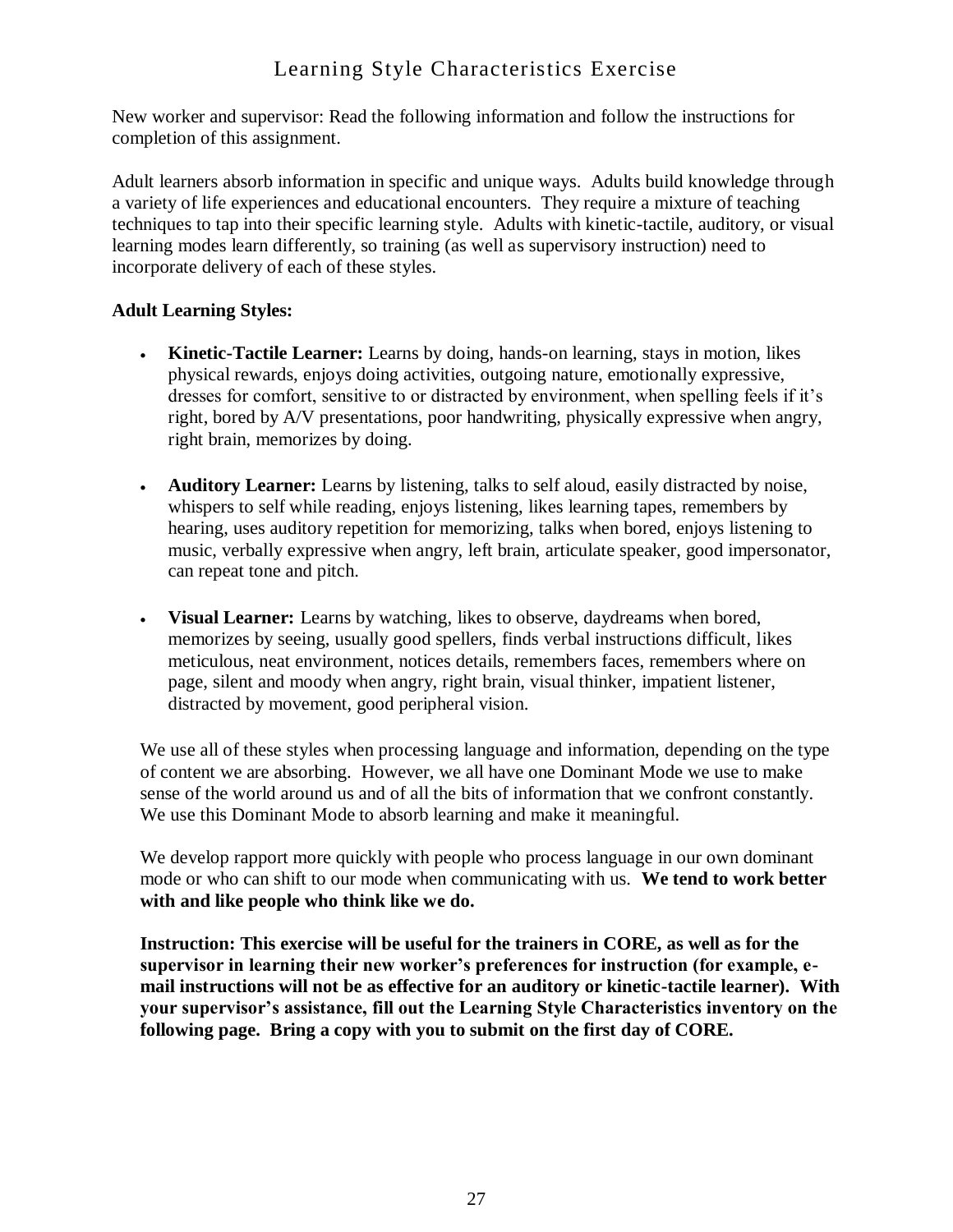# Learning Style Characteristics Inventory

We are all combinations of the following learning styles. Which one is your predominant style? Please circle the appropriate items below that apply to your learning style.

| 1. When I try to<br>concentrate  | I grow distracted by<br>clutter or<br>movement, and I<br>notice things around<br>me other people<br>don't notice. | I get distracted by<br>sounds, and I<br>attempt to control<br>the amount and type<br>of noise around me. | I become distracted<br>by commotion, and I<br>tend to retreat<br>inside myself.     |
|----------------------------------|-------------------------------------------------------------------------------------------------------------------|----------------------------------------------------------------------------------------------------------|-------------------------------------------------------------------------------------|
| 2. When I<br>visualize           | I see vivid, detailed<br>pictures in my<br>thoughts.                                                              | I think in voices and<br>sounds.                                                                         | I see images in my<br>thoughts that<br>involve movement.                            |
| 3. When I talk with<br>others    | I find it difficult to<br>listen for very long.                                                                   | I enjoy listening, or<br>I get impatient to<br>talk myself.                                              | I gesture and<br>communicate with<br>my hands.                                      |
| 4. When I contact<br>people      | I prefer face-to-face<br>meetings.                                                                                | I prefer speaking by<br>telephone for serious<br>conversations.                                          | I prefer to interact<br>while walking or<br>participating in some<br>activity.      |
| 5. When I see an<br>acquaintance | I forget names but<br>remember faces,<br>and I tend to replay<br>where we met for<br>the first time.              | I know people's<br>names and I can<br>usually quote what<br>we discussed.                                | I remember what we<br>did together and I<br>may almost "feel"<br>our time together. |
| 6. When I relax                  | I watch TV, see a<br>play, visit an exhibit,<br>or go to a movie.                                                 | I listen to the radio,<br>play music, read, or<br>talk with a friend.                                    | I play sports, make<br>crafts, or build<br>something with my<br>hands.              |
| 7. When I read                   | I like descriptive<br>examples and I may<br>pause to imagine<br>the scene.                                        | I enjoy the narrative<br>most and I can<br>almost "hear" the<br>characters talk.                         | I prefer action-<br>oriented stories, but<br>I do not often read<br>for pleasure.   |
| 8. When I spell                  | I envision the word<br>in my mind or<br>imagine what the<br>word looks like when<br>written.                      | I sound out the<br>word, sometimes<br>aloud, and tend to<br>recall rules about<br>letter order.          | I get a feel for the<br>word by writing it<br>out or pretending to<br>type it.      |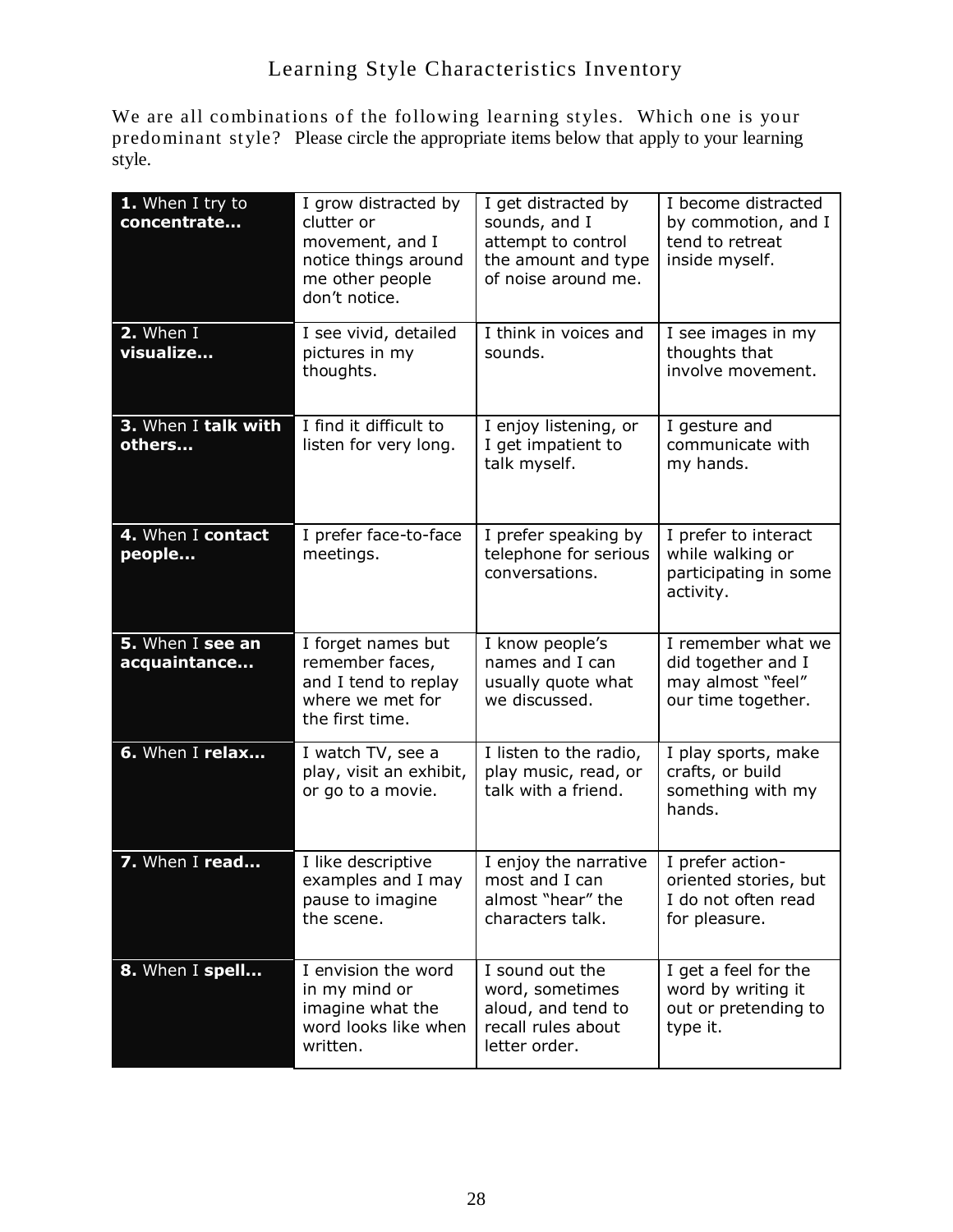| 9. When I do<br>something new              | I seek out<br>demonstrations,<br>pictures, or<br>diagrams.                 | I want verbal and<br>written instructions,<br>and to talk it over<br>with someone else. | I jump right in to try<br>it, keep trying, and<br>try different<br>approaches. |
|--------------------------------------------|----------------------------------------------------------------------------|-----------------------------------------------------------------------------------------|--------------------------------------------------------------------------------|
| <b>10.</b> When I<br>assemble an<br>object | I look at the picture<br>first and then,<br>maybe, read the<br>directions. | I read the directions,<br>or I talk aloud as I<br>work.                                 | I usually ignore the<br>directions and figure<br>it out as I go along.         |
| 11. When I<br>interpret<br>someone's mood  | I examine facial<br>expressions.                                           | I rely on listening to<br>tone of voice.                                                | I focus on body<br>language.                                                   |
| 12. When I teach<br>other people           | I show them.                                                               | I tell them, write it<br>out, or I ask them a<br>series of questions.                   | I demonstrate how it<br>is done and then ask<br>them to try.                   |
| <b>Total</b>                               | Visual:                                                                    | Auditory:                                                                               | Tactile/Kinesthetic:                                                           |

The column with the highest total represents your primary learning style. The column with the second-highest total is your secondary learning style.

Your primary learning style: \_\_\_\_\_\_\_\_\_\_\_\_\_\_\_\_\_\_\_\_\_\_\_\_\_\_\_\_\_\_\_

Your secondary learning style: \_\_\_\_\_\_\_\_\_\_\_\_\_\_\_\_\_\_\_\_\_\_\_\_\_\_\_\_\_

PARTICIPANT/DATE SUPERVISOR/DATE

**A copy of this inventory should be provided to the supervisor and the new worker must hand in a completed copy on the first day of training.** 

\_\_\_\_\_\_\_\_\_\_\_\_\_\_\_\_\_\_\_\_\_\_\_\_\_\_\_\_\_\_\_\_\_\_\_ \_\_\_\_\_\_\_\_\_\_\_\_\_\_\_\_\_\_\_\_\_\_\_\_\_\_\_\_\_\_\_\_\_\_\_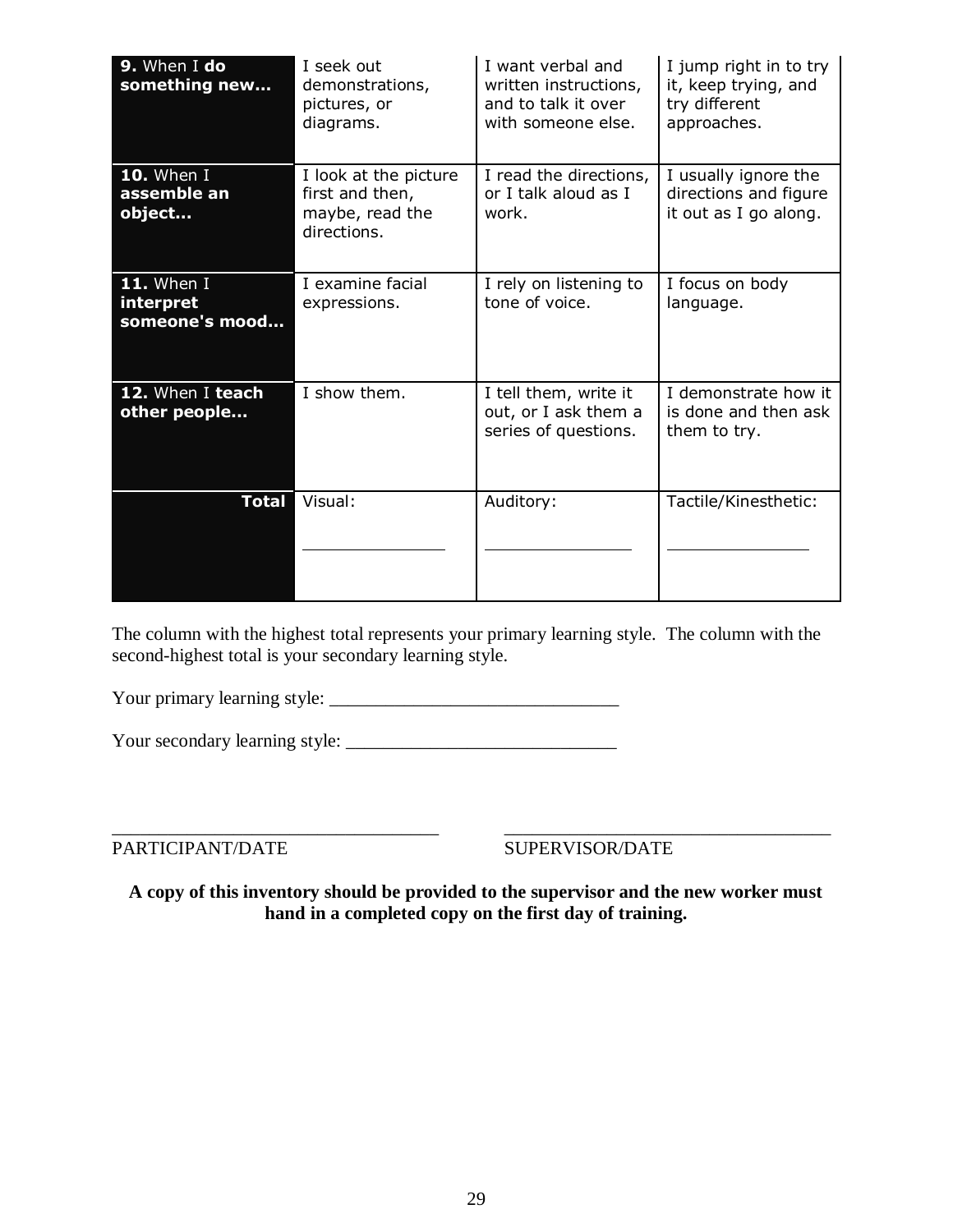# **WORKSHEET** for Supervised Visit between child(ren) and parent(s)

### Answer the following questions after supervising the visit.

- 1. When was the last visit between parent and child?
- 2. How did the visit meet the requirements of policy?

3. What occurred during the visit? Who attended the visit?

4. Describe the location of the visit and how it was conducive to parent/child interaction?

<u> 1989 - Johann Stoff, deutscher Stoff, der Stoff, der Stoff, der Stoff, der Stoff, der Stoff, der Stoff, der S</u>

and the control of the control of the control of the control of the control of the control of the control of the

5. Why was the visit being supervised? What was to be evaluated, observed, taught or mentored during the visit? Where was the visit documented on KIDS?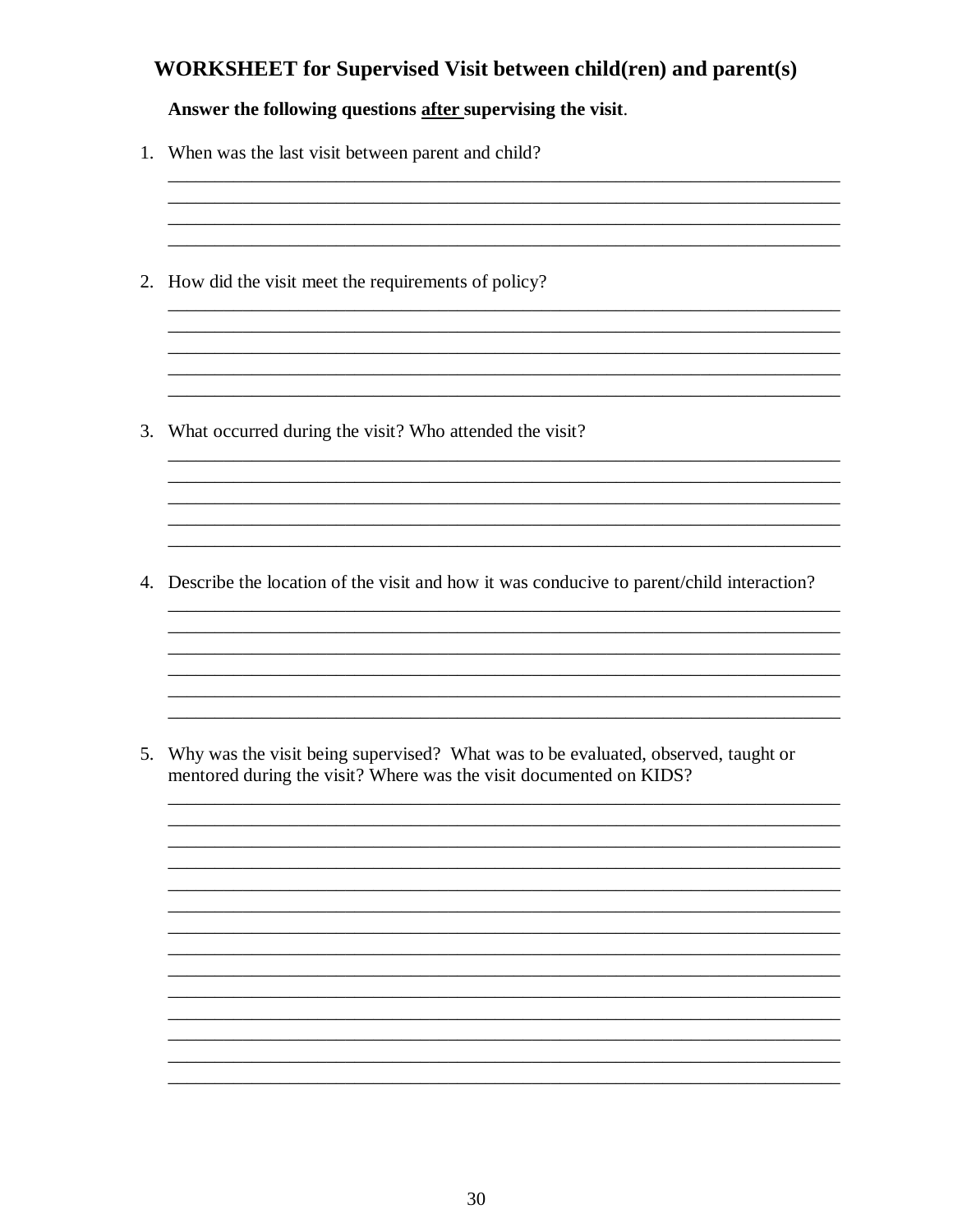6. What is the Permanency Plan? What information did you obtain to document progress toward the Permanency Plan?

<u> 1989 - Johann Stoff, deutscher Stoff, der Stoff, deutscher Stoff, der Stoff, der Stoff, der Stoff, der Stoff, </u> 

<u> 1989 - Johann Stoff, deutscher Stoffen und der Stoffen und der Stoffen und der Stoffen und der Stoffen und de</u> <u> 1989 - Johann Stoff, deutscher Stoff, der Stoff, deutscher Stoff, der Stoff, der Stoff, der Stoff, der Stoff, </u>

<u> 1989 - Johann Barn, fransk politik (f. 1989)</u> <u> 1989 - Johann Stoff, deutscher Stoff, der Stoff, der Stoff, der Stoff, der Stoff, der Stoff, der Stoff, der S</u>

- 7. When will unsupervised visits start and under what conditions?
- 8. How are the foster/kinship parents working in partnership with the birth parents toward reunification? If not, why?

9. Do a visitation plan for the child, parents and placement provider. On each case follow Policy 75-6-30.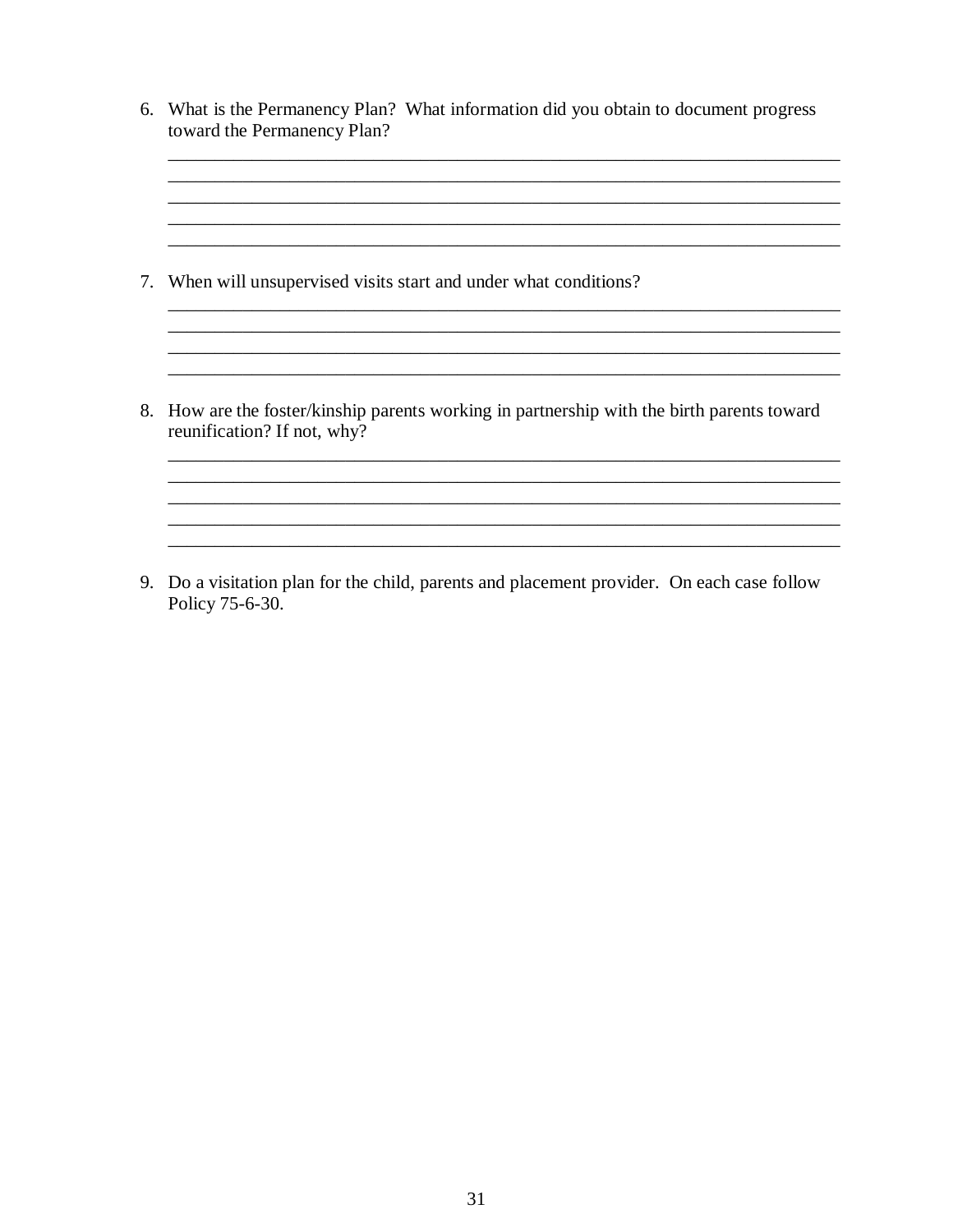# **COMMUNITY RESOURCE DIRECTORY**

| <b>Agency Name &amp; Address</b> | <b>Signature</b> of<br><b>Contact Person</b> | Phone | <b>Services Provided</b> |
|----------------------------------|----------------------------------------------|-------|--------------------------|
|                                  |                                              |       |                          |
|                                  |                                              |       |                          |
|                                  |                                              |       |                          |
|                                  |                                              |       |                          |
|                                  |                                              |       |                          |
|                                  |                                              |       |                          |
|                                  |                                              |       |                          |
|                                  |                                              |       |                          |
|                                  |                                              |       |                          |
|                                  |                                              |       |                          |
|                                  |                                              |       |                          |
|                                  |                                              |       |                          |
|                                  |                                              |       |                          |
|                                  |                                              |       |                          |
|                                  |                                              |       |                          |
|                                  |                                              |       |                          |
|                                  |                                              |       |                          |
|                                  |                                              |       |                          |

# **To be submitted the last week of CORE**

# **ONLY LIST RESOURCES YOU HAVE VISITED.**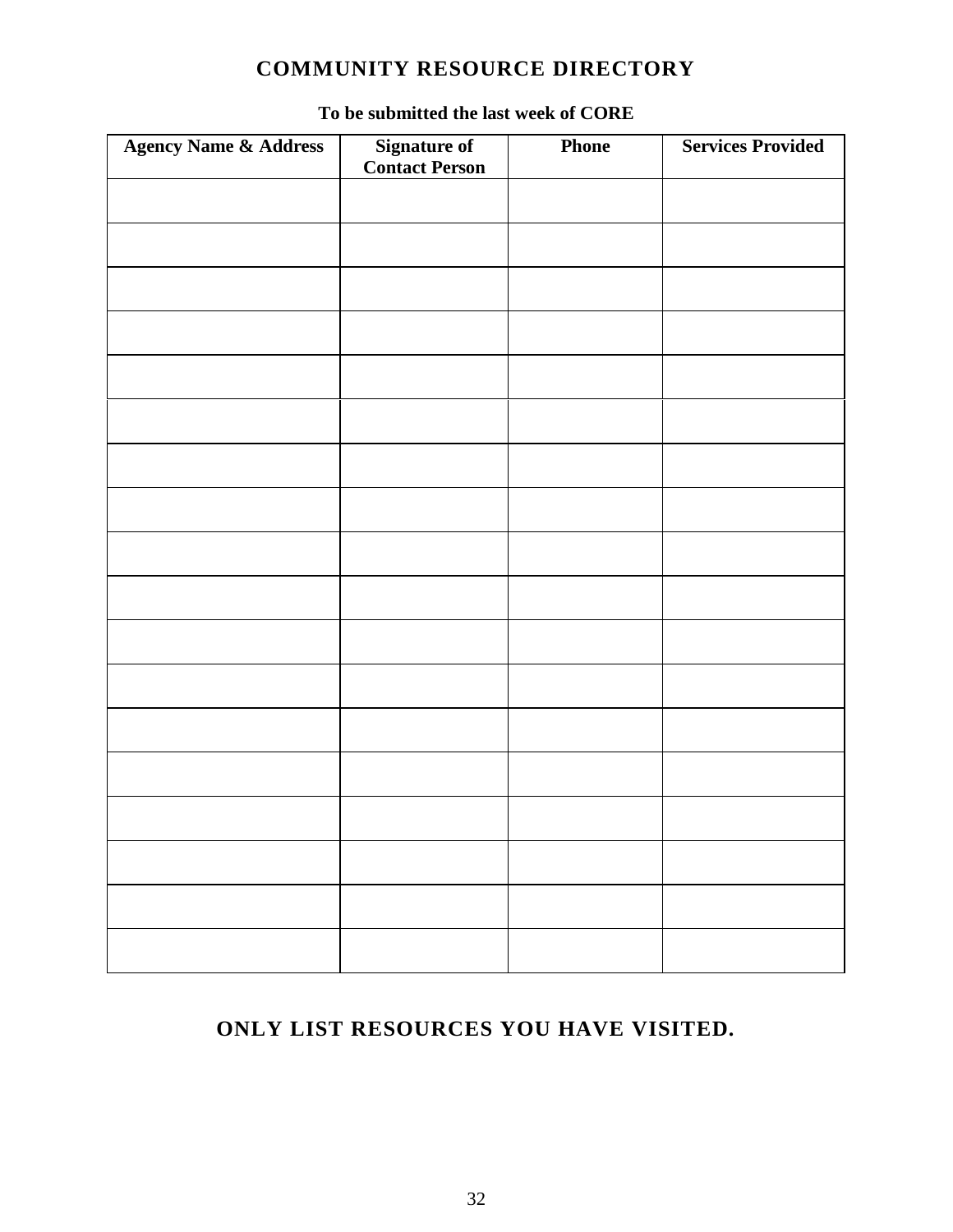# Case Transfer/Initial Meeting/Family Team Meeting Shadow Form

# To be submitted the first day of CORE (for Case Transfer) and return from OJT (for Initial Meeting and FTM).

**Section 1** 

(Please complete Section 1 with your Supervisor)

| Participant's Name:                                                     |                                                                                               |  |
|-------------------------------------------------------------------------|-----------------------------------------------------------------------------------------------|--|
| Purpose of Meeting: $\Box$ Case Transfer $\Box$ Bridge Initial Meeting  | $\Box$ FTM                                                                                    |  |
|                                                                         | <b>Section 2</b><br>(Please complete Section 2 after observing the meeting)                   |  |
| 1. Explain how the worker prepared for the meeting.                     |                                                                                               |  |
|                                                                         |                                                                                               |  |
|                                                                         |                                                                                               |  |
|                                                                         |                                                                                               |  |
|                                                                         |                                                                                               |  |
| 2. Name all attendees and their roles with the agency or family.        |                                                                                               |  |
|                                                                         |                                                                                               |  |
|                                                                         |                                                                                               |  |
|                                                                         |                                                                                               |  |
|                                                                         |                                                                                               |  |
|                                                                         |                                                                                               |  |
| 3. Summarize the purpose of, discussions, and reactions to the meeting. |                                                                                               |  |
|                                                                         |                                                                                               |  |
|                                                                         |                                                                                               |  |
|                                                                         |                                                                                               |  |
|                                                                         |                                                                                               |  |
|                                                                         | 4. Participant's observation as to how this process will assist the worker, child and family. |  |
|                                                                         |                                                                                               |  |
|                                                                         |                                                                                               |  |
|                                                                         |                                                                                               |  |
|                                                                         |                                                                                               |  |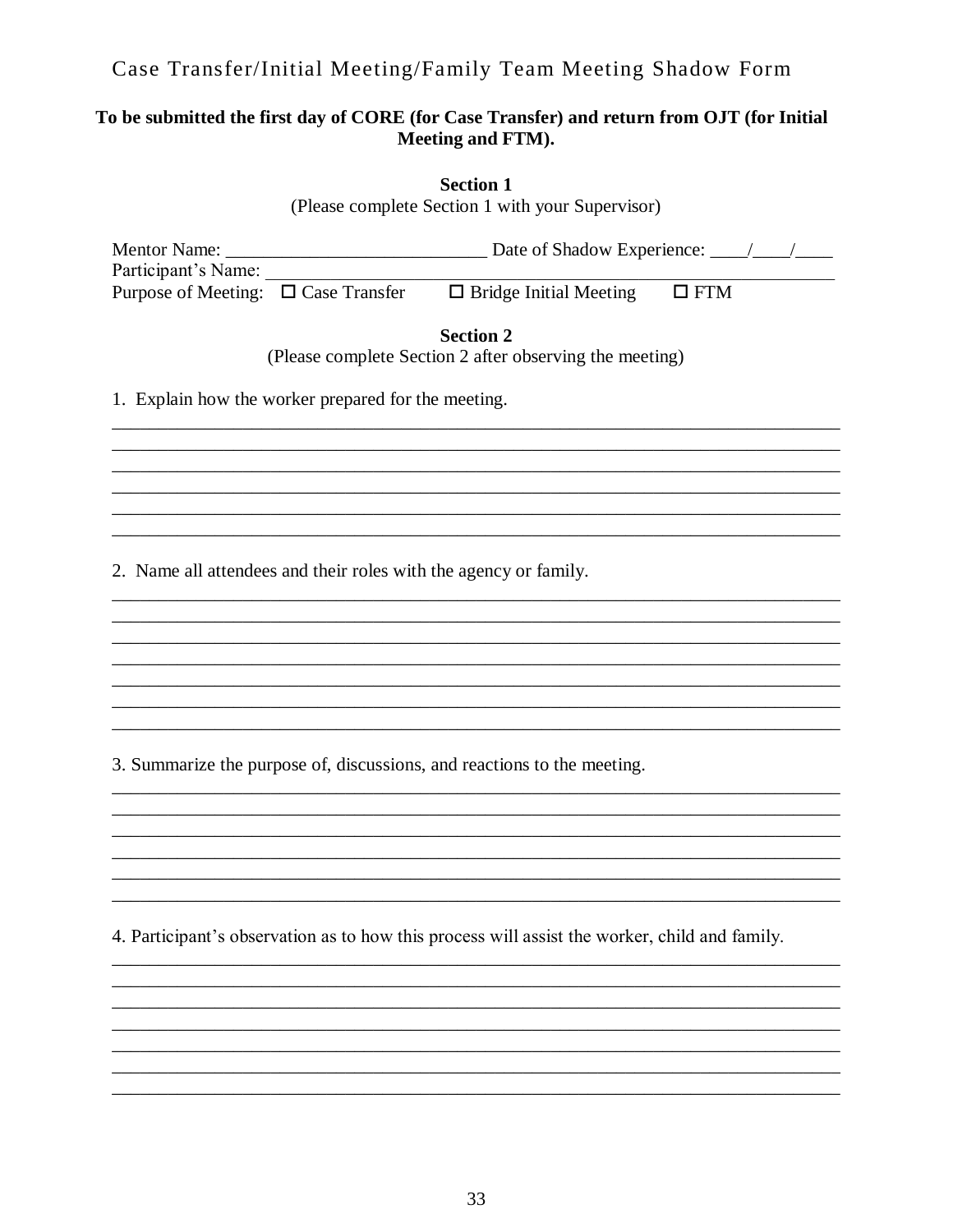# **ASSESSMENT OF CHILD IN PLACEMENT FORM**

(Complete for each child in foster care you visit)

| Child's First Name:                                                                                                                                              |                                                                                                                                                                                                                                                                                                                        |                                                                                                                                                                                                                                                                                                                                                                                                                                                                                    |                                                                                                                                                                                                              |
|------------------------------------------------------------------------------------------------------------------------------------------------------------------|------------------------------------------------------------------------------------------------------------------------------------------------------------------------------------------------------------------------------------------------------------------------------------------------------------------------|------------------------------------------------------------------------------------------------------------------------------------------------------------------------------------------------------------------------------------------------------------------------------------------------------------------------------------------------------------------------------------------------------------------------------------------------------------------------------------|--------------------------------------------------------------------------------------------------------------------------------------------------------------------------------------------------------------|
|                                                                                                                                                                  | Female                                                                                                                                                                                                                                                                                                                 | Male                                                                                                                                                                                                                                                                                                                                                                                                                                                                               | Age: $\overline{\phantom{a}}$                                                                                                                                                                                |
|                                                                                                                                                                  | Child's Strengths (check all that apply):                                                                                                                                                                                                                                                                              |                                                                                                                                                                                                                                                                                                                                                                                                                                                                                    |                                                                                                                                                                                                              |
| Active/Energetic<br>Eats Well<br><b>Follows Rules</b><br>Good Hygiene<br>Leader<br>Positive Attitude<br>Self-Motivated                                           | <b>Accepts Discipline</b><br><b>Conveys Thoughts/Feelings Appropriate</b><br>Developmentally appropriate<br>Engages in Healthy Hobbies/Interests<br><b>Goal Oriented Behavior</b><br><b>Interacts Positively</b><br>Responds Appropriate to Affection<br>$Yes \Box No$<br>$Yes \nightharpoonup No$<br>$Yes \tNo \tN/A$ | Accepts Resp/Consequences for Own Behavior<br>Assertive<br>Empathy for others<br>Forms Healthy Attachments<br>Good Coping Skills<br>Good Self-Concept<br>Interacts Well w/Adults<br>Makes Friends Easily<br><b>Respects Authority</b><br>Self-Reliant<br>Have medical needs been identified with EPSDT and ongoing care?<br>Have mental health needs been identified with evaluation for counseling or SoonerStart?<br>If the child has siblings in care, are all placed together? | Confident<br>Cooperative<br><b>Easy Going</b><br>Enjoys School<br>Good Decision-Making<br><b>Good Survival Skills</b><br>Interacts Well w/Peers<br>Optimistic<br>Responsible<br><b>Verbally Communicates</b> |
| If not, describe the current plan to place together and for continued visits and contact<br>among the siblings (not applicable if previous question was $N/A$ ): |                                                                                                                                                                                                                                                                                                                        |                                                                                                                                                                                                                                                                                                                                                                                                                                                                                    |                                                                                                                                                                                                              |
|                                                                                                                                                                  |                                                                                                                                                                                                                                                                                                                        |                                                                                                                                                                                                                                                                                                                                                                                                                                                                                    |                                                                                                                                                                                                              |
|                                                                                                                                                                  |                                                                                                                                                                                                                                                                                                                        |                                                                                                                                                                                                                                                                                                                                                                                                                                                                                    |                                                                                                                                                                                                              |

 $\_$  ,  $\_$  ,  $\_$  ,  $\_$  ,  $\_$  ,  $\_$  ,  $\_$  ,  $\_$  ,  $\_$  ,  $\_$  ,  $\_$  ,  $\_$  ,  $\_$  ,  $\_$  ,  $\_$  ,  $\_$  ,  $\_$  ,  $\_$  ,  $\_$  ,  $\_$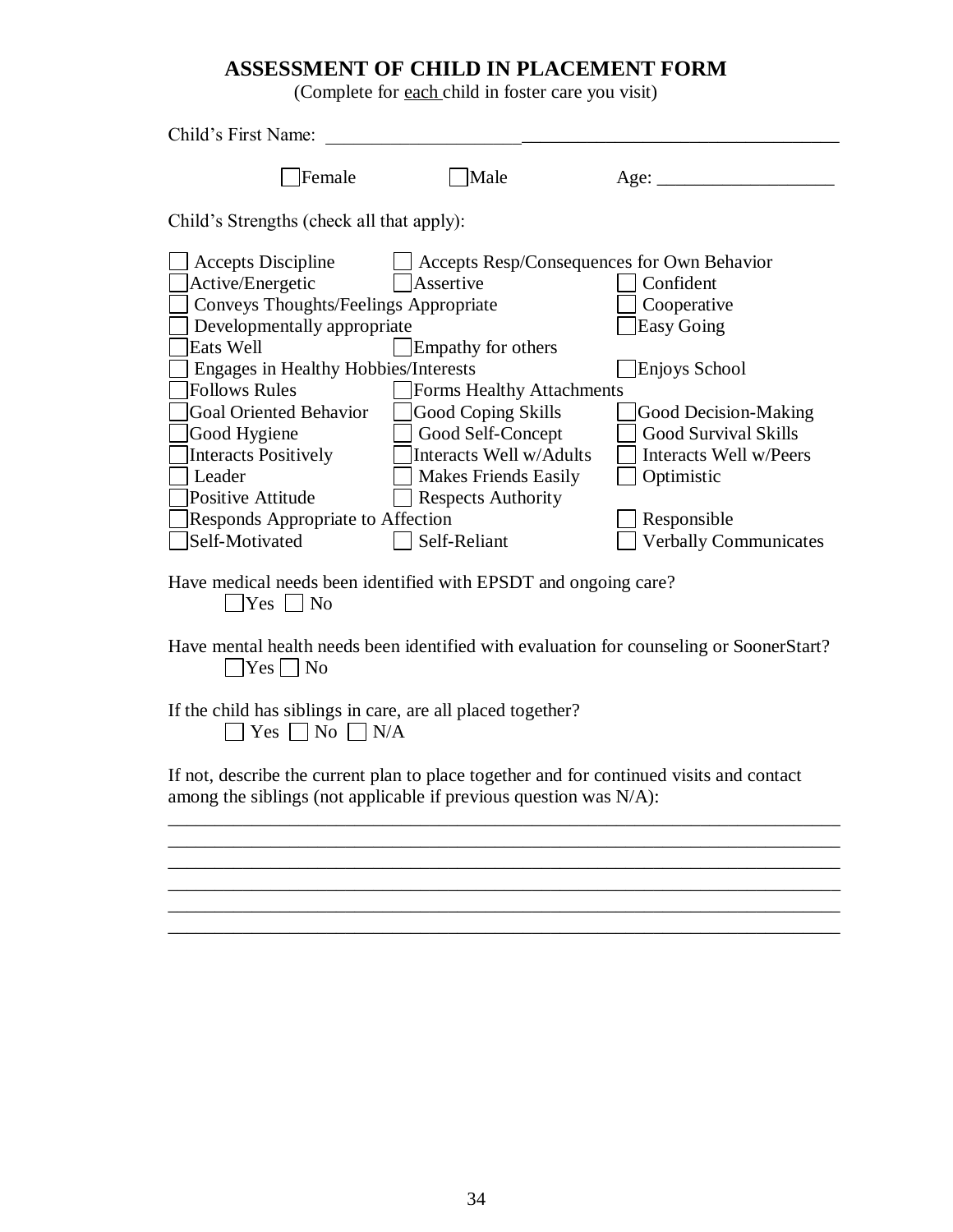# Independent Living Case Analysis Form

## To be submitted the first day of CORE.

**Section 1** (Please complete Section 1 with your Supervisor)

Participant's Name:

Instruction: The new worker should review a currently open case of a child age 16-18 in out of home care with a completed IL skills assessment. If no open case is available, a closed case (more recent is preferable) meeting those criteria may be reviewed to answer the questions in Section 2.

#### **Section 2**

1. Review the youth's IL skills assessment. What areas of need are indicated?

2. What services are being (or were) offered to the youth to help them meet their IL goals?

3. Has OKDHS encouraged connections and relationships with supportive adults in the youth's life? If so, describe who those individuals are and the support they provide to the youth.

4. Has OKDHS made effort to ensure the youth has needed documents, such as a driver's license, social security card, etc.? Explain.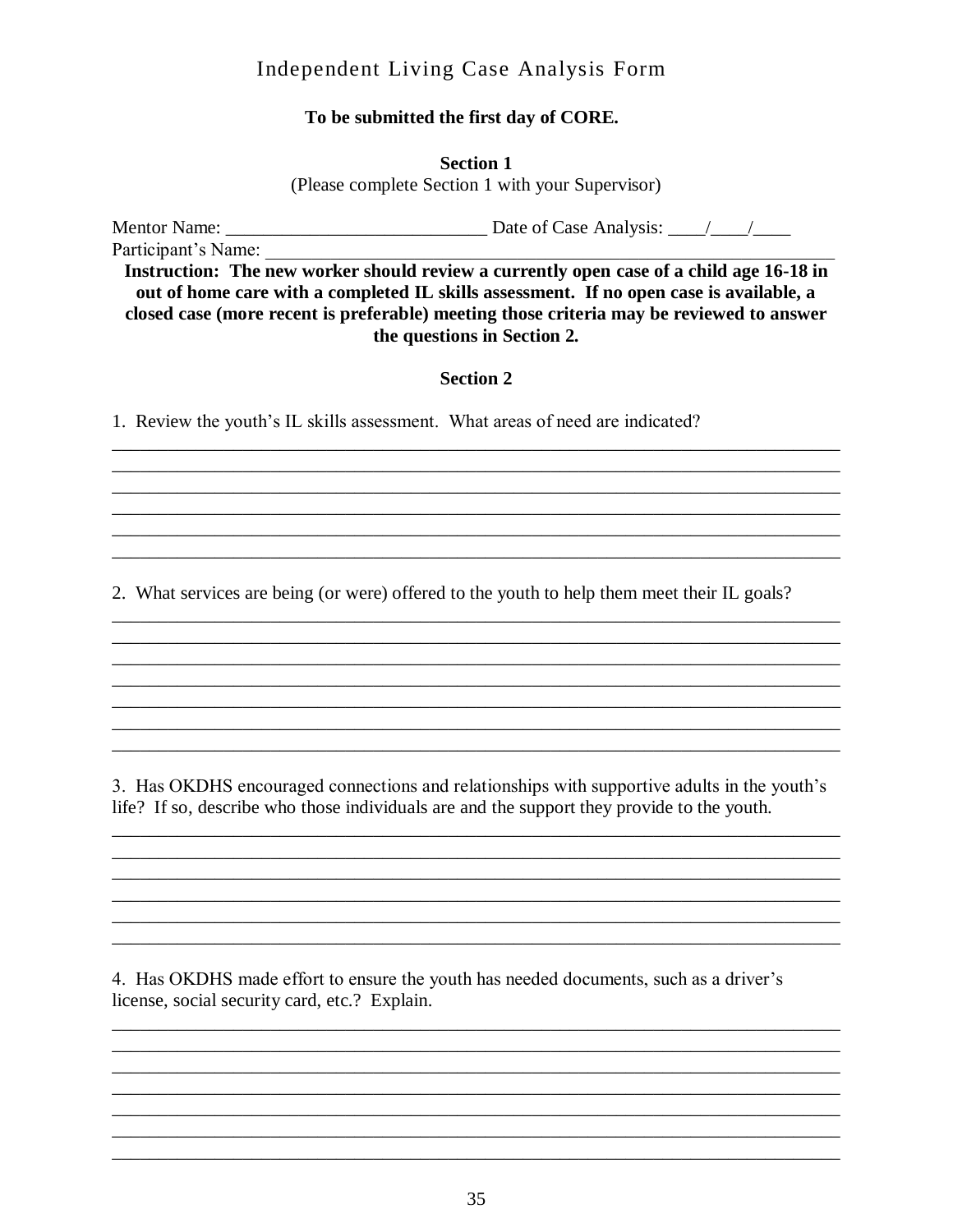# Indian Child Welfare Act (ICWA) Case Analysis Form

#### To be submitted the first day of CORE.

**Section 1** 

(Please complete Section 1 with your Supervisor)

Participant's Name:

Instruction: The new worker should review a currently open case of child to which the Indian Child Welfare Act applies. If no open case is available, a closed case (more recent is preferable) meeting those criteria may be reviewed to answer the questions in Section 2.

#### **Section 2**

1. Was Tribal membership or eligibility explored and/or established as early as possible? Explain.

2. After membership or eligibility was established, how soon were the court and ICW notified?

3. How often does (or did) the worker have contact with the ICW worker? Describe the content of those contacts based on review of the case record.

<u> 1989 - Johann Stoff, deutscher Stoff, der Stoff, deutscher Stoff, der Stoff, der Stoff, der Stoff, der Stoff, </u>

<u> 2000 - Jan James James Jan James James James James James James James James James James James James James Jam</u>

4. Were placement preferences of ICWA followed and efforts documented? Explain.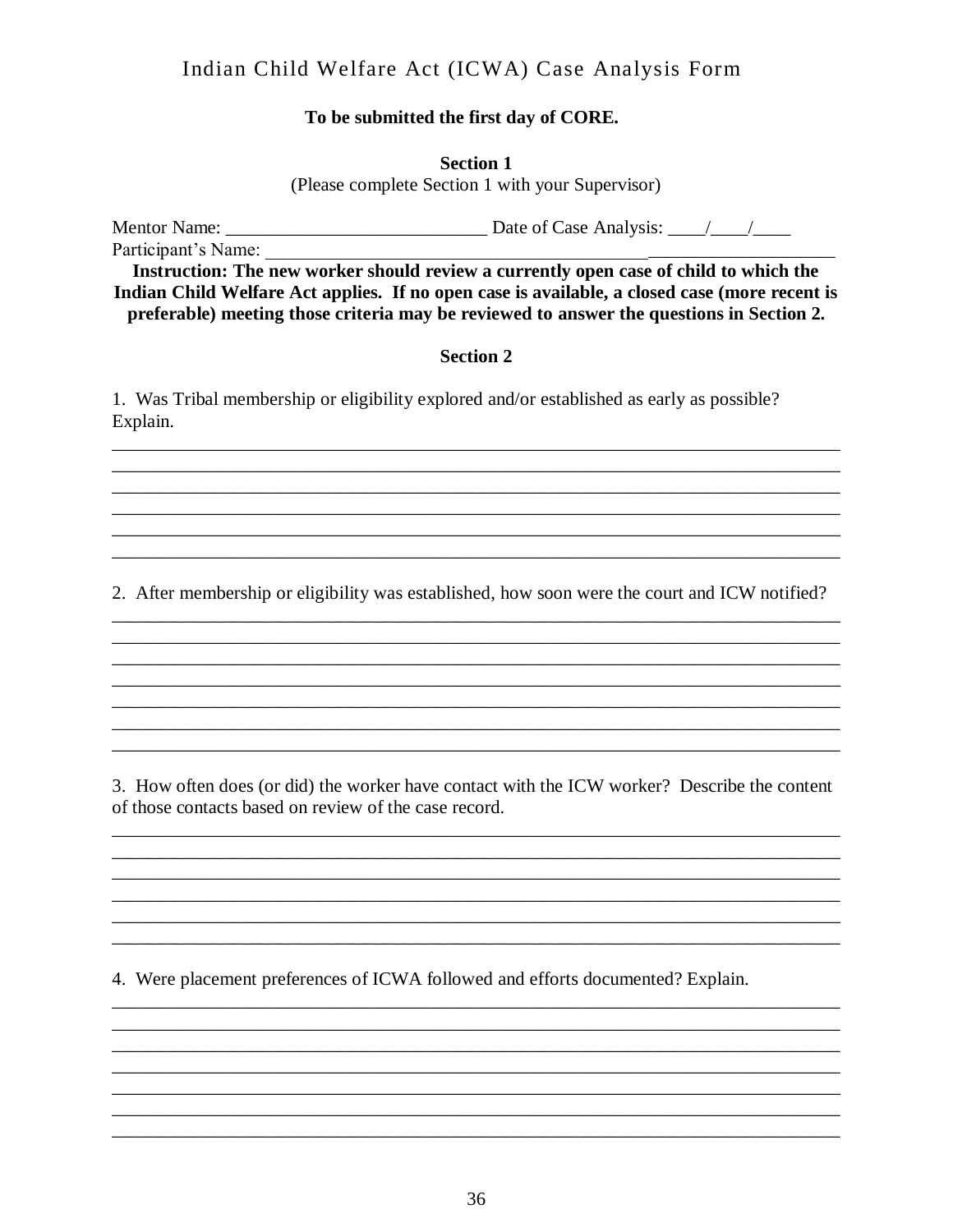# **Appendix B: Post-CORE Forms & Assessments**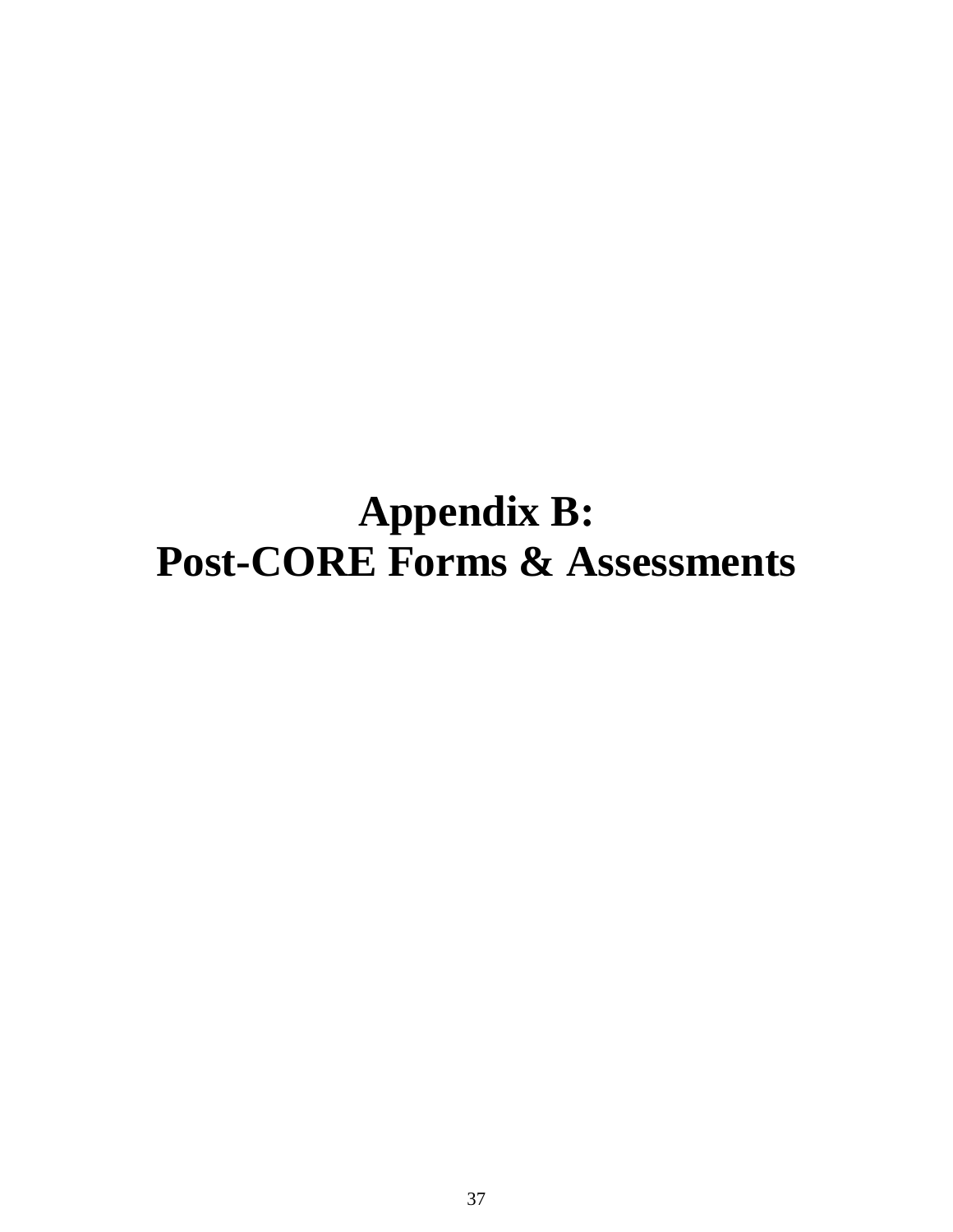# **Child Welfare CORE Training Observation Summary**

# **End of CORE Observation Report**

|                                                               |                                                                     |                                  | CORE#:_______________________      |
|---------------------------------------------------------------|---------------------------------------------------------------------|----------------------------------|------------------------------------|
|                                                               | <b>Punctuality:</b> $\Box$ Always Punctual $\Box$ Occasionally Late | Chronically Late                 |                                    |
|                                                               | *Needs Improvement                                                  | <b>Meets</b><br><b>Standards</b> | <b>Exceeds</b><br><b>Standards</b> |
| <b>Attentive to Training</b>                                  |                                                                     |                                  |                                    |
| <b>Verbal in Large</b><br>Group                               |                                                                     |                                  |                                    |
| <b>Verbal in Small</b><br>Group                               |                                                                     |                                  |                                    |
| <b>Expresses Empathy</b><br>for Children &<br><b>Families</b> |                                                                     |                                  |                                    |
| <b>Interaction with</b><br><b>Others</b>                      |                                                                     |                                  |                                    |
| <b>Grasp Of Policy</b>                                        |                                                                     |                                  |                                    |
| <b>Computer Skills</b>                                        |                                                                     |                                  |                                    |
| <b>Interviewing Skills</b>                                    |                                                                     |                                  |                                    |
| <b>Writing Skills</b>                                         |                                                                     |                                  |                                    |
| On the Job Activities                                         |                                                                     |                                  |                                    |

*\*Comments on "Needs Improvement" Only.*

**Overall Summary:** 

# **Signature:**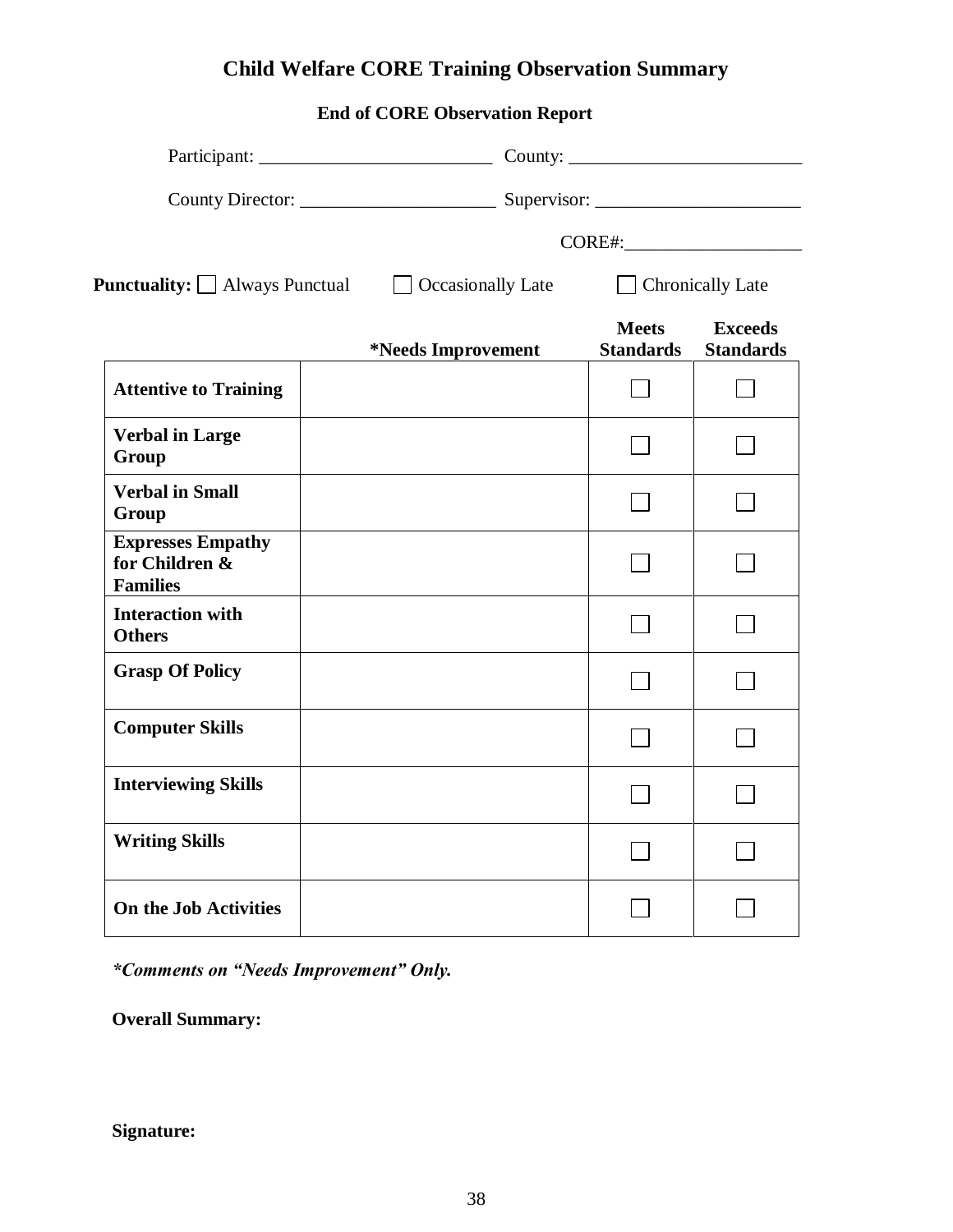# **POST-CORE TRAINING SUPERVISORY CONFERENCES:**

|                                                           | <b>Date</b> | Worker's<br><b>Initials</b> | Supervisor's<br><b>Initials</b> |
|-----------------------------------------------------------|-------------|-----------------------------|---------------------------------|
| WEEK 6                                                    |             |                             |                                 |
| WEEK 7                                                    |             |                             |                                 |
| WEEK 8                                                    |             |                             |                                 |
| <b>Review CORE Final</b><br>Report with Worker            |             |                             |                                 |
| WEEK 9                                                    |             |                             |                                 |
| WEEK 10                                                   |             |                             |                                 |
| WEEK 11                                                   |             |                             |                                 |
| WEEK 12                                                   |             |                             |                                 |
| Complete Knowledge<br>& Skills Assessment<br>at 6 months. |             |                             |                                 |

**NOTE: This checklist is not designed to give the new worker a comprehensive overview of all DHS Services and Forms. There may be other items considered to be appropriate and important in a particular county. The CW Supervisor and/or County Director should feel free to point out other issues, forms and services they deem appropriate.**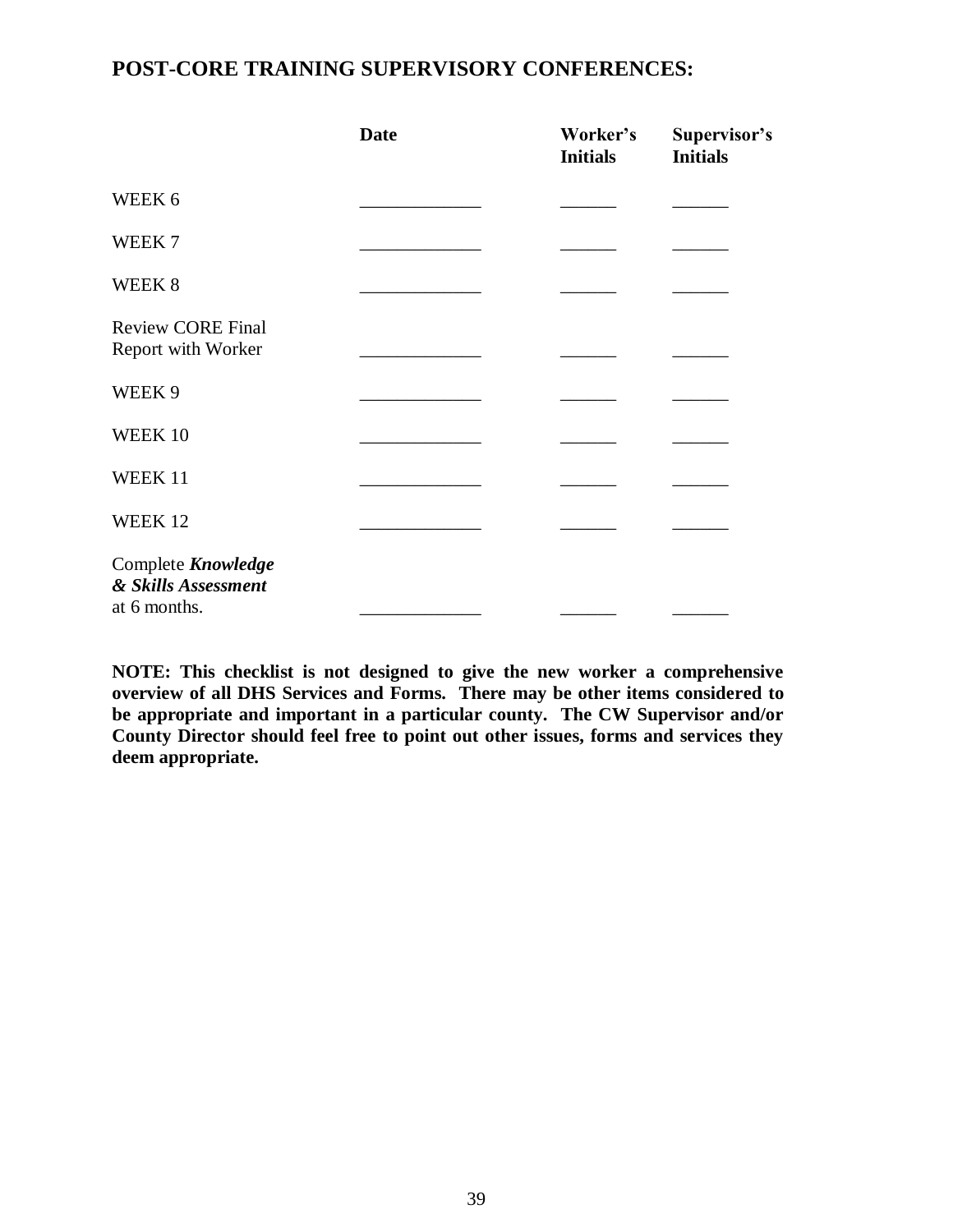# **MANDATORY SPECIALIZED WORKSHOPS**

After completion of the five week basic CORE Training, new workers will complete the mandatory workshops within the next twelve months. New workers will return from CORE preenrolled in the appropriate workshops. A written schedule will be provided and e-mail reminders will be sent two weeks prior to the scheduled training.

## **Mandatory Workshops (Level I)**

*This training MUST be completed within 12 months of the participant's end of CORE.*

#### **Level I – Mandatory Specialized Training**

#### **Child Protective Services Track**

- **CW 1002**  Introduction to Child Sexual Abuse 12 hours (2 days)
- **CW 1003** Diversity 12 hours  $(2 \text{ days})$
- **CW 1005**  Specialized Child Protective Services Policy 12 hours (2 days)
- **CW 1008**  Legal 12 hours (2 days)
- **CW 1009**  Substance Abuse Level I 12 hours (2 days)
- **CW 1010**  Out of Home Care 6 hours (1 day)
- **CW 1012**  Interviewing and Engagement Skills for Children 18 hours (3 days)

#### **Permanency Planning Track**

- **CW 1002**  Introduction to Child Sexual Abuse 12 hours (2 days)
- **CW 1003** Diversity 12 hours  $(2 \text{ days})$
- **CW 1006**  Specialized Permanency Planning Policy 12 hours (2 days)
- **CW 1008**  Legal 12 hours (2 days)
- **CW 1009**  Substance Abuse Level I 12 hours (2 days)
- **CW 1010**  Out of Home Care 6 hours (1 day)
- **CW 1012**  Interviewing and Engagement Skills for Children 18 hours (3 days)

#### **Foster Care Specialist Track**

- **CW 1002**  Introduction to Child Sexual Abuse 12 hours (2 days)
- **CW 1003** Diversity12 hours  $(2 \text{ days})$
- **CW 1006**  Specialized Permanency Planning 12 hours (2 days)
- **CW 1007**  Specialized Foster Care 12 hours (2 days)
- **CW 1008**  Legal 12 hours (2 days)
- **CW 1009**  Substance Abuse Level I 12 hours (2 days)
- **CW 1010**  Out of Home Care 6 hours (1 day)
- **CW 1012**  Interviewing and Engagement Skills for Children 18 hours (2 days)
- **CW 1027**  Resource Family Assessment 18 hours (3 days)
- **RFT** Resource Family Training 27 hours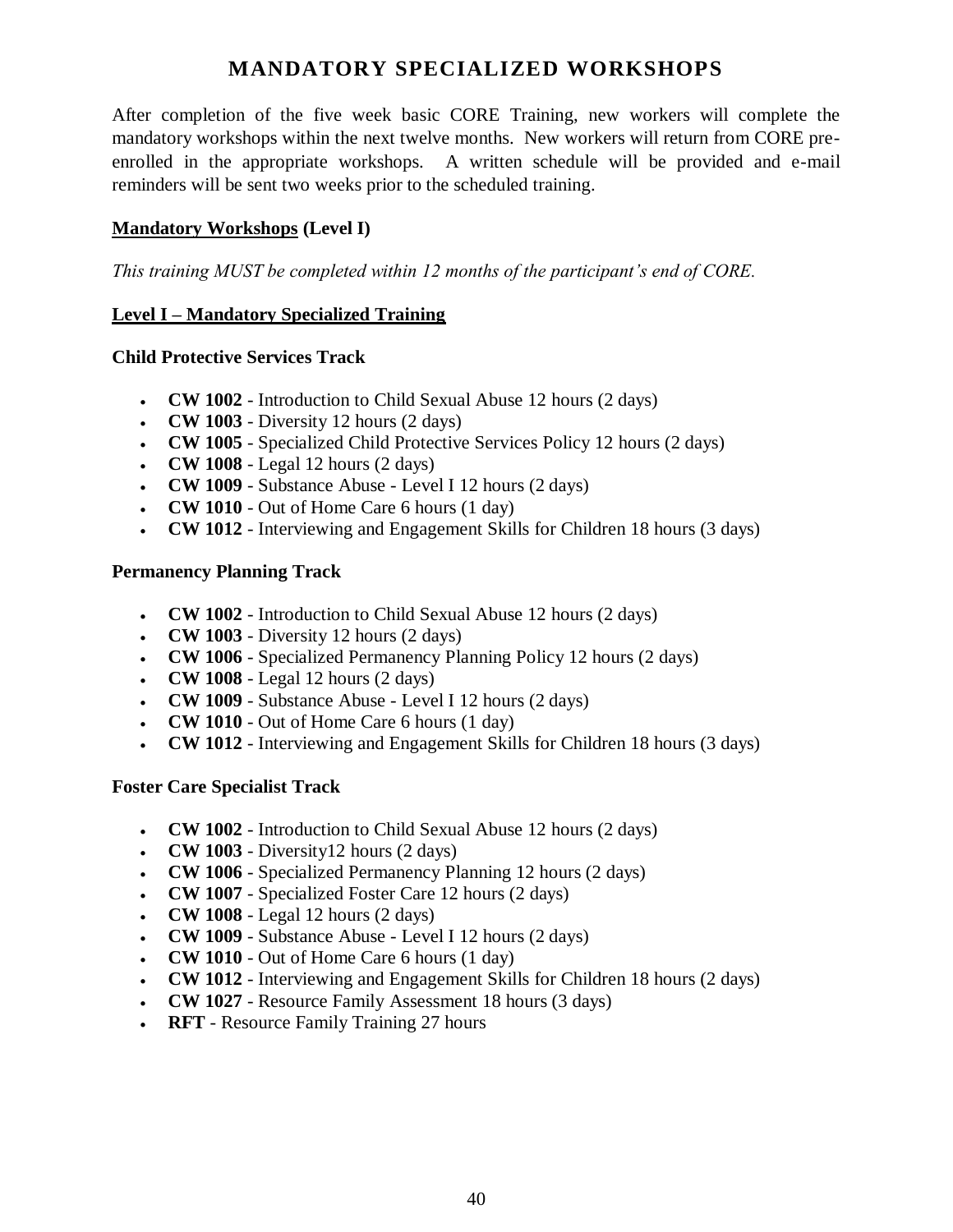#### **Comprehensive Track**

- **CW 1002**  Introduction to Child Sexual Abuse 12 hours (2 days)
- **CW 1003** Diversity 12 hours  $(2 \text{ days})$
- **CW 1005**  Specialized Child Protective Services Policy 12 hours (2 days)
- **CW 1006**  Specialized Permanency Planning Policy 12 hours (2 days)
- **CW 1008**  Legal 12 hours (2 days)
- **CW 1009**  Substance Abuse Level I 12 hours (2 days)
- **CW 1010**  Out of Home Care 6 hours (1 day)
- **CW 1012**  Interviewing and Engagement Skills for Children 18 hours (3 days)

#### **Other Mandatory Level I Trainings (all tracks)**

- **CFSR/Case Review**
- **Indian Child Welfare Act**

#### **CW Specialist Level II** (**Intermediate)**

*Level II training must be completed within 36 months after completion of CORE*.

#### **Child Protective Services Track**

- **CW 2005**  Advanced CPS Policy 6 hours (1 day)
- **CW 2006**  Permanency Planning for CPS 6 hours (1 day)
- **CW 2010**  Effects of Abuse and Neglect 18 hours (3 days)
- **CW 2011** Basic Attachment Issues 6 hours (1 day)
- **CW 2015**  Out of Home Investigation 6 hours (1 day)
- **CW 2024**  Domestic Violence 6 hours (1 day)
- **CW 2025**  Medical Aspects of Child Abuse 6 hours (1 day)

#### **Permanency Planning Track**

- **CW 2009**  Substance Abuse Level II 12 hours (2 days)
- **CW 2010**  Effects of Abuse and Neglect 18 hours (3 days)
- **CW 2011** Basic Attachment Issues 6 hours (1 day)
- **CW 2016**  Overview of Oklahoma IL Program 6 hours (1 day)
- **CW 2024**  Domestic Violence 6 hours (1 day)
- **CW 2026**  Planning Successful Reunification 12 hours (2 days)
- **CW 2037**  Child Assessment Preparation Training (CAPT) 6 hours (1 day)

#### **Foster Care Specialist Track**

- **CW 2007**  Advanced Foster Care Policy 6 hours (1 day)
- **CW 2015**  Out of Home Investigation 6 hours (1 day)
- **CW 2022**  Parenting the Sexually Abused Child 6 hours (1 day)
- **CW 2026**  Planning Successful Reunification 12 hours (2 days)

#### **Adoption Specialist Track**

- **CW 2010**  Effects of Abuse and Neglect 18 Hours (3 days)
- **CW 2011** Basic Attachment Issues 6 hours (1 day)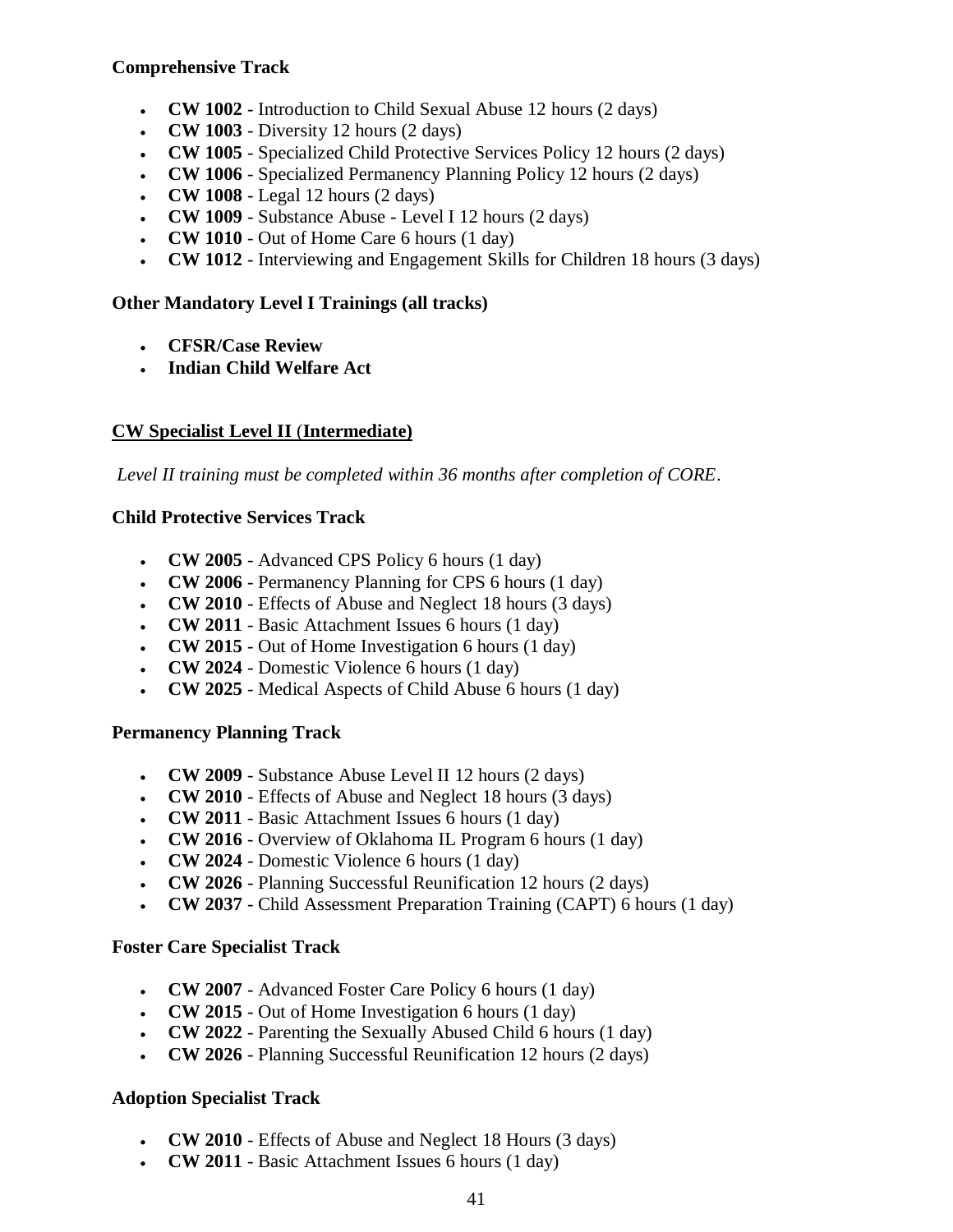- **CW 2015**  Out of Home Investigation 6 hours (1 day)
- **CW 2022**  Parenting the Sexually Abused Child 6 hours (1 day)
- **CW 2037**  Child Assessment Preparation Training (CAPT) 6 hours (1 day)
- **RFT** Resource Family Training 27 hours

#### **Comprehensive Track**

- **CW 2005**  Advanced CPS Policy 6 hours (1 day)
- **CW 2009**  Substance Abuse Level II 12 hours (2 days)
- **CW 2010**  Effects of Abuse and Neglect 18 hours (3 days)
- **CW 2011**  Basic Attachment Issues 6 hours (1 day)
- **CW 2015**  Out of Home Investigation 6 hours (1 day)
- **CW 2016**  Overview of Oklahoma IL Program 6 hours (1 day)
- **CW 2024**  Domestic Violence 6 hours (1 day)
- **CW 2025**  Medical Aspects of Child Abuse 6 hours (1 day)
- **CW 2026**  Planning Successful Reunification 12 hours (2 days)
- **CW 2037**  Child Assessment Preparation Training (CAPT) 6 hours (1 day)

# **Worker Level III (Experienced)**

Level III training is offered for experienced workers to meet the requirements of a minimum of **40** hours of job related training per individual evaluation year.

# *Workers should not enroll in any Level III workshops until they have completed all Level I and Level II training.*

**DHS: 75 -1-12 requires that a yearly training plan be completed for each staff member and documented on OPM - 111, Employee Management Process, Section F, Employee's Summary/Development Plan. Completion of the appropriate training levels should be included in the training plan.**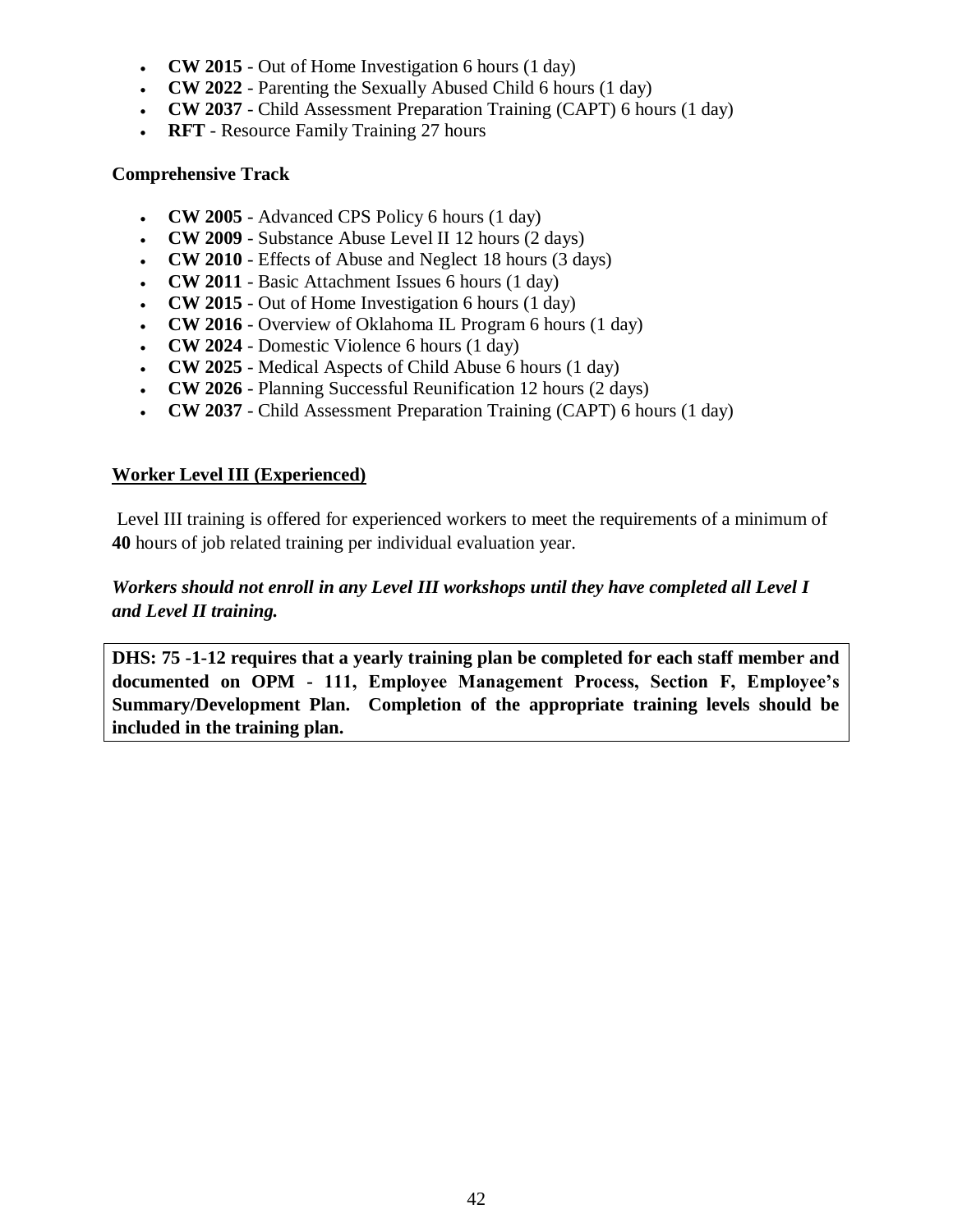# **Child Welfare New Worker Development Plan Knowledge and Skill Competencies at 6 months after CORE**

|                                                                                                                                                                 | Date of Assessment: |                |           |
|-----------------------------------------------------------------------------------------------------------------------------------------------------------------|---------------------|----------------|-----------|
| General:                                                                                                                                                        | <b>YES</b>          | N <sub>O</sub> | <b>NA</b> |
| Can articulate the basic purpose, goals, and principles<br>and expected outcomes of Child Welfare Service.                                                      |                     |                |           |
| Has basic understanding of cultural differences and<br>how they impact child abuse and neglect.                                                                 |                     |                |           |
| Understands how one's own culture and life<br>experiences affect child welfare practice.                                                                        |                     |                |           |
| Can complete administrative forms (ADM-6, ADM-1,<br>sign-in sheet, etc.) with minimal mistakes.                                                                 |                     |                |           |
| Can use the fax machine, copy machines and email<br>without assistance.                                                                                         |                     |                |           |
| Knows and adheres to agency work hours.                                                                                                                         |                     |                |           |
| Can complete written work free of grammatical and<br>spelling errors.                                                                                           |                     |                |           |
| <b>CPS</b><br>Knows the definition of child abuse & neglect and<br>the scope of Child Protective Services.                                                      |                     |                |           |
| Knows the difference between a CPS assessment<br>and investigation.                                                                                             |                     |                |           |
| Can demonstrate the correct procedure for initiating<br>a child abuse/neglect interview and list the different<br>protocols for assessments and investigations. |                     |                |           |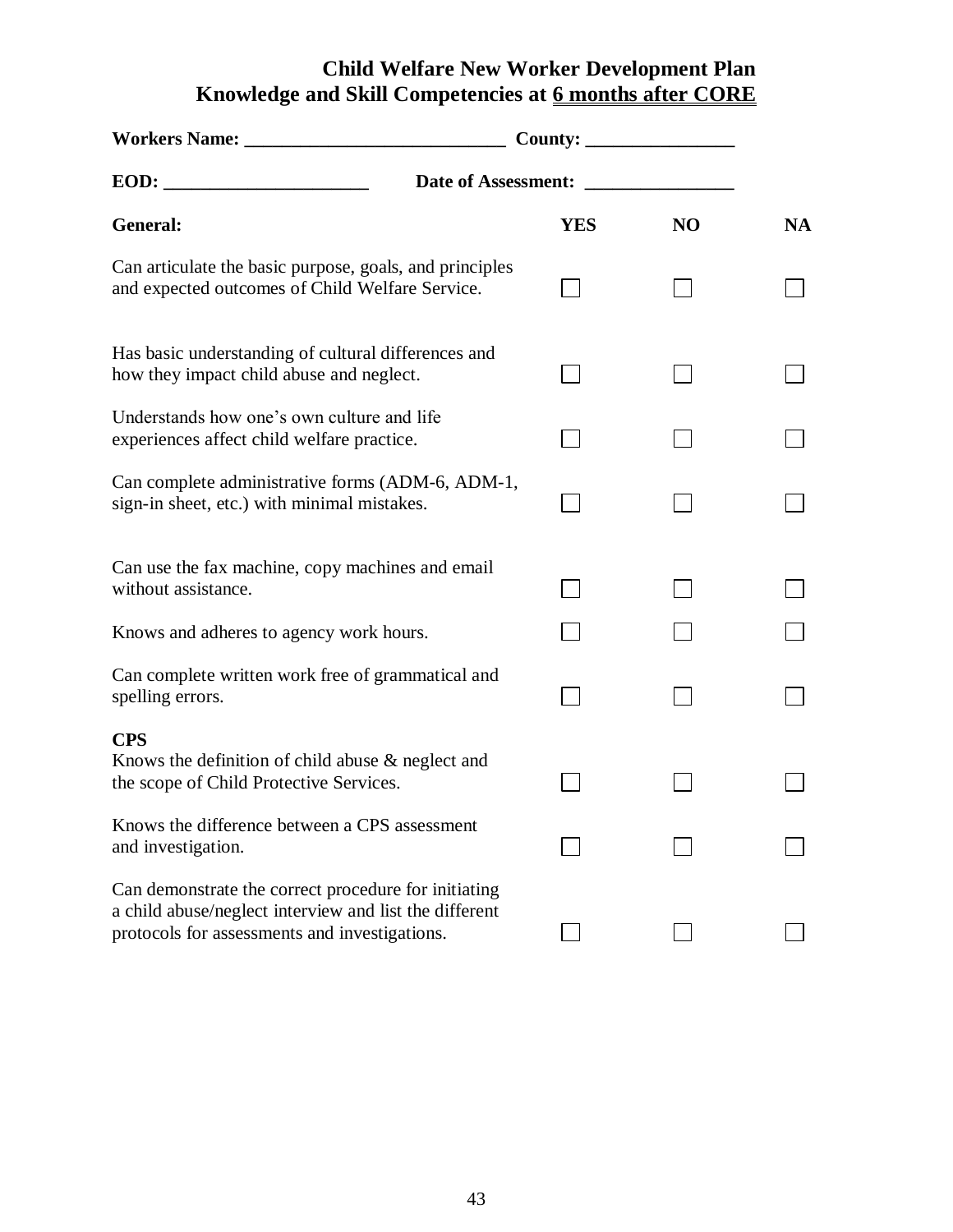# **CPS (continued)**

|                                                                                                                                                                   | <b>YES</b> | NO | <b>NA</b> |
|-------------------------------------------------------------------------------------------------------------------------------------------------------------------|------------|----|-----------|
| Can complete Assessment of Child Safety form and<br>gather relevant information regarding individual and<br>familial factors affecting child safety.              |            |    |           |
| With assistance can complete safety determination<br>section of the AOCS form and explain the presence<br>(or lack) of safety threats to the child.               |            |    |           |
| Can obtain the needed information in an investigative<br>or assessment interview.                                                                                 |            |    |           |
| Can develop a safety plan to prevent removal or<br>re-removal when safety threats are present.                                                                    |            |    |           |
| Can explain how the plan assures safety.                                                                                                                          |            |    |           |
| <b>COMMUNITY RESOURCES/FAMILY CENTERED SERVICES</b>                                                                                                               |            |    |           |
| Is familiar with a variety of frequently used resources<br>within the community (including Oklahoma Children's<br>Services).                                      |            |    |           |
| Knows the name and phone number of the resource<br>contact persons and can complete the referral process<br>without assistance.                                   |            |    |           |
| Understands the difference between a Family Centered<br>Services and Permanency Planning case.                                                                    |            |    |           |
| Knows how and when to utilize CW Contingency Funds.                                                                                                               |            |    |           |
| <b>COURT/LEGAL SYSTEM</b>                                                                                                                                         |            |    |           |
| Has basic competence in court testimony.                                                                                                                          |            |    |           |
| Is aware of court room etiquette and proper dress for<br>court appearances.                                                                                       |            |    |           |
| Has a basic understanding of the juvenile court<br>process and legal custody.                                                                                     |            |    |           |
| With assistance and collaboration from the Supervisor,<br>can complete the CWS-KIDS-3 Report to the District<br>Attorney, with all relative information included. |            |    |           |
| With assistance from Supervisor, can complete a<br>CWS-KIDS-11 Court Report, with all necessary information                                                       |            |    |           |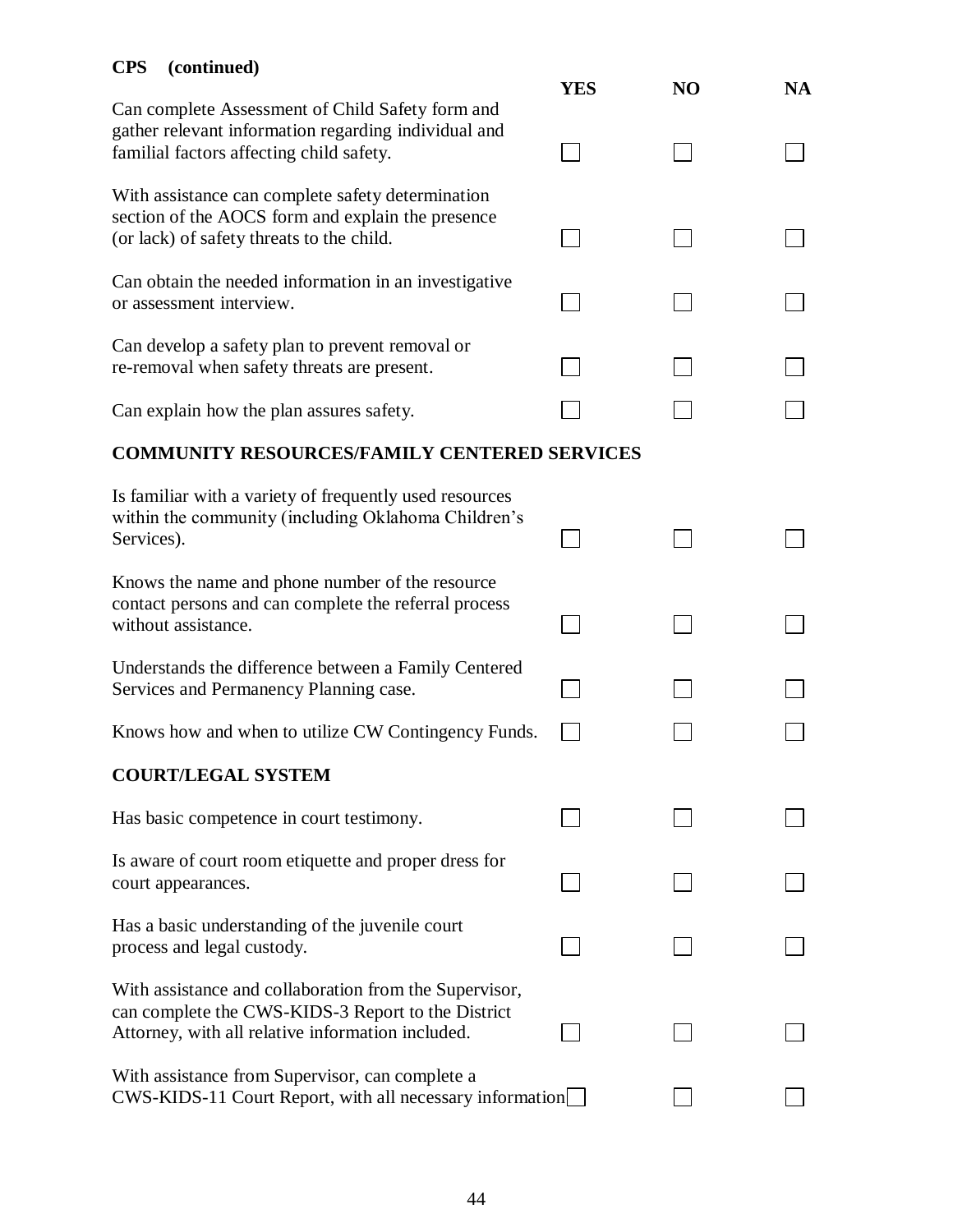| <b>OUT OF HOME CARE</b>                                                                                                                                                                                                                                     | <b>YES</b> | NO | <b>NA</b> |
|-------------------------------------------------------------------------------------------------------------------------------------------------------------------------------------------------------------------------------------------------------------|------------|----|-----------|
| Is aware of the impact of removal on the child and<br>the family.                                                                                                                                                                                           |            |    |           |
| Understands factors used to determine appropriate placement<br>children. (Least restrictive, close proximity, which best meets<br>needs, siblings, etc.)                                                                                                    |            |    |           |
| Knows the process or can find instructions to follow to place<br>a child into foster care. (Including removal process, notice to<br>parents, exploration of kin resources, foster home agreement,<br>Placement Plan, Placement Provider Information Report, |            |    |           |
| IV-E/XIX eligibility, clothing authorization and Difficulty of<br>Care request.                                                                                                                                                                             |            |    |           |
| Without assistance, can accurately complete the KIDS<br>information required to place a child into foster home care so<br>that the foster home claim will be paid timely and accurately                                                                     |            |    |           |
| With assistance, can complete Placement Worksheet and<br>knows or can locate instructions for requesting placement<br>above foster care.                                                                                                                    |            |    |           |
| PERMANENCY PLANNING                                                                                                                                                                                                                                         |            |    |           |
| Is aware of roles and responsibilities of the permanency<br>planning worker.                                                                                                                                                                                |            |    |           |
| Is aware of time frames for permanency and knows various<br>permanency options, (reunification, adoption, planned alternative<br>permanent placement, etc.)                                                                                                 |            |    |           |
| Understands importance of engaging family in assessment<br>and planning; can describe several engagement techniques.                                                                                                                                        |            |    |           |
| With assistance, can identify factors of family functioning<br>affecting child safety and behavioral changes needed.                                                                                                                                        |            |    |           |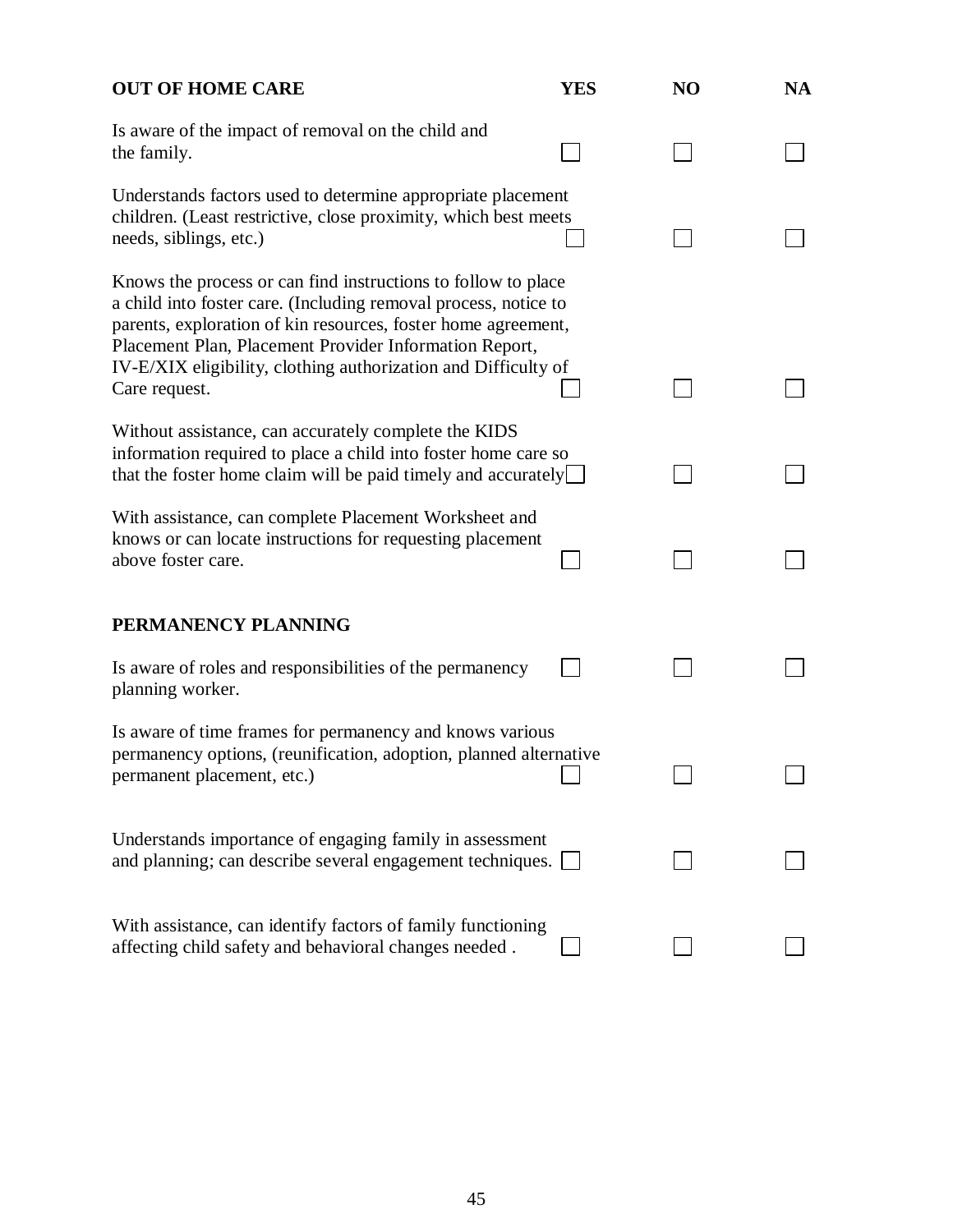| <b>PERMANENCY PLANNING (continued)</b>                                                                                                                                          | <b>YES</b> | N <sub>O</sub> | <b>NA</b> |
|---------------------------------------------------------------------------------------------------------------------------------------------------------------------------------|------------|----------------|-----------|
| Knows the process and time frames for completing family<br>functional assessment and service plan in court involved<br>cases; can complete assessment and plan with assistance. |            |                |           |
| Can articulate the purpose of worker contact with child<br>and visitation between siblings and with parents on at<br>least a monthly basis.                                     |            |                |           |
| Without assistance, can accurately complete the KIDS<br>information needed to document worker contacts with<br>children in out of home care.                                    |            |                |           |
| Is aware of Independent Living requirements for youth<br>and can locate information and procedures when needed.                                                                 |            |                |           |
| With assistance, can utilize supervisory and policy guidance<br>for assessing successful reunification.                                                                         |            |                |           |
| Understands concept of termination of parental rights.                                                                                                                          |            |                |           |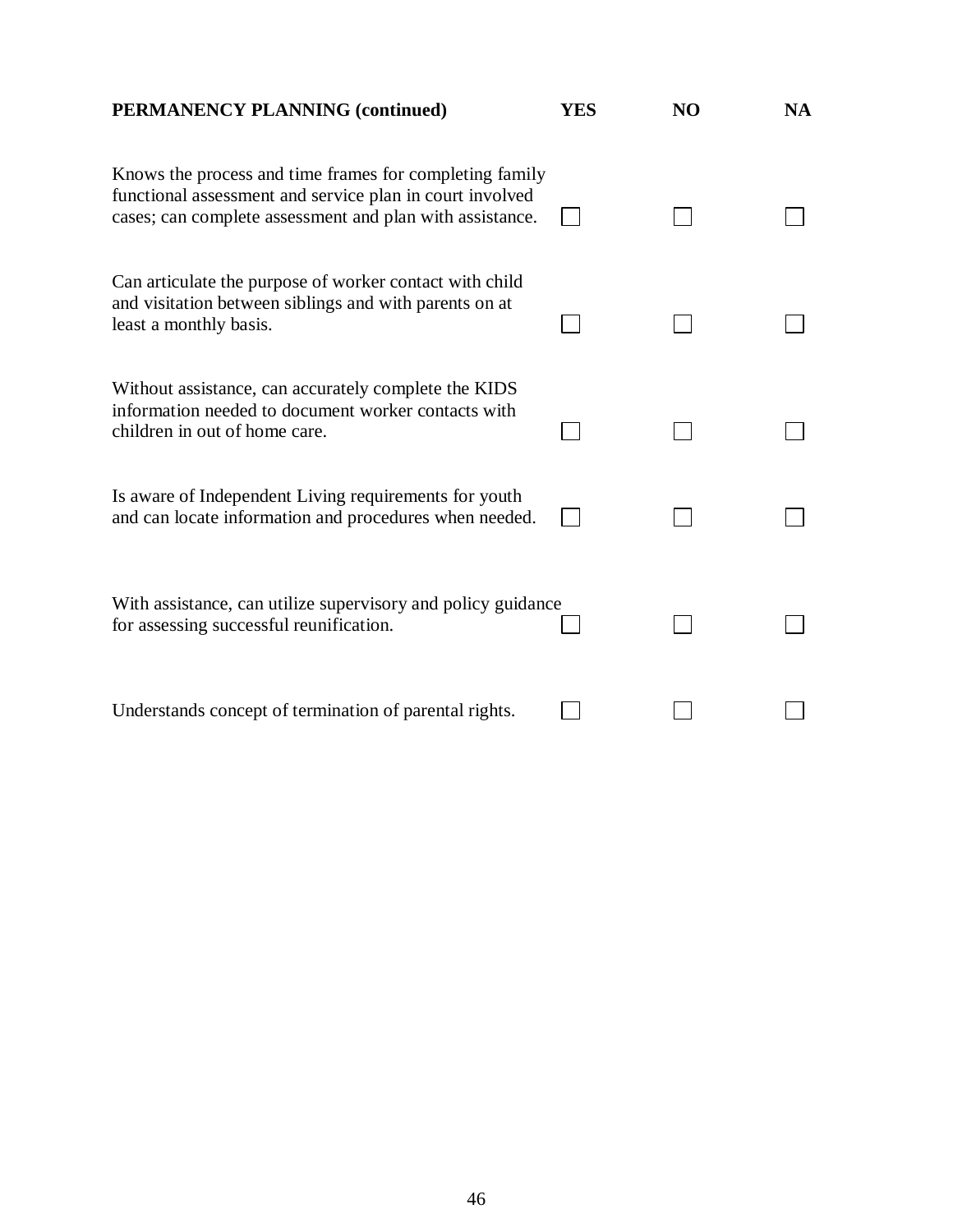# **Probationary Period**

Effective July 1, 1998 there were some significant changes to the Merit System for Personnel Administration. These changes modified the length of the probationary and trial periods for new and promoted employees.

House Bill 2860 {1998} Section 7 amends Title 74, Section 840-4.13D states "every person, upon initial appointment under the classified service, shall be appointed for a probationary period of one year". This section refers to all persons whose initial, classified appointment begins July 1, 1998 and thereafter. Although the amendment allows the appointing authority to waive in the writing the remainder of the probationary period at anytime after a probationary employee has served six months, it will be Field Operations policy for all employees hired after July 1, 1998 to serve the full one year probation. The probationary period will not be reduced to less than one year.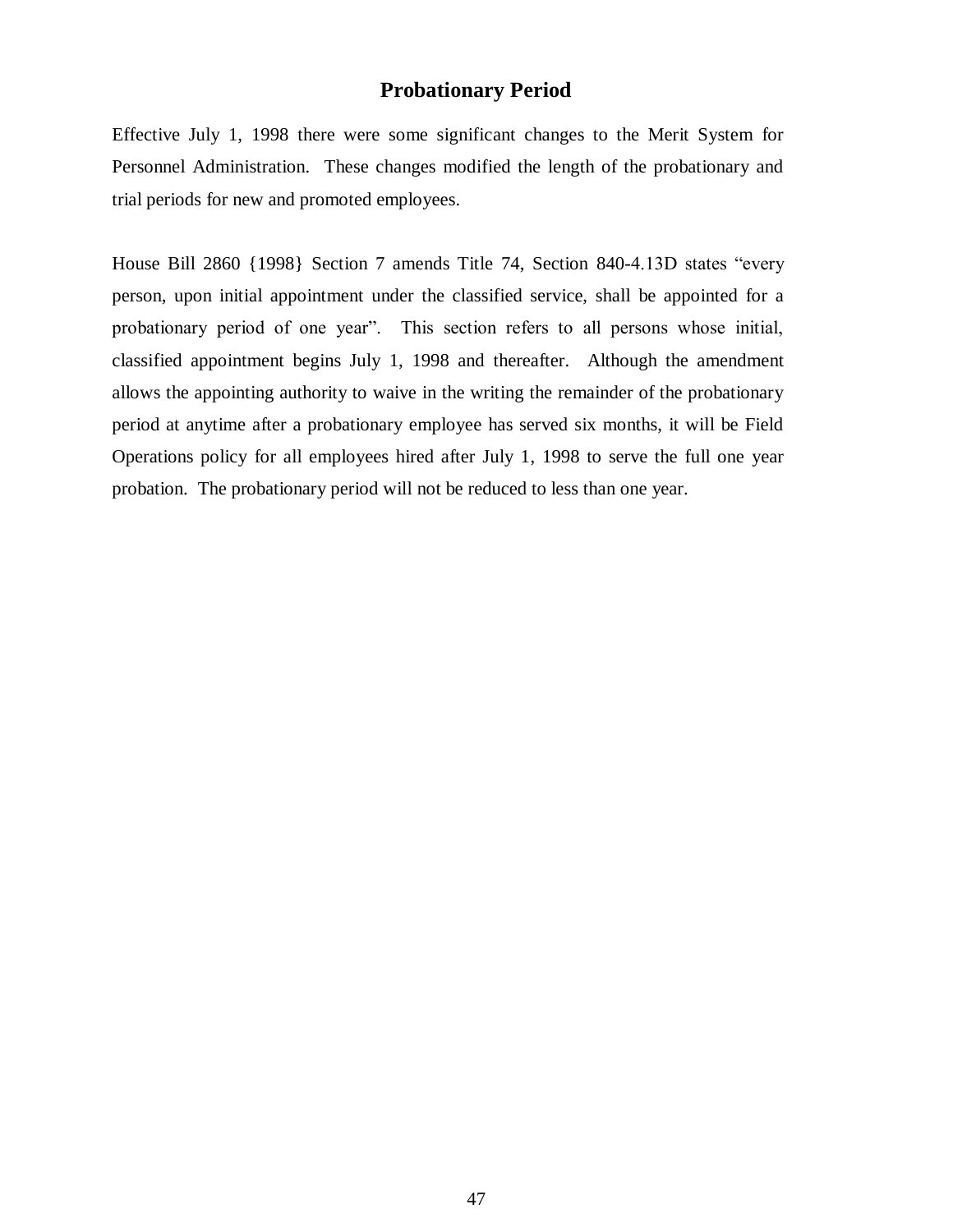# **Appendix C: CORE FY 2012 Schedule**